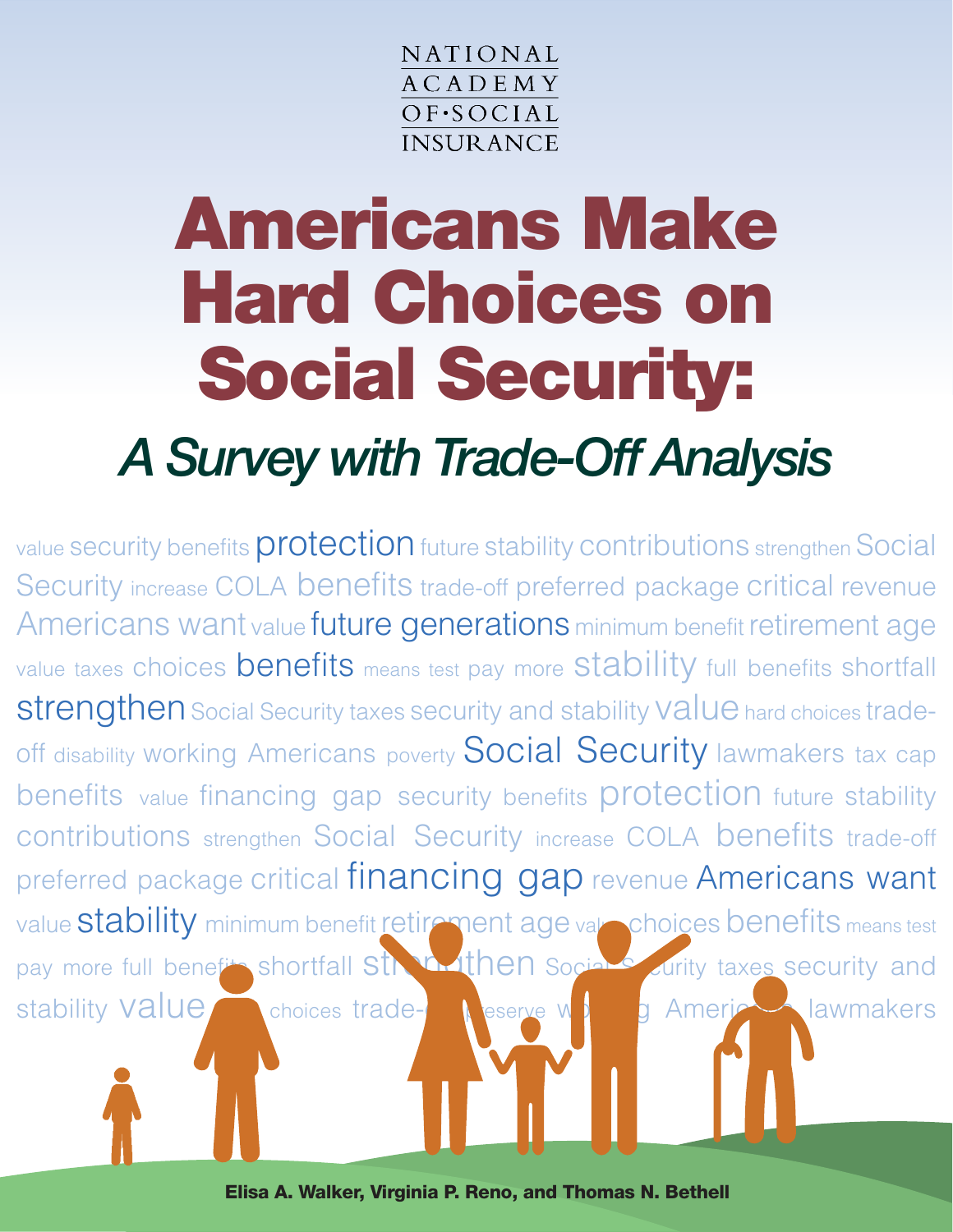# NATIONAL ACADEMY  $OF-SOCIAL$ **INSURANCE**

#### Board of Directors

William J. Arnone *Chair* G. Lawrence (Larry) Atkins *President*

William M. Rodgers, III *Vice President*

Renée M. Landers *Secretary* Jane L. Ross *Treasurer*

Nancy J. Altman Christine Baker Robert Berenson Judy Feder Marty Ford Michael Graetz G. William Hoagland Lisa Mensah Christopher O'Flinn Maya Rockeymoore Gerald Shea

Founding Chair Robert M. Ball

Executive Vice President Pamela J. Larson

> VP for Income Security Policy Virginia P. Reno

VP for Health Policy Lee Goldberg

#### The National Academy of Social Insurance

Founded in 1986, the National Academy of Social Insurance is a nonprofit, nonpartisan organization made up of the nation's leading experts on social insurance. Social insurance encompasses broad-based systems that help workers and their families pool risks to insure against loss of income due to retirement, death, disability, or unemployment, and to ensure access to health care. The Academy's mission is to advance solutions to challenges facing the nation by increasing public understanding of how social insurance contributes to economic security. For more information, visit www.nasi.org.

1776 Massachusetts Avenue, NW, Suite 400 Washington, DC 20036-1904 202-452-8097 nasi@nasi.org Twitter: @socialinsurance

The Academy is grateful to the Ford Foundation's Building Economic Security Over a Lifetime initiative and the Tufts Health Plan Foundation for supporting this study. Elisa A. Walker, Income Security Policy Analyst, Virginia P. Reno, Vice President for Income Security Policy, and Thomas N. Bethell, Senior Fellow at the National Academy of Social Insurance prepared this report. Jill Braunstein, Director of Communications, oversaw layout and production of the report. As with all Academy products, the report was reviewed by Academy member experts to ensure that it meets the organization's criteria for clarity, completeness, accuracy and objectivity. The findings in this report do not represent recommendations of the Academy, its staff, or its Board of Directors. Greenwald & Associates partnered with the Academy in conducting this study.

#### Greenwald & Associates

Greenwald & Associates is a market research firm headquartered in Washington, D.C. Founded in 1985, the firm has extensive experience in both quantitative and qualitative analysis of public opinion and consumer preferences in fields ranging from financial services to health, retirement, and aging policy. The firm's principal, Mathew Greenwald, Ph.D., was formerly the director of social research at the American Council of Life Insurers, and has been a member of the National Academy of Social Insurance since 2002. Ruth Helman, Research Director, managed the implementation of this study. For more information, visit www.greenwaldresearch.com.

4201 Connecticut Avenue, NW, Suite 620 Washington, DC 20008 (202) 686-0300 mathewgreenwald@greenwaldresearch.com

©National Academy of Social Insurance ISBN: 1-884902-62-6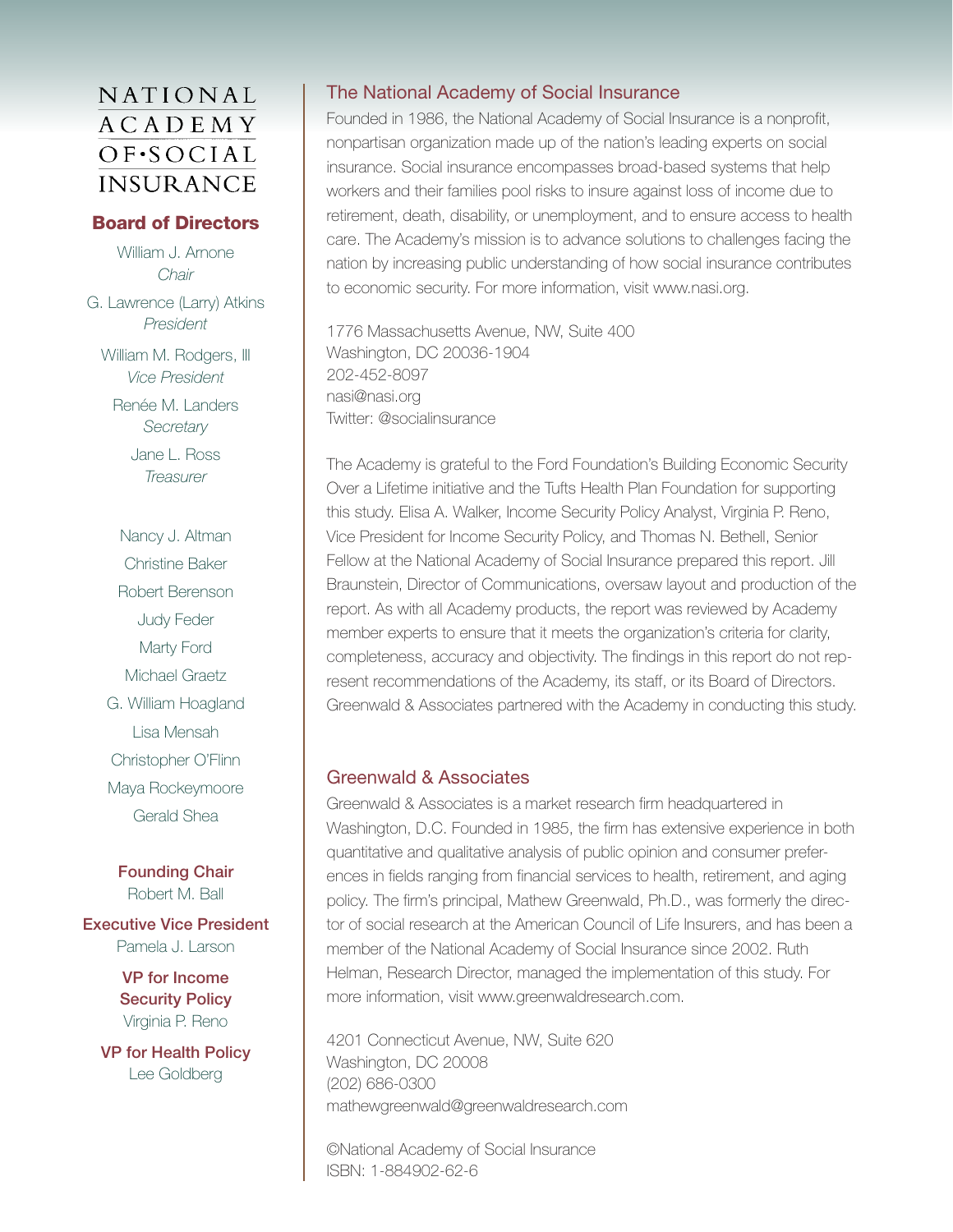NATIONAL **ACADEMY**  $OF-SOCIAL$ **INSURANCE** 

# Americans Make Hard Choices on Social Security:

*A Survey with Trade-Off Analysis*

Elisa A. Walker, Virginia P. Reno, and Thomas N. Bethell

October 2014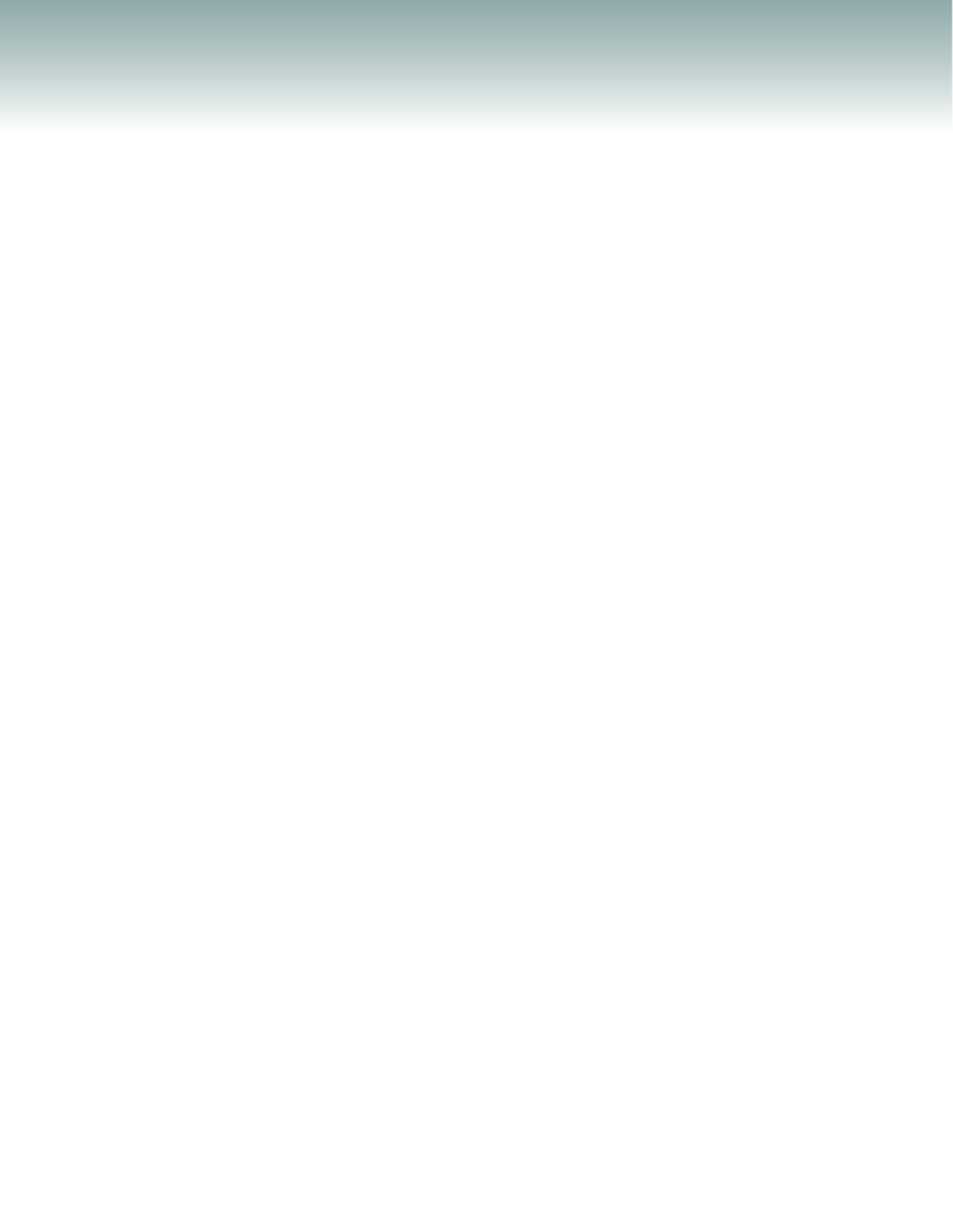# **Contents-**

|    | What This Study Found <b>Example 20</b> 17                                        |     |
|----|-----------------------------------------------------------------------------------|-----|
|    |                                                                                   |     |
|    |                                                                                   |     |
|    |                                                                                   |     |
|    |                                                                                   |     |
|    |                                                                                   |     |
|    |                                                                                   |     |
|    |                                                                                   |     |
|    |                                                                                   |     |
|    |                                                                                   |     |
|    |                                                                                   |     |
|    |                                                                                   |     |
|    |                                                                                   |     |
|    |                                                                                   |     |
|    |                                                                                   |     |
|    | Americans Are Counting on Social Security - But Lack Confidence in its Future  25 |     |
|    |                                                                                   |     |
|    |                                                                                   |     |
|    |                                                                                   |     |
|    |                                                                                   | 33  |
|    |                                                                                   | 35  |
|    |                                                                                   | .37 |
| А. |                                                                                   |     |
| В. |                                                                                   |     |
| C. |                                                                                   |     |
| D. |                                                                                   |     |
| Е. |                                                                                   |     |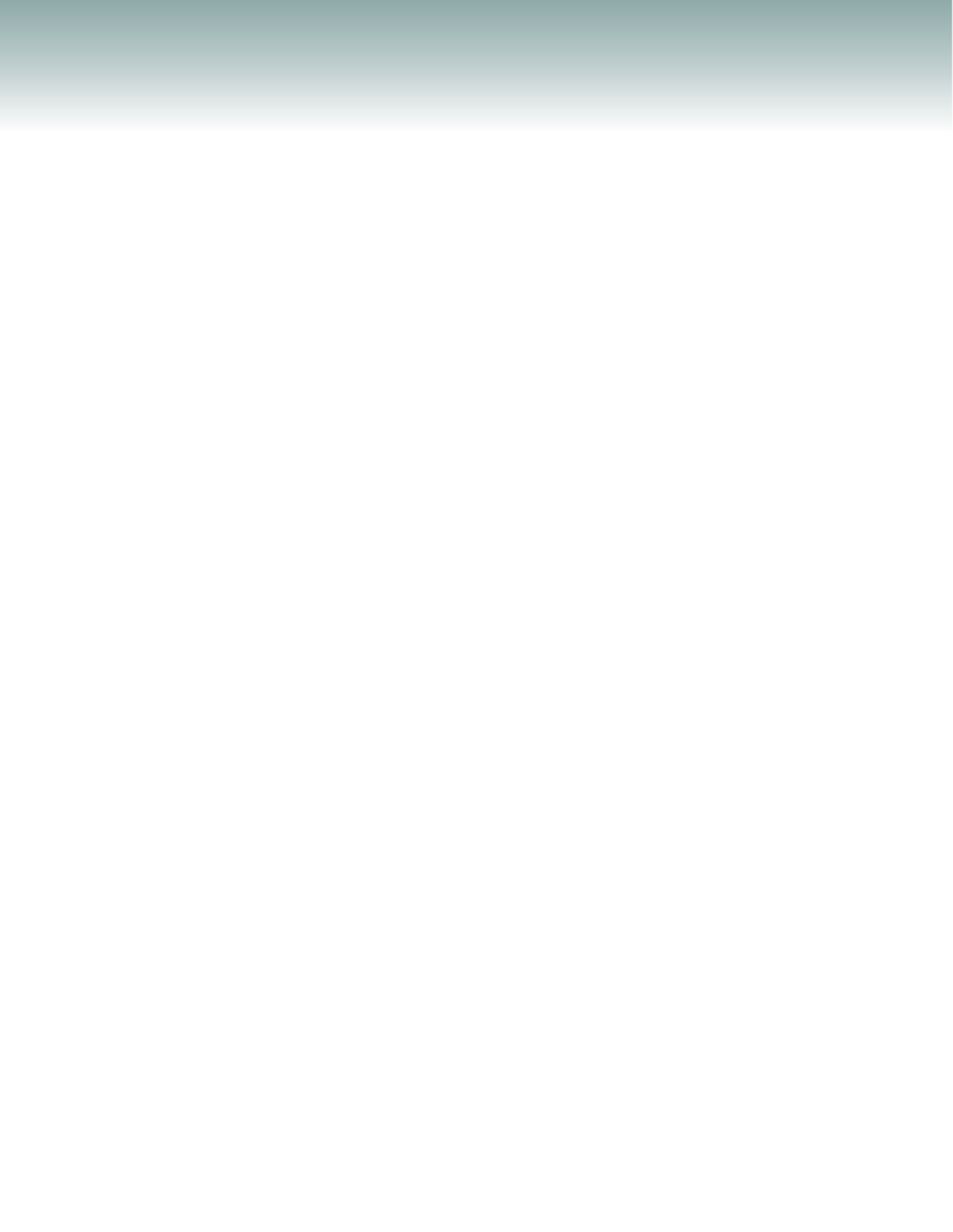# **Executive Summary**

Social Security is the foundation of retirement security for almost all Americans. Workers pay for Social Security through deductions from their pay, and employers pay a matching amount. About a third of beneficiaries also pay income taxes on part of their benefits, and these taxes help pay for future benefits. Social Security funds that are not used to pay immediate benefits are invested in Treasury securities and earn interest income for the Social Security trust funds.

By law, Social Security cannot borrow money. If funds are expected to run short, lawmakers must adjust the law to bring income and outgo into balance. The 2014 report of the program's trustees projects that Social Security reserves will be gradually drawn down until they are depleted in 2033.<sup>1</sup> After that, income from workers' and employers' Social Security taxes and beneficiaries' income taxes would cover only about three-quarters of scheduled benefits.

The projected financing gap can be closed by scheduling future revenue increases or benefit reductions, or some combination of both. Steps could also be taken to improve the adequacy of benefits. Doing so would increase program costs, which in turn — in the absence of other changes

— would increase Social Security's projected financing gap. This study aims to learn what Social Security changes Americans favor and are willing to pay for.

To better understand Americans' views of Social Security and their preferences regarding options to strengthen the program for the future, the National Academy of Social Insurance collaborated with Greenwald & Associates to conduct a multigenerational study in June 2014. Two focus groups, convened in March 2014 in Baltimore, MD, helped inform the questionnaire design. The study included an online survey of 2,013 Americans ages 21 and older to explore their attitudes toward Social Security and their views about its future. The study incorporated an innovative application of trade-off analysis, which enabled researchers to examine how survey respondents weighed the appeal or lack of appeal of various packages of Social Security policy changes. A large majority of the respondents (87%) reported that they are registered voters. This study updates the results of a prior study that the Academy conducted in 2012.<sup>2</sup> The methodology section of this report describes the focus groups, the survey, and the trade-off analysis.

# Key Findings

#### *Americans value Social Security, want to improve benefits, and are willing to pay for the program.*

Americans say they don't mind paying for Social Security because they value it for themselves (73%), for their families (73%), and for the security and stability it provides to millions of retired Americans, disabled individuals, and children and widowed spouses of deceased workers (81%).

86% agree that current Social Security benefits do not provide enough income for retirees, and 72% agree we should consider raising future Social Security benefits in order to provide a more secure retirement for working Americans.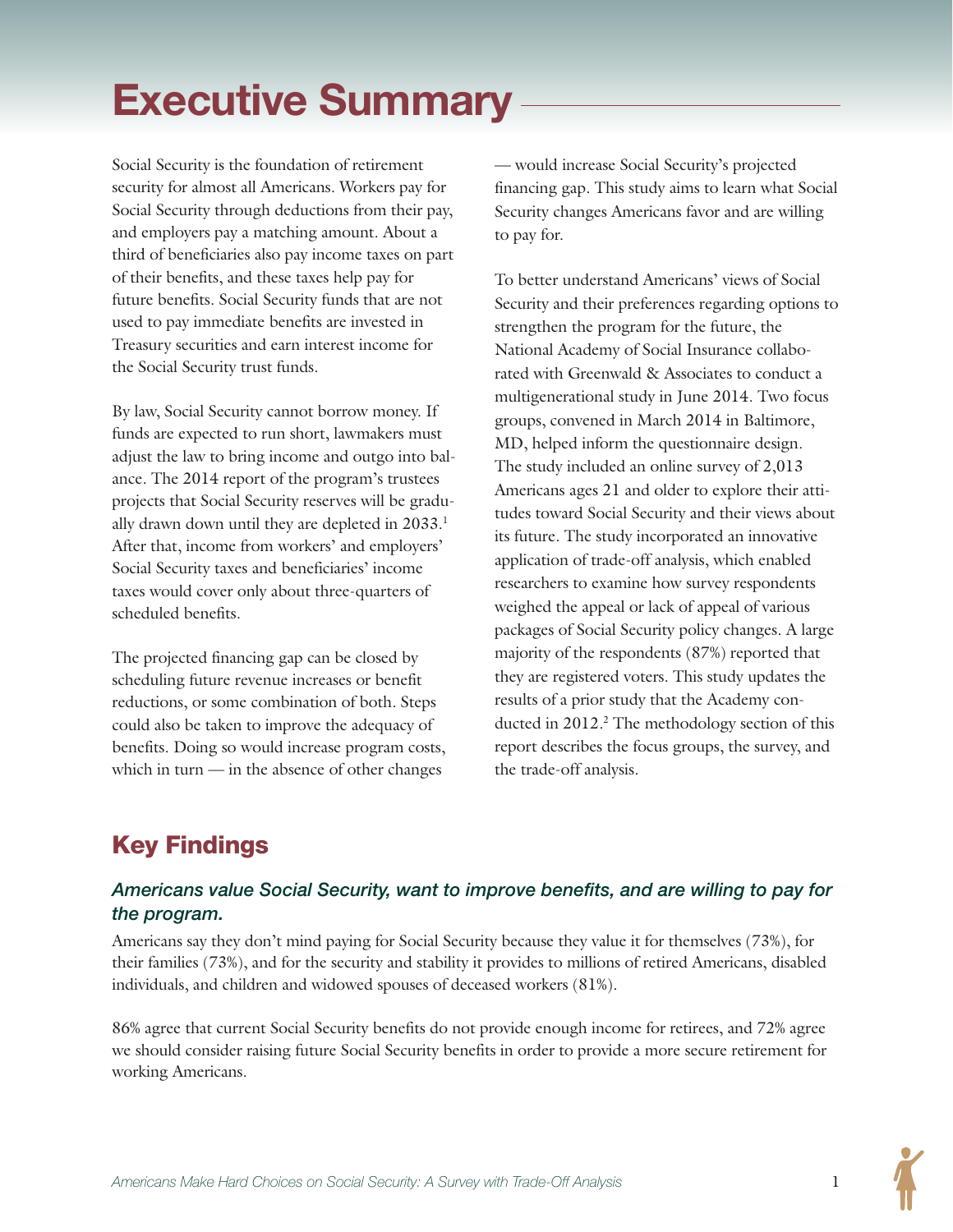77% agree that it is critical to preserve Social Security benefits for future generations, even if it means increasing Social Security taxes paid by working Americans, and 83% agree it is critical to preserve Social Security benefits for future generations, even if it means increasing taxes paid by top earners.

#### *Americans prefer a package of changes that eliminates Social Security's projected financing gap and improves benefits.*

The trade-off analysis finds that, rather than maintain the status quo, 71% of respondents would prefer a package of changes that increases Social Security revenues, pays for benefit improvements, and eliminates the projected financing gap. Trade-off analysis is a market research technique often used to learn which combinations of product features – or, in this case, policy changes – consumers prefer *and* are willing to pay for.

The preferred package would:

- Gradually, over 10 years, eliminate the cap on earnings that are taxed for Social Security. This would mean that the approximately 6% of workers who earn more than the cap (\$117,000 in 2014) would pay into Social Security throughout the year, as other workers do. In return, they would get somewhat higher benefits.
- Gradually, over 20 years, raise the Social Security tax rate that workers and employers each pay from 6.2% of earnings to 7.2%. A worker earning \$50,000 a year would pay about 50 cents a week more each year, matched by the employer.
- Increase Social Security's cost-of-living adjustment (COLA) to reflect the higher inflation experienced by seniors.
- Raise Social Security's minimum benefit so that a worker who pays into Social Security for 30 years can retire at 62 or later and have benefits above the federal poverty line (currently about \$11,670 a year for 1 person).

These four changes together would eliminate 113% of Social Security's projected long-term financing gap, providing a margin of safety. This package is preferred over the status quo by 7 in 10 survey participants across generations, income levels, and political party affiliations (Figure 1).

#### *Certain changes have a strong impact on the appeal of policy packages.*

The trade-off analysis shows that the following specific changes *strongly increase* the appeal of a package of policy options:

- Gradually, over 10 years, eliminate the cap on earnings that are taxed for Social Security.
- Gradually, over 20 years, raise the Social Security tax rate that workers and employers each pay from 6.2% of earnings to 7.2%.
- Keep Social Security's full retirement age at 67 rather than raising it.
- Increase the COLA by basing it on inflation experienced by the elderly.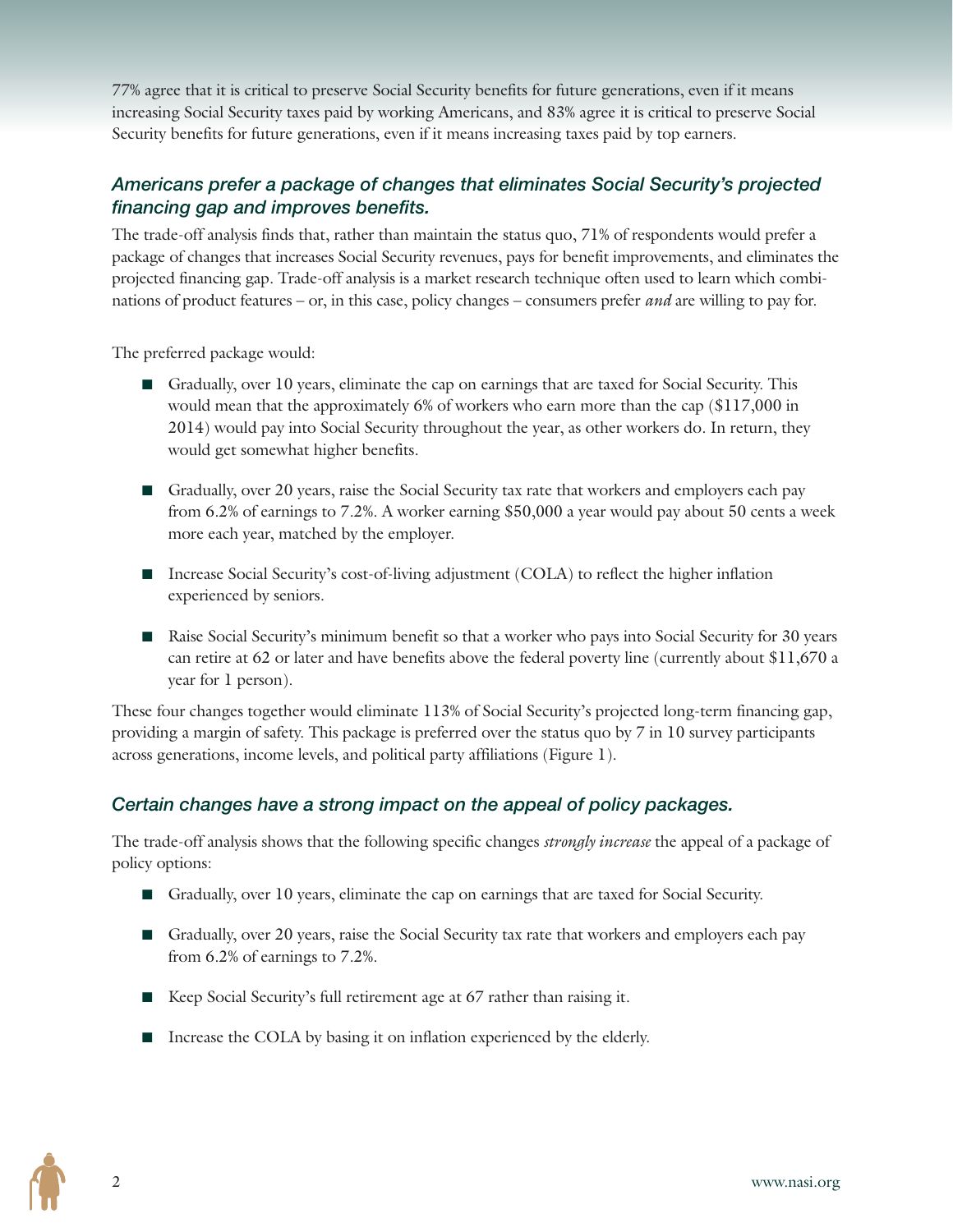# Figure 1. Support for the Preferred Package of Policy Options in Trade-Off Analysis



In contrast, the trade-off analysis shows that options that *strongly decrease* a package's appeal would:

- Not increase Social Security's taxable earnings cap.
- Not increase Social Security's tax rate.
- Raise Social Security's full retirement age to 70.
- Lower the COLA.

#### *Americans are counting on Social Security — but are not confident about its future.*

Of respondents currently receiving Social Security, 95% say it is important to their monthly income; of those not currently receiving Social Security, 85% say it will be important to their income when they begin receiving benefits.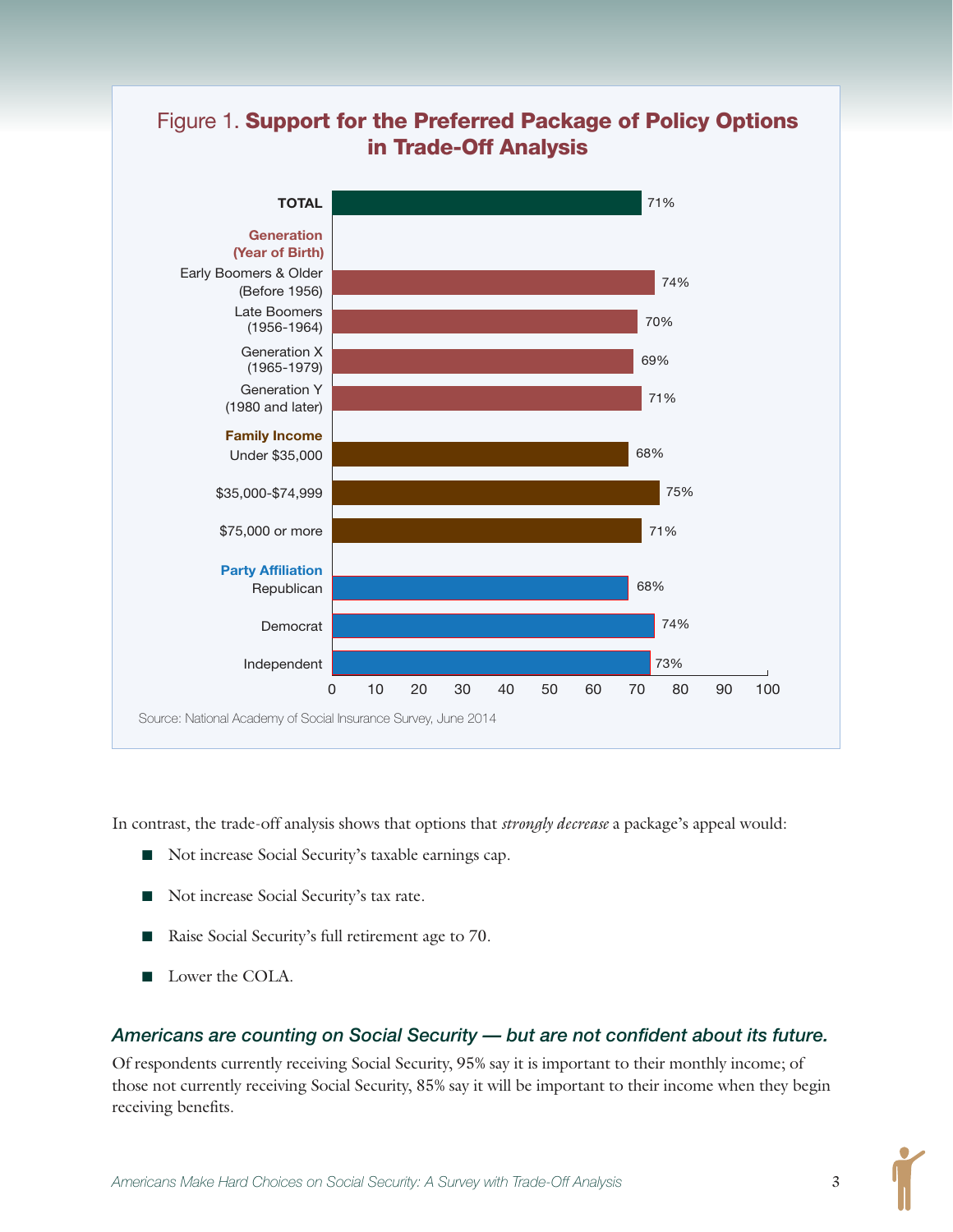67% of respondents say that, without Social Security, they would have to make significant sacrifices or would not be able to afford the basics such as food, clothing, or housing in retirement.

62% of respondents say that they are not confident about the future of the program. Among those not yet receiving Social Security benefits, 68% lack confidence that they will receive all their earned benefits when they retire.

#### *Americans' views about Social Security change when they are given factual information.*

Official projections show that Social Security has sufficient funds to pay all benefits until 2033.<sup>3</sup> Just 24% of study participants know that Social Security would still be able to pay about 75% of scheduled benefits after 2033. Most of the rest think Social Security's finances would be in far worse shape.

After learning that raising Social Security taxes from 6.2% to 7.7% for both workers and employers would ensure that the program could pay full benefits for 75 years, the share of respondents who think Social Security financing is a crisis or a significant problem drops from 70% to 33%, while the share who think it is a manageable problem or not a problem at all rises from 30% to 67%.

About a third of respondents (33%) are not aware of Social Security's disability insurance protection. After learning that the average benefit for a disabled worker is \$1,146 a month, just over half (55%) say they think that amount is too low. About 4 in 10 (41%) are not aware that workers earn life insurance through Social Security, which pays benefits to the children and widowed spouses of workers who die. After learning that the average benefit for a child of a worker who died is \$815 a month, nearly half of respondents (48%) say they think that amount is about right, while about 4 in 10 (43%) say they think it is too low.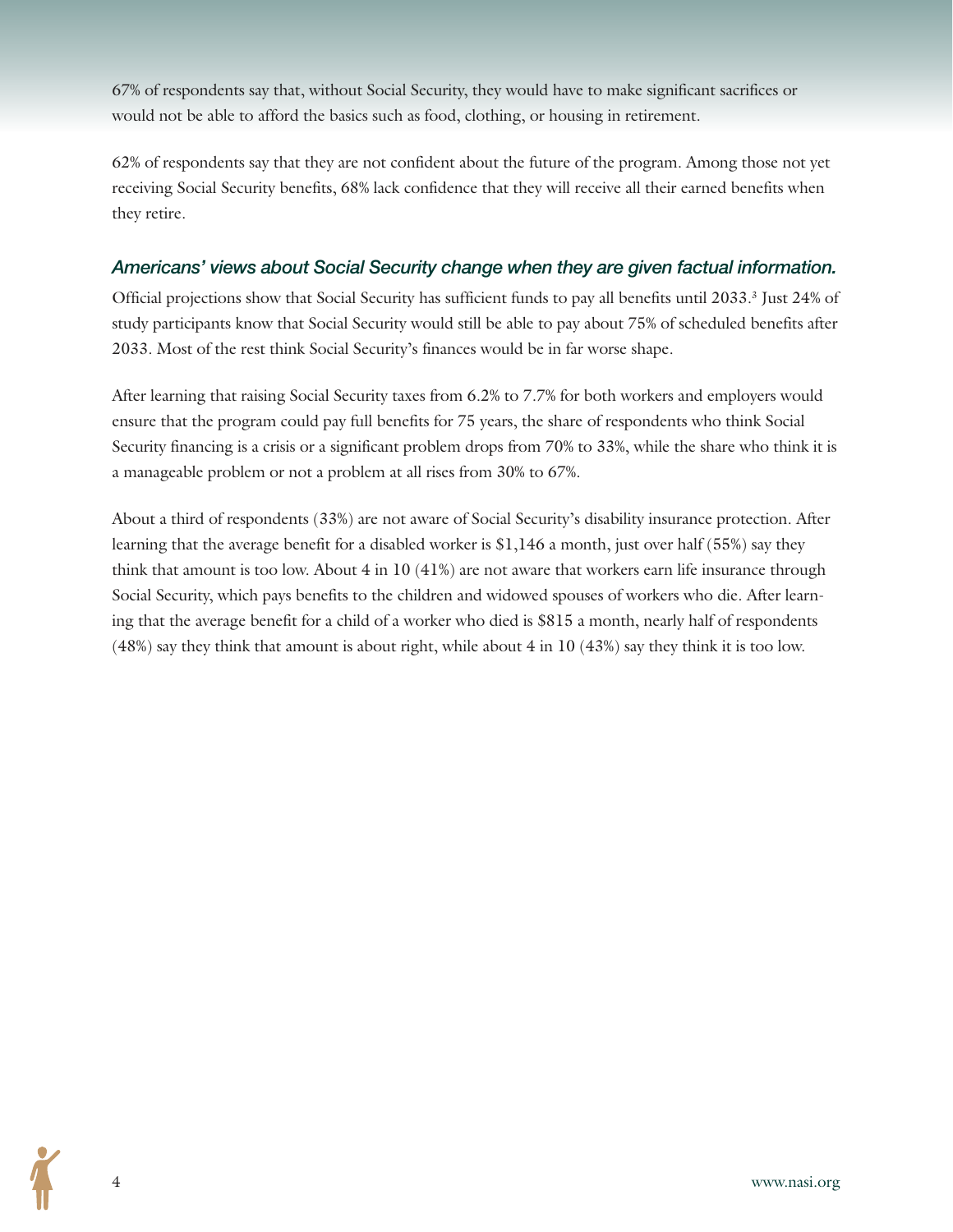# **SOCIAL SECURITY BASICS**

Social Security is the foundation of retirement security for almost all Americans. While monthly benefits are modest — an average of \$1,296 as of January 2014 — they are the main source of income for most seniors.<sup>4</sup> A third of elderly beneficiaries rely on Social Security for almost all (90% or more) of their income; two-thirds count on it for more than half of their income.<sup>5</sup> With its retirement benefits as well as life and disability insurance for workers and their families, Social Security keeps more than 22 million Americans out of poverty — including 1 million children, 6 million adults under age 65, and 15 million seniors.<sup>6</sup>

Workers pay for Social Security through deductions from their pay. They pay 6.2% of their earnings up to an annual cap (\$117,000 in 2014) and employers pay a matching amount. In addition, about a third of beneficiaries pay income taxes on part of their benefits; these taxes go to Social Security's trust funds and to Medicare's Hospital Insurance trust fund to pay for future benefits.<sup>7</sup> Social Security funds that are not used to pay immediate benefits are invested in Treasury securities and earn interest income for the Social Security trust funds.

By law, Social Security funds can be used only to pay for Social Security benefits and administrative costs, which are low. Less than a penny of every dollar of outgo is spent on administration, while just over 99 cents is paid in benefits to the 58 million Americans who currently receive them.<sup>8</sup>

By law, Social Security cannot borrow money. If funds run short, Congress must adjust the law to bring income and outgo into balance. Every year the Social Security trustees issue a report that projects Social Security income and outgo over the next 75 years to give lawmakers and the public ample time to consider options to keep it in balance. According to the 2013 and 2014 reports, Social Security will have sufficient funds to pay all scheduled benefits until 2033. In the unlikely event that Congress did not act and the projection did not change by 2033, the reserves would be depleted and revenue coming into the system from workers' and employers' Social Security taxes and from beneficiaries' income taxes on benefits would cover only about three-quarters of scheduled benefits.<sup>9</sup>

Over Social Security's 79-year history, lawmakers have never failed to act to ensure that legislated benefits are paid. The latest major changes to Social Security were enacted in 1983. The biggest change affecting Baby Boomers and younger workers is the gradual increase in the age of eligibility to receive full retirement benefits, from 65 (for workers born before 1939) to 67 (for workers born in 1960 and later). That increase in the retirement age means that Americans age 54 and younger today face a permanent benefit reduction of 13-14% from what they would have received if the retirement age were still 65 and they claimed at the same age.<sup>10</sup> A second change permanently delayed Social Security's cost-of-living adjustments (COLAs) by half a year. The third important change made Social Security benefits subject to income taxes. Legislation enacted in 1983 and expanded in 1993 provides for taxing part of Social Security benefits for people whose income exceeds a certain limit, and for returning those income-tax revenues to the Social Security and Medicare trust funds.

continued on p.6

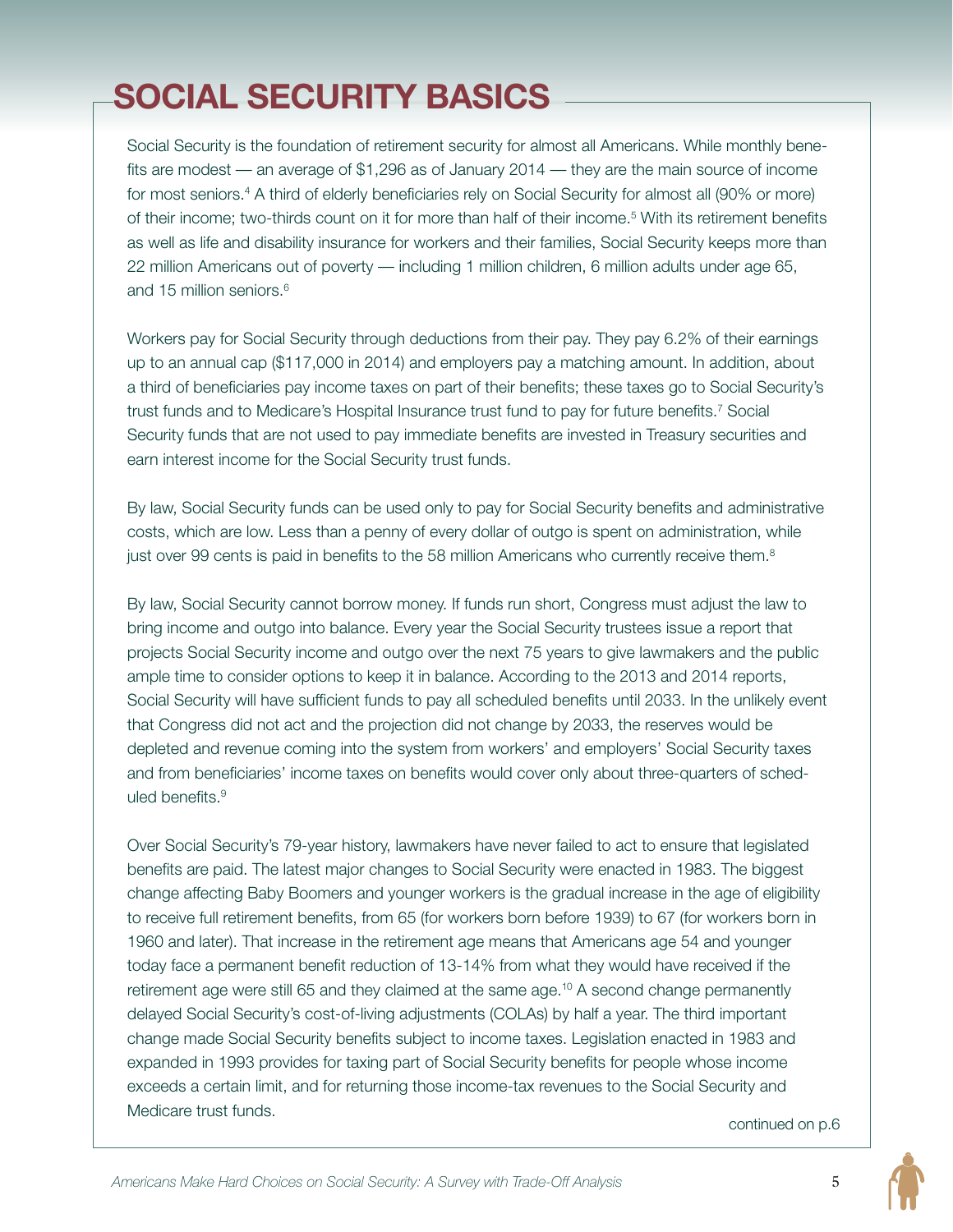The combined effect of raising the full retirement age, delaying the COLA, and taxing benefits is a reduction of about 24%, on average, in after-tax benefit income for retired beneficiaries by 2050.<sup>11</sup> The retirement-age change lowers benefits for all retirees as shown in the chart below; the COLA delay lowers benefits slightly for all beneficiaries; and taxation of benefits lowers net after-tax benefits more for higher-income beneficiaries. The 1983 legislation did not balance these cuts for future beneficiaries with any increase in Social Security taxes paid by future workers and employers, nor has any subsequent action by Congress. This study finds that the public is willing to pay more to preserve Social Security benefits for future generations, and that most Americans prefer to do so by gradually lifting the cap on taxable earnings and gradually raising the Social Security tax rate. Survey respondents also prefer to increase benefits in targeted ways.



Source: Calculations based on Social Security Administration, 2010. "Effect of Early or Delayed Retirement on Retirement Benefits," www.socialsecurity.gov/OACT/ProgData/ar\_drc.html

\* Monthly payment reflects 8% delayed retirement credit after FRA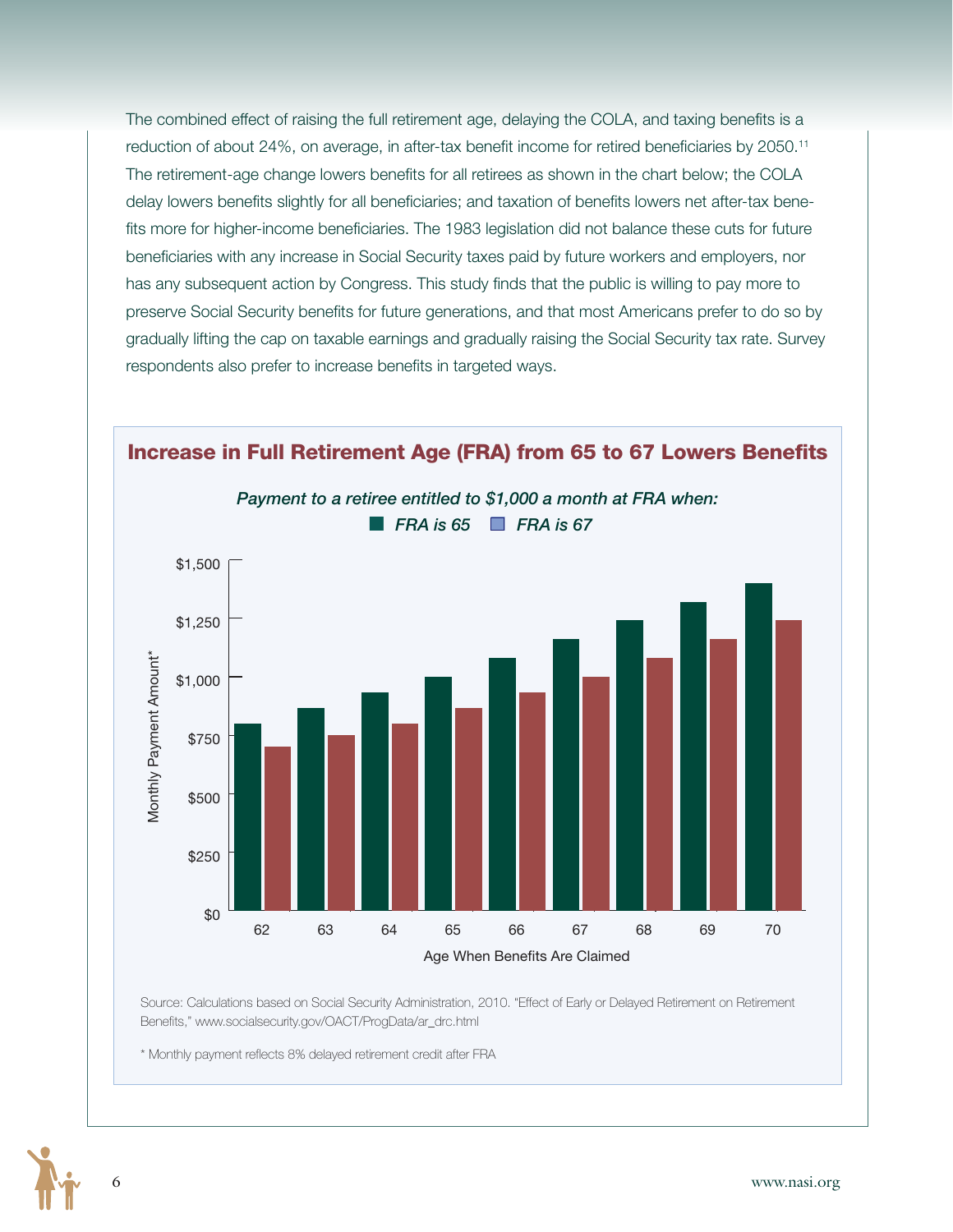# **What This Study Found**

*More than a third (36%) of respondents strongly agree that they don't mind paying Social Security taxes because of the stability and security that Social Security provides to the millions of people who rely on*

This study updates previous research, including the Academy's 2012 study, *Strengthening Social Security: What Do Americans Want?* The findings of this study are consistent with the 2012 study. The survey first asked attitudinal questions to learn participants' overall views of Social Security, their confidence in its future, their willingness to consider increasing or reducing future benefits, and their willingness to pay for the program now and in the future. The survey then asked respondents whether they favor or oppose 14 specific policy changes. Each potential policy change

included an official estimate of its effect on Social Security's long-term financing gap. Options that would improve benefit adequacy would increase the financing gap, while options that would raise future revenues or reduce future benefits would reduce or eliminate the gap. The survey questionnaire is in Appendix B.

Twelve of the 14 Social Security policy changes were examined in the trade-off analysis. The tradeoff analysis determined which package of policy options is preferred by survey participants and the proportion of participants who favor that package over the status quo – that is, leaving Social Security unchanged. Findings from the trade-off analysis reinforce findings from the attitudinal survey. *its benefits.* 

# Attitudes and Knowledge about Social Security

#### *Overall Views of Social Security*

More than 2 in 3 respondents (68%) say they have a favorable view of Social Security. This positive viewpoint is shared across generations (Table 1).

While seniors — those born before or in the early part of the Baby Boom generation — are most likely to view Social Security favorably (79%), that view is shared by approximately two-thirds of respondents in the late Baby Boom generation (65%) and in Generation Y (68%), and by 57% of those in Generation X.

Favorable views of Social Security are reported by large majorities of Americans in all family income groups. Moreover, in contrast to their disagreements on many other issues,<sup>12</sup> majorities of

> Republicans (59%), Democrats (78%), and independents (65%) share a favorable view of the Social Security program.

#### *Willingness to Pay for Social Security*

A more compelling test of Americans' support for the Social Security program is whether they are willing to pay for it. As noted, Social

Security is financed mainly by deductions from workers' wages. Workers have 6.2% of earnings deducted from their paychecks to finance Social Security, and employers pay a matching amount.

Large majorities of respondents, both working and retired, say they do not (or did not) mind paying Social Security taxes because it helps millions of people (81%) and because they (73%) or their families (73%) will benefit from it (Table 2).

In a striking show of support, more than a third (36%) of respondents *strongly* agree that they don't mind paying Social Security taxes because of the stability and security that Social Security provides to the millions of people who rely on its benefits — retired and disabled Americans and the children and widowed spouses of deceased workers. Agreement is strong across demographic and

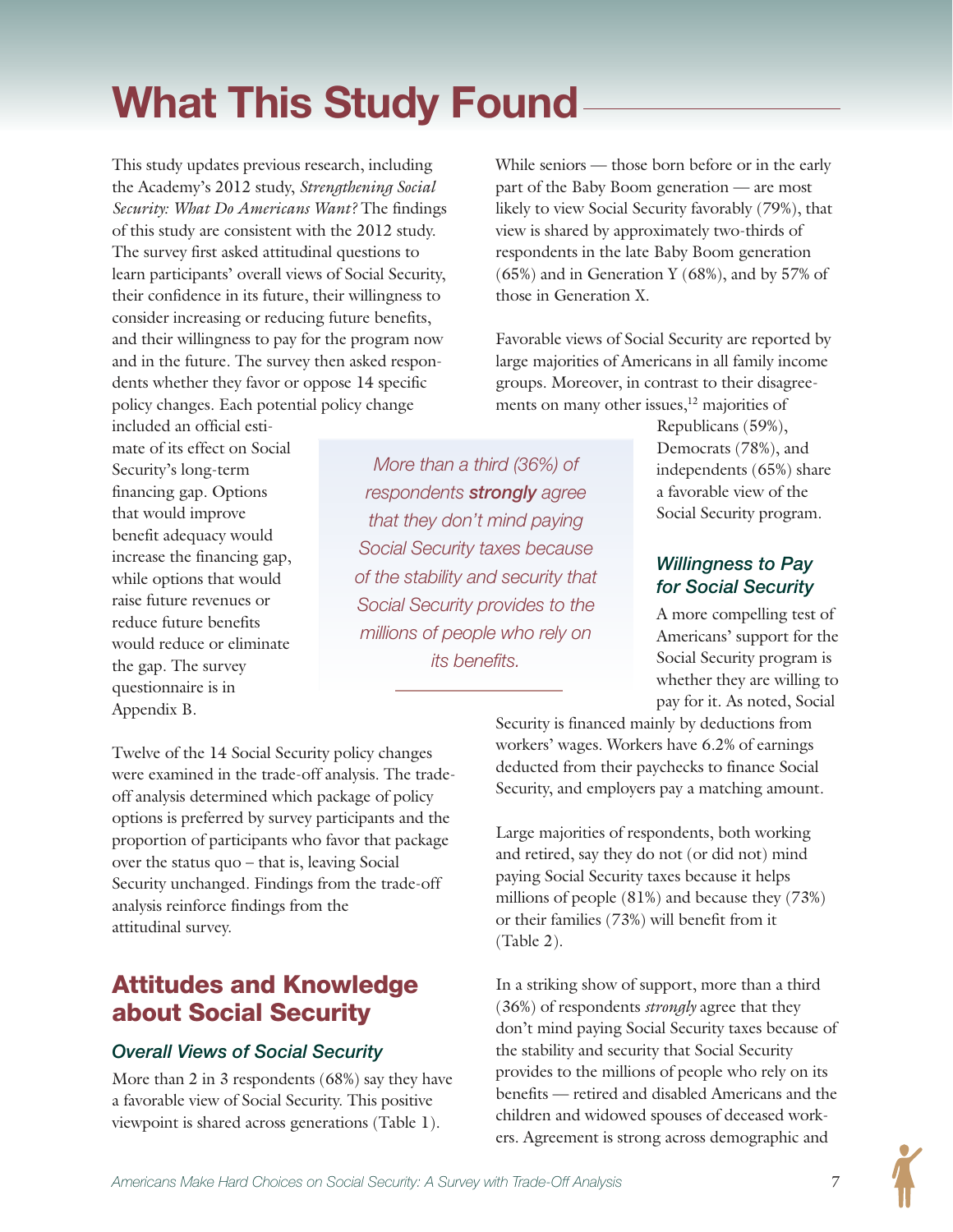# Table 1. Overall Views of Social Security, by Generation, Family Income and Party Affiliation

*Overall, is your view of Social Security very favorable, somewhat favorable, somewhat unfavorable, or very unfavorable?*

| <b>Respondent Characteristics</b>   | <b>Percent Favorable</b> |
|-------------------------------------|--------------------------|
| Total                               | 68%                      |
| Generation (Year of Birth)          |                          |
| Early Boomers & Older (before 1956) | 79                       |
| Late Boomers (1956-1964)            | 65                       |
| Generation X (1965-1979)            | 57                       |
| Generation Y (1980 and later)       | 68                       |
| <b>Family Income</b>                |                          |
| Less than \$30,000                  | 71                       |
| \$30,000 to \$49,999                | 69                       |
| \$50,000 to \$74,999                | 66                       |
| \$75,000 to \$99,999                | 66                       |
| \$100,000 or more                   | 65                       |
| <b>Party Affiliation</b>            |                          |
| Republican                          | 59                       |
| Democrat                            | 78                       |
| Independent                         | 65                       |

Source: National Academy of Social Insurance Survey, June 2014

All subsequent references to generations in this report use the years of birth listed in this table.

# Table 2. Willingness to Pay for Social Security and Views on Increasing Benefits

| <b>Questions</b>                                                                                                                                                                                             | Percent<br>Agree | Percent<br><b>Strongly Agree</b> |
|--------------------------------------------------------------------------------------------------------------------------------------------------------------------------------------------------------------|------------------|----------------------------------|
| I don't mind paying Social Security taxes because it provides security<br>and stability to millions of retired Americans, disabled individuals, and<br>the children and widowed spouses of deceased workers. | 81%              | 36%                              |
| I don't mind paying Social Security taxes because I know I would have<br>to help support my parents, grandparents or other family members if<br>they did not receive Social Security.                        | 73               | 32                               |
| I don't mind paying Social Security taxes because I know that I will be<br>receiving benefits when I retire.                                                                                                 | 73               | 39                               |
| Social Security benefits now are more important than ever to ensure that<br>retirees have a dependable income.                                                                                               | 85               | 48                               |
| Some people believe that Social Security benefits do not provide enough<br>income for retirees. Do you agree or disagree?                                                                                    | 86               | 38                               |
| To provide a more secure retirement for working Americans, we should<br>consider increasing Social Security benefits.                                                                                        | 72               | 34                               |
| Social Security taxes are too high already. We should plan for future<br>benefit cuts rather than raise tax rates further.                                                                                   | 45               | 15                               |
|                                                                                                                                                                                                              |                  |                                  |



Source: National Academy of Social Insurance Survey, June 2014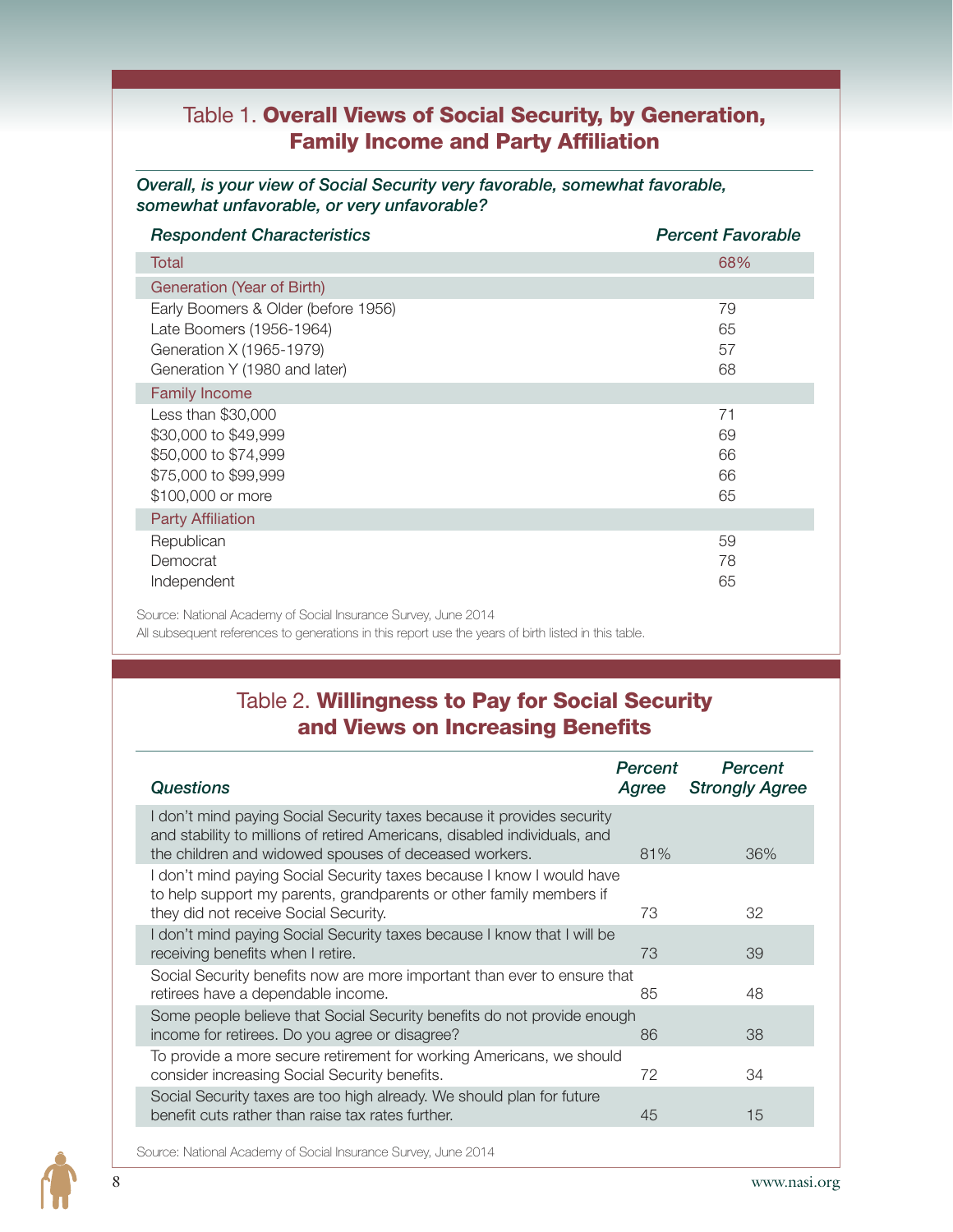party lines; those agreeing include 72% of Republicans, 87% of Democrats, and 81% of independents (Table 3).

#### *Views on the Role of Benefits*

Another indicator of support for Social Security is respondents' agreement that benefits are critically important in today's uncertain economy, that benefits are not as adequate as they might wish, and that benefit increases merit consideration (Table 3).

85% of participants agree that "Social Security benefits now are more important than ever to ensure that retirees have a dependable income." Those in agreement include half (48%) who strongly agree with the statement.

86% believe that Social Security benefits do not provide enough income for retirees, and 72% believe we should consider increasing benefits in order to provide a more secure retirement for working Americans.

Willingness to pay for Social Security and to consider increasing benefits is widespread and shared across generations. Seniors in the early Baby Boom generation, late Boomers in mid-career and approaching retirement, and younger workers in Generation X and Generation Y show consistent agreement on these issues. Higher- and lowerincome respondents also agree. Among Democrats, Republicans, and independents, clear majorities agree that Social Security benefits are more important than ever in today's volatile economy; that they don't mind paying Social

# Table 3. Views on Importance of Social Security, Paying Taxes, and Increasing Benefits, by Generation, Family Income and Party Affiliation

| Respondent<br><b>Characteristics</b>                                                                            | Social Security<br>benefits now are<br>more important<br>than ever | I don't/didn't<br>mind paying Social<br>Security taxes because consider increasing<br>it provides security<br>and stability to millions | we should<br><b>Social Security</b><br>benefits. |
|-----------------------------------------------------------------------------------------------------------------|--------------------------------------------------------------------|-----------------------------------------------------------------------------------------------------------------------------------------|--------------------------------------------------|
| <b>Total</b>                                                                                                    | 85%                                                                | 81%                                                                                                                                     | 72%                                              |
| Generation                                                                                                      |                                                                    |                                                                                                                                         |                                                  |
| Early Boomers & Older<br>Late Boomers<br>Generation X<br>Generation Y                                           | 92<br>87<br>81<br>80                                               | 87<br>81<br>76<br>77                                                                                                                    | 81<br>71<br>65<br>69                             |
| <b>Family Income</b>                                                                                            |                                                                    |                                                                                                                                         |                                                  |
| Less than \$30,000<br>\$30,000 to \$49,999<br>\$50,000 to \$74,999<br>\$75,000 to \$99,999<br>\$100,000 or more | 88<br>88<br>89<br>81<br>78                                         | 85<br>82<br>81<br>77<br>76                                                                                                              | 80<br>79<br>70<br>63<br>61                       |
| <b>Party Affiliation</b>                                                                                        |                                                                    |                                                                                                                                         |                                                  |
| Republican<br>Democrat<br>Independent                                                                           | 80<br>91<br>86                                                     | 72<br>87<br>81                                                                                                                          | 65<br>79<br>70                                   |

(Percent Agreeing)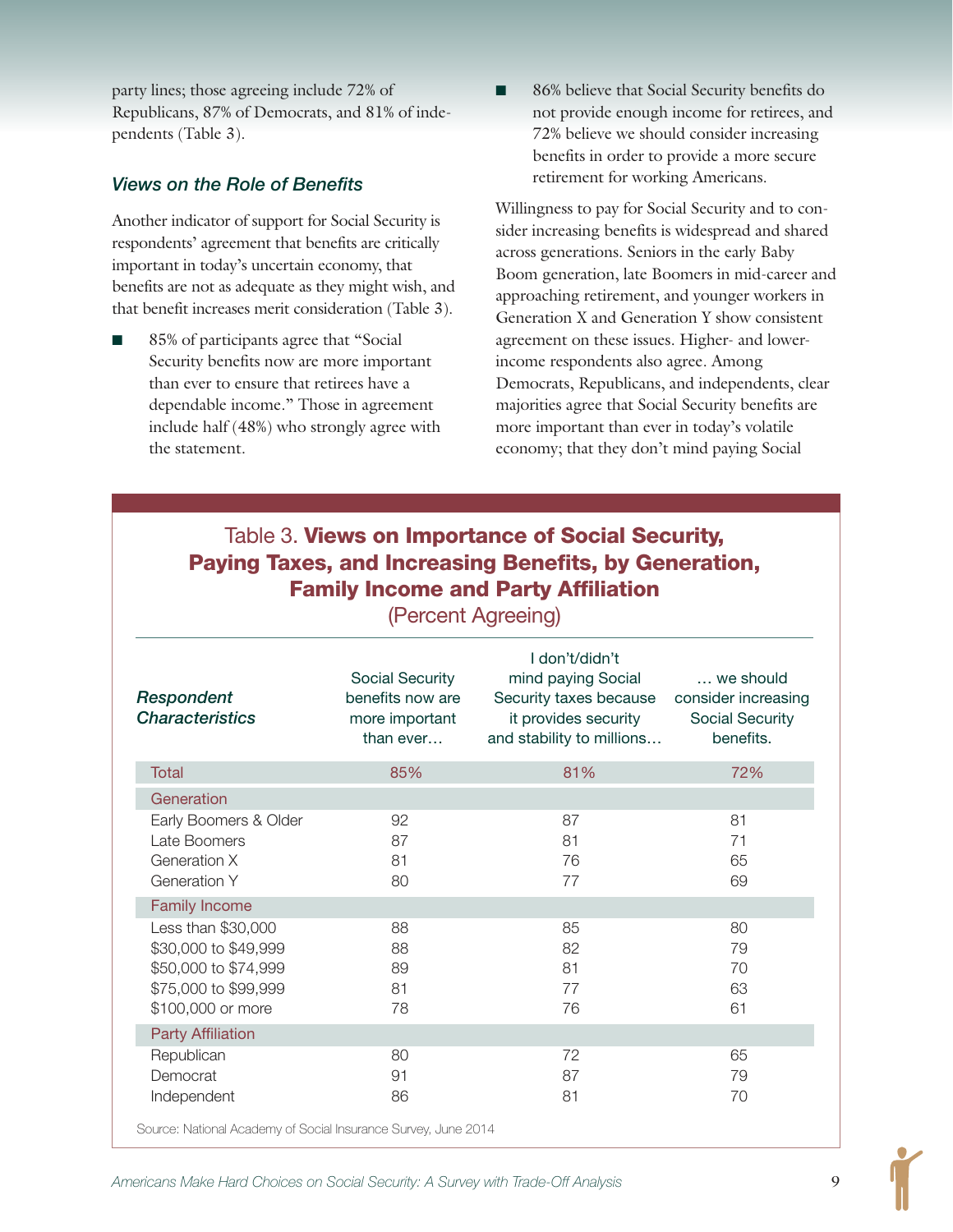*"I'm a registered nurse. Nurses tend not to stay with [one] company, so we normally don't get pensions. I know Social Security will be significant for me."*

– Younger female focus group participant

Security taxes because they see the value of the program to millions of Americans; and that proposals to improve the adequacy of Social Security benefits merit consideration.

#### *Awareness of Disability and Survivors Benefits*

Many respondents are unaware of Social Security's disability and survivors insurance protection, even though Social Security is the primary form of those protections for most families. One in 3 is unaware of the program's disability protections, and more than 4 in 10 are unaware of its survivors insurance protection for the children and widowed spouses of workers who die (Table 4).

When given the average benefit amounts for these two programs – in January 2014, those were \$1,146 for a disabled worker and \$815 for the child of a worker who died – most respondents say the benefit amounts are either too low or about right (Table 5). Fewer than 1 in 10 say the benefits are too high.

#### *Views on Paying More for Social Security*

Social Security is financed mainly by a dedicated tax deducted from workers' paychecks and matched by their employers. Only earnings up to a cap (\$117,000 in 2014) are taxed and counted toward benefits. About 6% of all workers earn more than the cap; they and their employers stop

# Table 4. Awareness of Social Security's Disability and Survivors Protections

| Are you aware ?                                                                                                                             |     | Yes, Aware No, Unaware |
|---------------------------------------------------------------------------------------------------------------------------------------------|-----|------------------------|
| that workers earn disability insurance through Social Security?                                                                             | 67% | 33%                    |
| that workers earn life insurance through Social Security,<br>which pays benefits to the children and widowed spouses of<br>workers who die? | 59  | 4 <sup>1</sup>         |
| Source: National Academy of Social Insurance Survey, June 2014                                                                              |     |                        |

### Table 5. Views on Disability and Survivors Benefit Amounts

| <b>Questions</b>                                                                                                                          | Too<br>Low | <b>About</b><br><b>Right</b> | Too<br>High |
|-------------------------------------------------------------------------------------------------------------------------------------------|------------|------------------------------|-------------|
| The average Social Security benefit for a disabled worker<br>was \$1,146 a month in January 2014. Do you think that<br>amount is          | 55%        | 38%                          | 7%          |
| The average Social Security benefit for a child of a worker<br>who died was \$815 a month in January 2014. Do you think<br>that amount is | 43         | 48                           | 8           |
| Source: National Academy of Social Insurance Survey, June 2014                                                                            |            |                              |             |

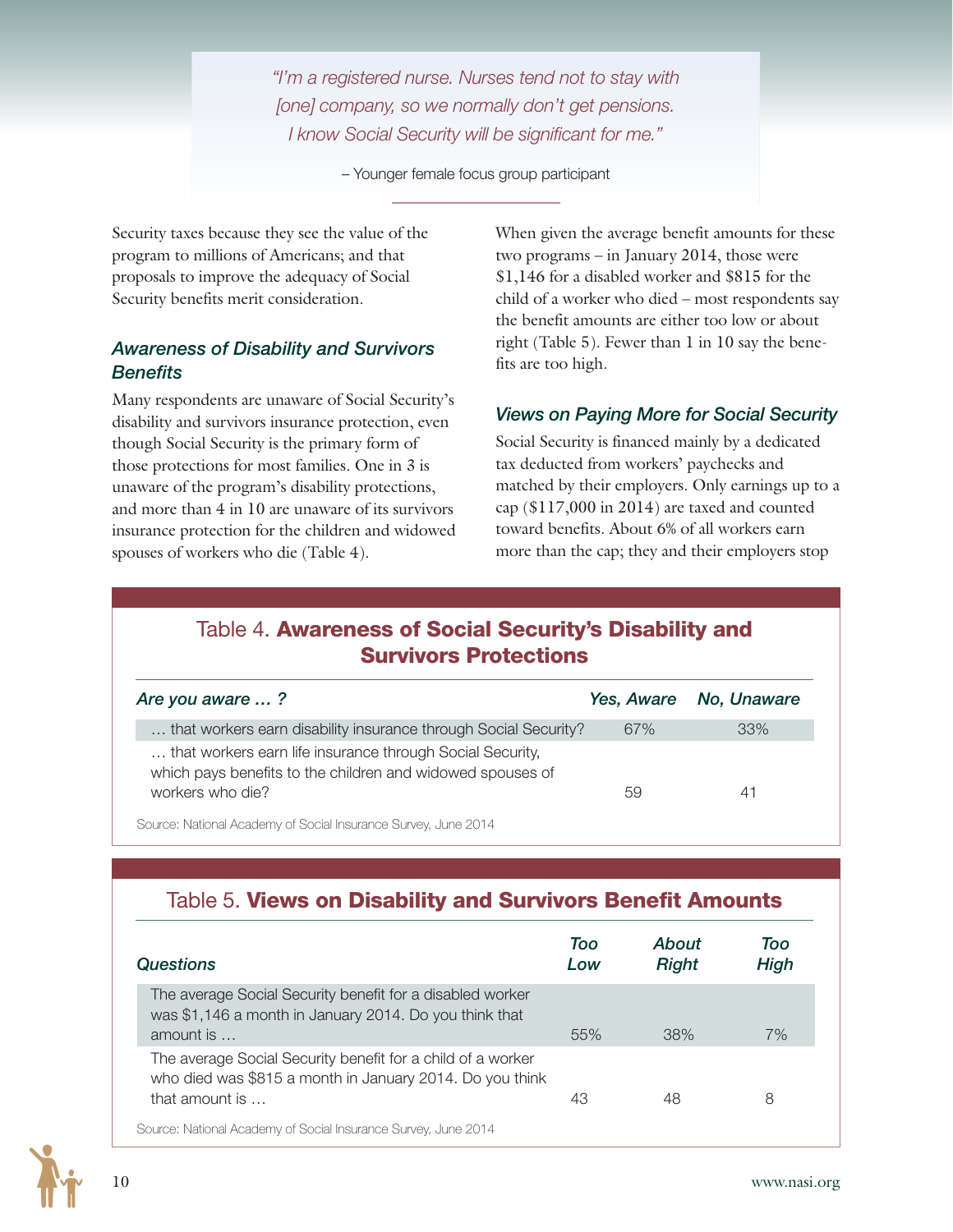paying into Social Security when they reach the cap.<sup>13</sup> In 2014, for example, a worker making \$150,000 stopped paying taxes when his or her earnings reached \$117,000 in September, while someone making \$1 million stopped paying in February. Proposals to increase revenues for Social Security include raising or eliminating the earnings cap. That change would affect the 6% of workers whose earnings exceed the cap. Another way to increase Social Security revenues is to increase the 6.2% tax rate that workers and employers each pay. That would affect all workers who pay into Social Security. The survey explored Americans' views on who might pay more in order to improve Social Security's finances (Figure 2).

- When asked whether they agreed or disagreed that "It is critical that we preserve Social Security benefits for future generations, even if it means increasing the Social Security taxes paid by working Americans," 77% of respondents agreed, including 36% who strongly agreed. Those agreeing include 69% of Republicans, 84% of Democrats, and 76% of independents (Table 6).
- When asked whether they agreed or disagreed that "It is critical that we preserve Social Security benefits for future generations, even if it means increasing the Social Security taxes paid by top earners," 83% of

respondents agreed, including 54% who strongly agreed. Those agreeing include 71% of Republicans, 92% of Democrats, and 84% of independents.

In brief, large majorities of Americans believe that all workers could contribute somewhat more to Social Security if necessary, and that better-off Americans could pay more because they have higher earnings. This holds true across generations, across income groups, and across political parties.

Another question asked respondents to consider two statements and choose which came closer to their views. The results confirm Americans' willingness to pay for Social Security and reluctance to cut benefits (Table 7). Nearly 8 in 10 respondents (79%) agree that "we should ensure Social Security benefits are not reduced, even if it means raising taxes on some or all Americans," while 21% agree that "we shouldn't raise taxes on any American, even if it means reducing Social Security benefits."

# Trade-Off Analysis

Americans support Social Security, are willing to increase taxes in order to pay for it, if necessary, and want to consider benefit improvements. The trade-off analysis adds a new dimension to these attitudinal findings by identifying specific packages

#### Figure 2. Views on Paying More to Preserve Social Security

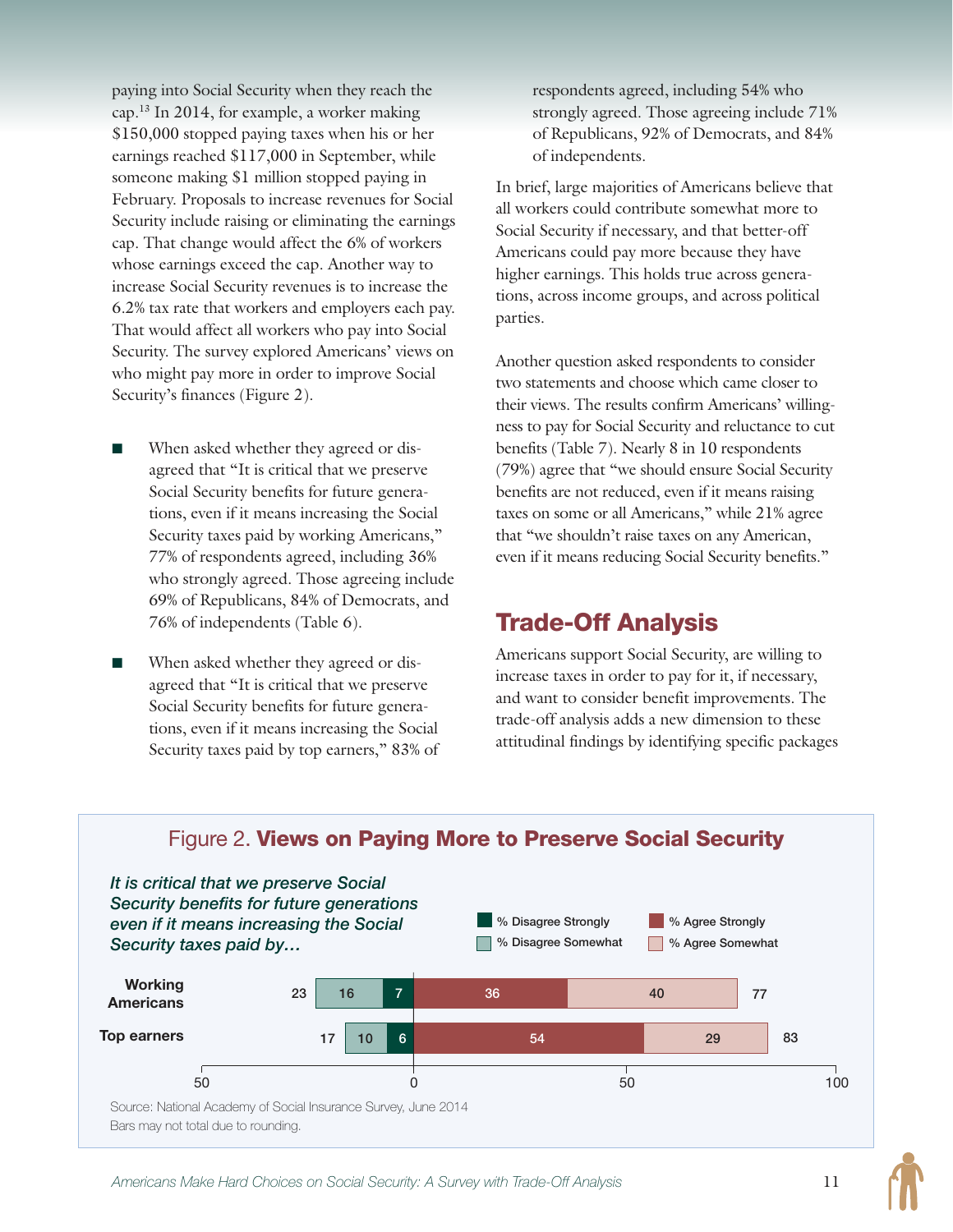# Table 6. Views on Paying More to Preserve Social Security, by Generation, Family Income, and Party Affiliation

(Percent Agreeing)

| It is critical that we preserve Social Security benefits |  |
|----------------------------------------------------------|--|
| for future generations, even if it means                 |  |
| increasing the Social Security taxes paid by             |  |

| <b>Respondent Characteristics</b>                              | <b>Working Americans</b> | <b>Top Earners</b> |  |
|----------------------------------------------------------------|--------------------------|--------------------|--|
| Total                                                          | 77%                      | 83%                |  |
| Generation                                                     |                          |                    |  |
| Early Boomers & Older                                          | 87                       | 87                 |  |
| Late Boomers                                                   | 77                       | 84                 |  |
| Generation X                                                   | 71                       | 81                 |  |
| Generation Y                                                   | 70                       | 81                 |  |
| <b>Family Income</b>                                           |                          |                    |  |
| Less than \$30,000                                             | 77                       | 84                 |  |
| \$30,000 to \$49,999                                           | 84                       | 90                 |  |
| \$50,000 to \$74,999                                           | 76                       | 85                 |  |
| \$75,000 to \$99,999                                           | 72                       | 79                 |  |
| \$100,000 or more                                              | 72                       | 77                 |  |
| <b>Party Affiliation</b>                                       |                          |                    |  |
| Republican                                                     | 69                       | 71                 |  |
| Democrat                                                       | 84                       | 92                 |  |
| Independent                                                    | 76                       | 84                 |  |
| Source: National Academy of Social Insurance Survey, June 2014 |                          |                    |  |

of policy changes that respondents prefer. Tradeoff analysis (also known as conjoint analysis) is a technique often used in marketing research to learn which elements of various packages of product features consumers want *and* are willing to pay for, and to estimate which package is most favored. In this study, trade-off analysis is used to learn which of various packages of Social Security policy changes Americans want and are willing to pay for. This application of trade-off analysis to Social Security policy was first used in the Academy's 2012 study. The technique allows researchers to calculate which package of Social Security changes is most preferred over the status quo and what proportion of participants prefer that package. More details about the trade-off analysis are in the methodology section of this report; examples of the exercise and descriptions

of the policy options that respondents considered are in Appendices C and D, respectively.

The 12 policy options included in the trade-off analysis, and the impact of each option on Social Security's long-term financing gap, are shown in Table 8. Four options to raise revenues — two by raising the cap on earnings subject to Social Security taxes and two by raising the tax rate reduce the financing gap. Four options to lower future benefits — two by raising the full retirement age, one by means-testing benefits, and one by lowering the annual cost-of-living adjustment — also reduce the financing gap. In contrast, the four options that increase the adequacy of benefits would increase the financing gap.

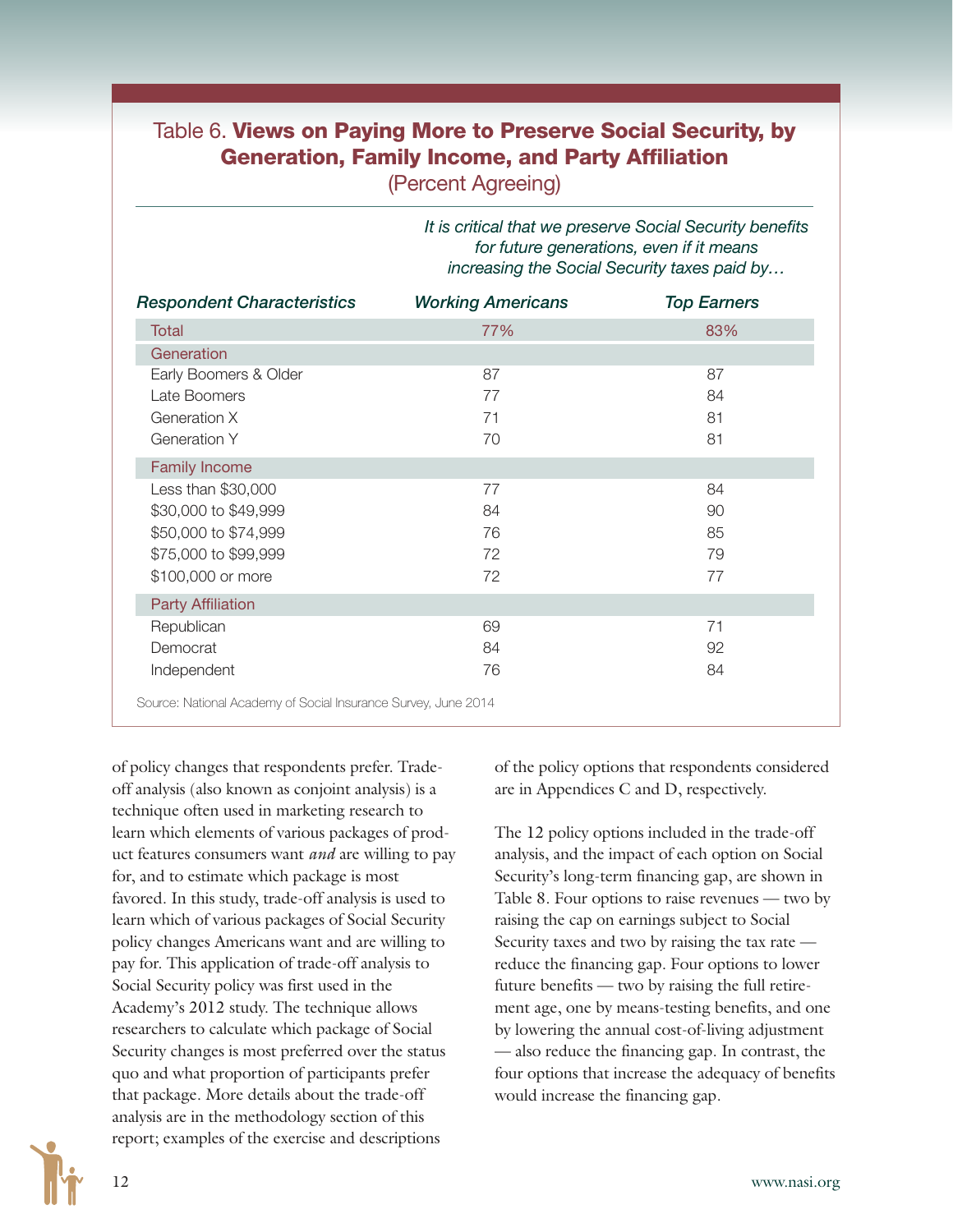*The trade-off analysis finds that Americans prefer packages that both raise Social Security revenues and increase benefits.*

#### *Americans' Preferred Packages of Policy Changes*

The trade-off analysis finds that Americans prefer packages that both raise Social Security revenues and increase benefits. The most favored solution — Package A (Table 9, Figure 1) — is preferred over the status quo by 71% of respondents. It would eliminate 113% of Social Security's financing gap, meaning that it would entirely eliminate the gap and have money left over for a margin of safety.<sup>14</sup>

Package A would:

- 1. Gradually, over 10 years, eliminate the cap on earnings that are taxed for Social Security. This would mean that the 6% of workers who earn more than the cap would pay into Social Security all year, as other workers do. In return, they would get somewhat higher benefits.
- 2. Gradually, over 20 years, raise the Social Security tax rate that workers and employers each pay from 6.2% of earnings to 7.2%. The increase would be so gradual that a worker earning \$50,000 a year would pay about 50 cents a week more each year, matched by the employer.
- 3. Increase Social Security's cost-of-living adjustment (COLA) to reflect the higher level of inflation experienced by seniors.
- 4. Raise Social Security's basic minimum benefit so that someone who paid into Social Security for 30 years can retire at 62 or later and not be poor. (The poverty line in 2014 is about  $$11,670$  a year for one person.)<sup>15</sup> Currently, lifetime low-wage workers are at risk of living in poverty in retirement, even after paying Social Security taxes throughout their working lives.

A second package — Package B — received the next highest level of support (68%) in the trade-off analysis. Package B differed only slightly from Package A. The only difference is that Package B, instead of increasing the minimum benefit as in Package A, would increase benefits across the board by \$65 a month (Table 9). It would eliminate more than 90% of the financing gap.

While preferences for Packages A and B vary slightly by segments of the population, these differences are small (Table 9). Although one might expect younger respondents to resist packages that include tax increases — since they will bear the brunt of such increases — this does not appear to be the case. Preferences for Packages A and B,

### Table 7. Preferences on Reducing Benefits or Increasing Taxes

| Which of the two statements below comes closer to your view?                                                           | <b>Percent Agree</b> |
|------------------------------------------------------------------------------------------------------------------------|----------------------|
| We should ensure Social Security benefits are not reduced, even if it means<br>raising taxes on some or all Americans. | 79%                  |
| We shouldn't raise taxes on any American, even if it means reducing Social<br>Security benefits.                       |                      |

Source: National Academy of Social Insurance Survey, June 2014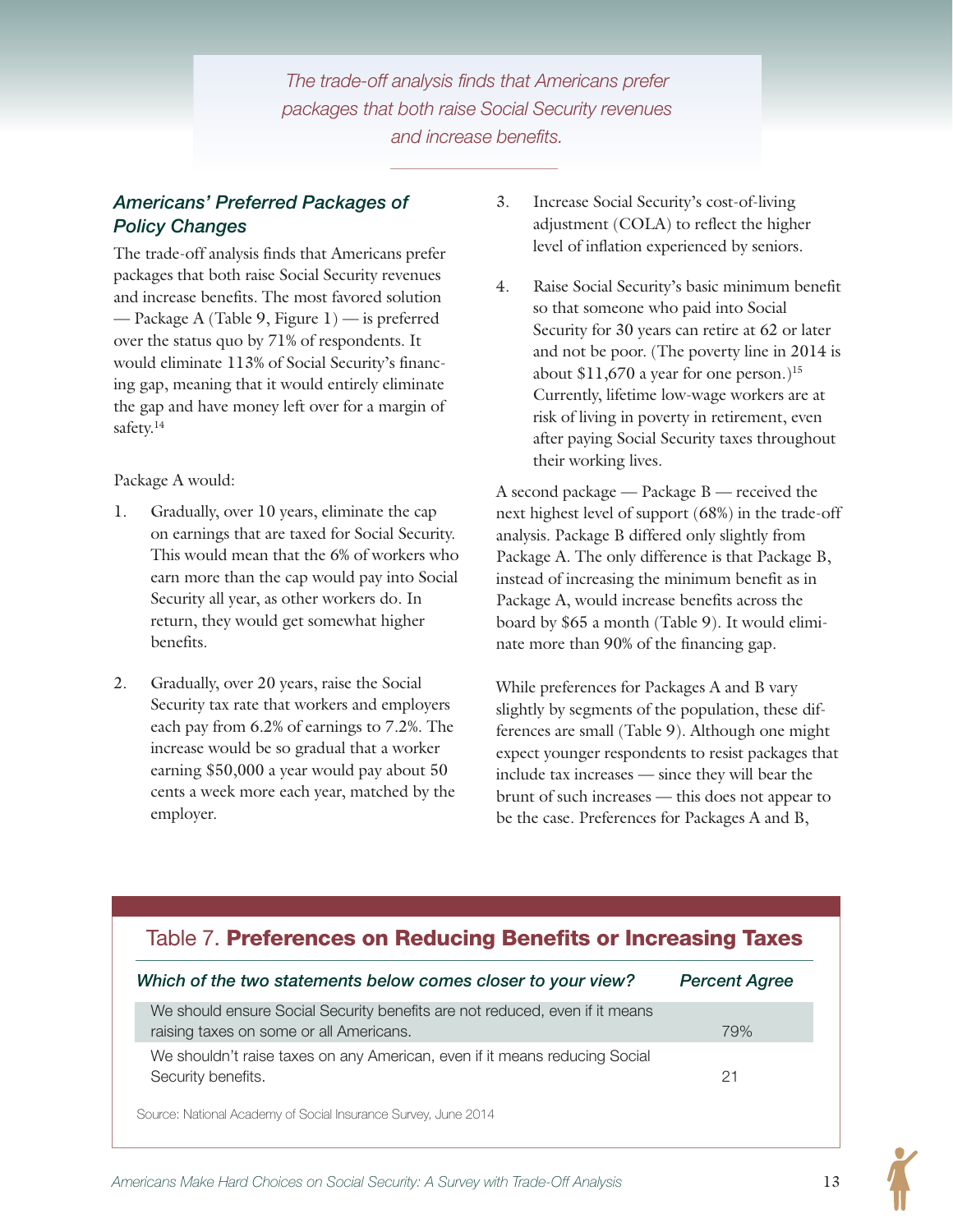# Table 8. Individual Policy Changes in Trade-Off Analysis and Impact of Each on Social Security's Financing Gap

| <b>Policy Option</b>                                                                                                                                                                   | <b>Percent Change in</b><br>Long-Term<br><b>Financing Gap</b> |
|----------------------------------------------------------------------------------------------------------------------------------------------------------------------------------------|---------------------------------------------------------------|
| Social Security's Taxable Earnings Cap                                                                                                                                                 |                                                               |
| • Eliminate the earnings cap over 10 years so that 100% of earnings are taxed                                                                                                          | $-74%$                                                        |
| • Lift the earnings cap over 5 years to tax 90% of earnings                                                                                                                            | $-29$                                                         |
| • No change                                                                                                                                                                            | 0                                                             |
| <b>Social Security Tax Rate</b>                                                                                                                                                        |                                                               |
| • Raise the tax rate for both employees and employers to 7.2% in 2022<br>and to 8.2% in 2052                                                                                           | $-76$                                                         |
| • Over 20 years, raise the tax rate by 1/20th of 1% per year for employees<br>and employers                                                                                            | $-52$                                                         |
| • No change                                                                                                                                                                            | 0                                                             |
| Social Security's Full Retirement Age                                                                                                                                                  |                                                               |
| • Gradually raise the full retirement age to 68                                                                                                                                        | $-16$                                                         |
| • Gradually raise the full retirement age to 70                                                                                                                                        | $-25$                                                         |
| • No change                                                                                                                                                                            | $\overline{0}$                                                |
| <b>Means-Test Social Security</b>                                                                                                                                                      |                                                               |
| • Require people to provide proof of eligibility based on income to                                                                                                                    |                                                               |
| receive benefits                                                                                                                                                                       | $-20$                                                         |
| • No change                                                                                                                                                                            | 0                                                             |
| Social Security's Cost-of-Living Adjustment (COLA)                                                                                                                                     |                                                               |
| • Lower the Social Security COLA                                                                                                                                                       | $-20$                                                         |
| • Increase the Social Security COLA by basing it on inflation experienced                                                                                                              |                                                               |
| by seniors                                                                                                                                                                             | $+14$                                                         |
| • No change                                                                                                                                                                            | 0                                                             |
| <b>Benefits for All Beneficiaries</b>                                                                                                                                                  |                                                               |
| • Increase benefits by \$65 a month for all beneficiaries                                                                                                                              | $+29$                                                         |
| • No change                                                                                                                                                                            | $\overline{0}$                                                |
| Benefits for Lifetime Low-Wage Workers                                                                                                                                                 |                                                               |
| • Raise Social Security's basic minimum benefit so that someone who paid                                                                                                               |                                                               |
| into Social Security for 30 years can retire at 62 or later and not be poor                                                                                                            | $+9$                                                          |
| • No change                                                                                                                                                                            | $\overline{0}$                                                |
| <b>Children's Benefits for Students</b>                                                                                                                                                |                                                               |
| • Restore the student benefit until age 22 for children whose working parents                                                                                                          |                                                               |
| have died or become disabled                                                                                                                                                           | $+3$                                                          |
| • No change                                                                                                                                                                            | $\overline{0}$                                                |
| Source: National Academy of Social Insurance, based on information in Appendix E<br>Changes in financing gap are based on the projections of the 2013 Social Security Trustees Report. |                                                               |

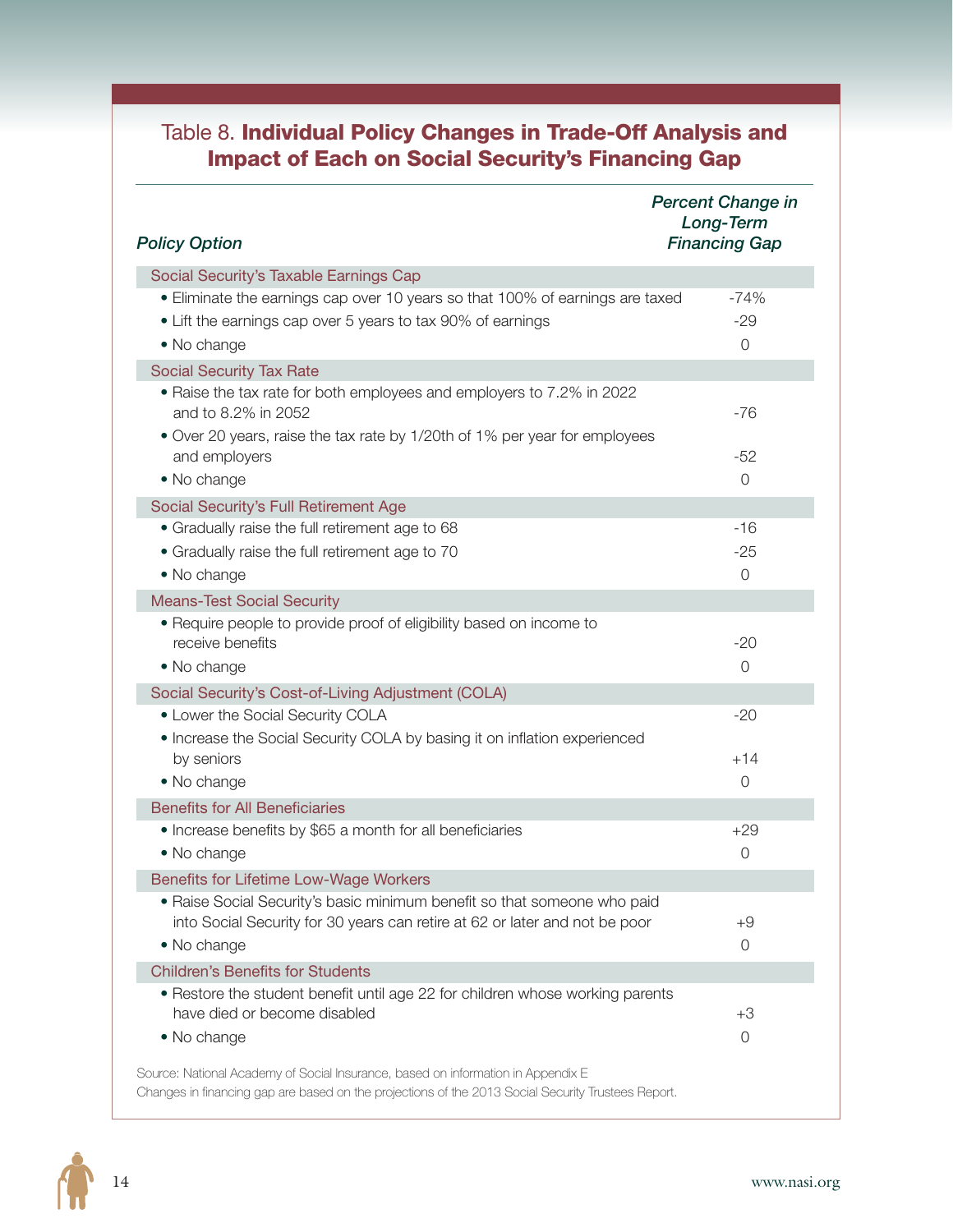# Table 9. Comparing Package A and Package B

| <b>Package Features</b>         | Package A                                                                                   | Package B                                                    |  |
|---------------------------------|---------------------------------------------------------------------------------------------|--------------------------------------------------------------|--|
| <b>Common Features</b>          | • Eliminate the earnings cap over 10 years so that 100% of earnings<br>are taxed            |                                                              |  |
|                                 | • Over 20 years, raise the tax rate by 1/20th of 1% per year for<br>employees and employers |                                                              |  |
|                                 | • Increase the COLA by basing it on inflation experienced by seniors                        |                                                              |  |
| <b>Different Features</b>       | • Increase the minimum Social<br>Security benefit                                           | • Increase benefits by \$65 a<br>month for all beneficiaries |  |
| <b>Decline in Financing Gap</b> | 113%                                                                                        | 93%                                                          |  |

#### *Percent Preferring Package to No Change*

| Total                                                                 | 71%                  | 68%                  |
|-----------------------------------------------------------------------|----------------------|----------------------|
| Generation                                                            |                      |                      |
| Early Boomers & Older<br>Late Boomers<br>Generation X<br>Generation Y | 74<br>70<br>69<br>71 | 72<br>68<br>65<br>68 |
| <b>Family Income</b>                                                  |                      |                      |
| Under \$35,000<br>\$35,000 to \$74,999<br>\$75,000 or more            | 68<br>75<br>71       | 65<br>72<br>68       |
| <b>Party Affiliation</b>                                              |                      |                      |
| Republican<br>Democrat<br>Independent                                 | 68<br>74<br>73       | 66<br>71<br>69       |

Source: National Academy of Social Insurance Survey, June 2014

Change in financing gap is based on the projections of the 2013 Social Security Trustees Report.

both of which raise taxes, are slightly higher for those in the early Baby Boom and earlier generations, yet nearly two-thirds of Generation X and Generation Y still prefer (over the status quo) packages that increase Social Security revenues and improve benefits. Similarly, one might expect Republicans to prefer packages that do not increase taxes, yet about two-thirds of Republicans prefer Packages A and B over the status quo.

Prior to engaging in the trade-off exercise, survey respondents were also asked whether they would

favor or oppose a composite package of policy changes that would entirely eliminate Social Security's financing gap. This package contained the same elements as Package A. Altogether, 76% of respondents favor this package, including 30% who strongly favor it (Figure 3). While this direct question – do you favor or oppose this package? – is different from the methods used in the trade-off analysis, the consistent results reinforce the finding that Americans favor policies that rely on revenue increases to close Social Security's financing gap and pay for modest benefit improvements.

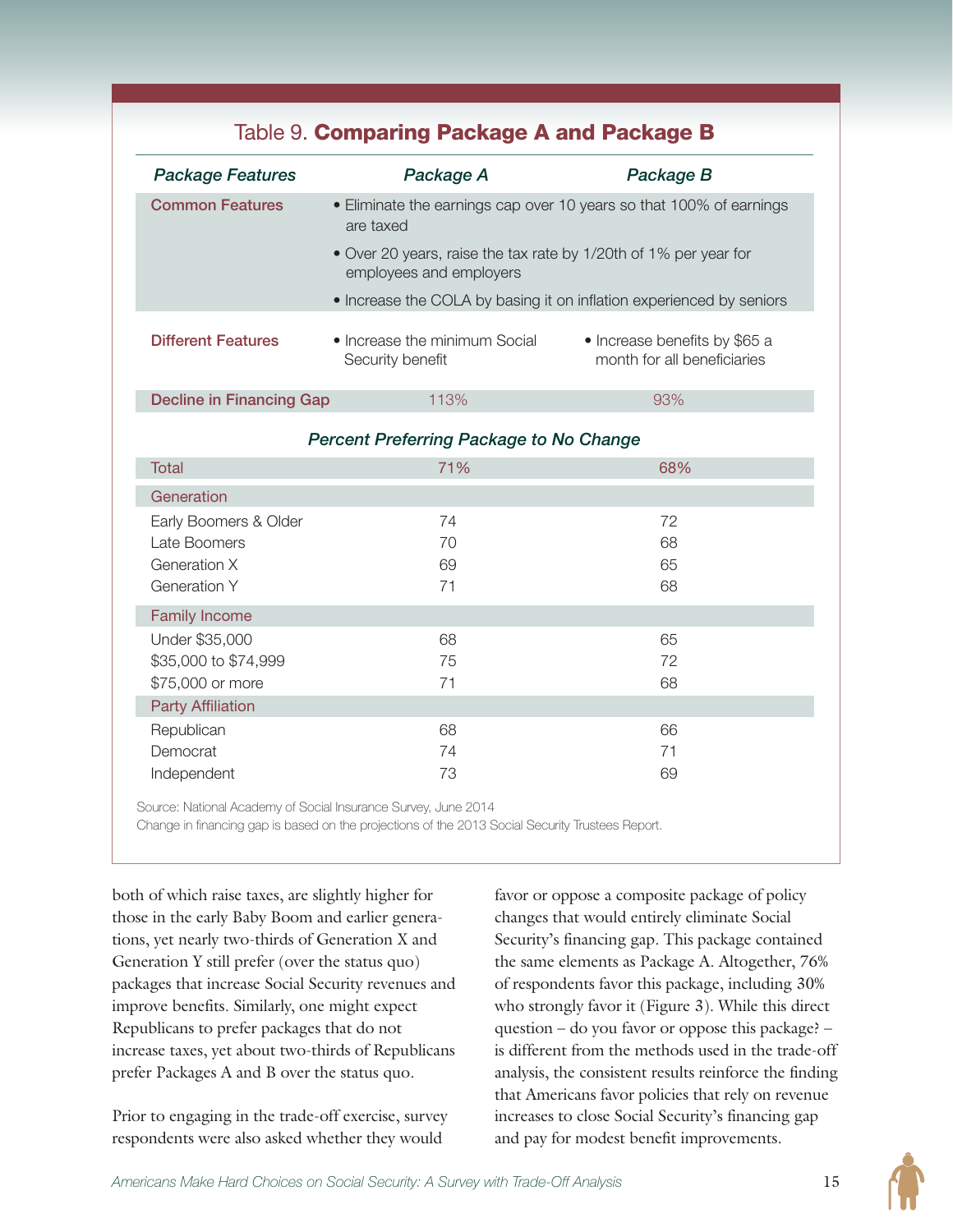At least 7 in 10 respondents in every generation, family income group, and political party affiliation favor Package A (Figure 3). Support is consistent even in the highest family income group, which includes the top 6% of earners who make more than the taxable earnings cap and who would pay more into Social Security if the cap were gradually eliminated. The gradual increase in the tax rate would affect workers in all income groups. Support is also strong across party lines, with 72% of Republicans and 80% of Democrats in favor of Package A.

### *Individual Policy Options in the Trade-off Analysis*

Trade-off analysis can estimate the appeal of specific policy options within packages. Table 10 shows the appeal of each of the policy changes examined in the trade-off analysis. For example, when a policy option has a "strong positive" impact, respondents were much more likely to choose a package when that option was included.

The trade-off analysis shows that the following specific changes *strongly increase* the appeal of a package of policy options:

Gradually, over 10 years, eliminate the cap on earnings that are taxed for Social Security.



Bars may not total due to rounding.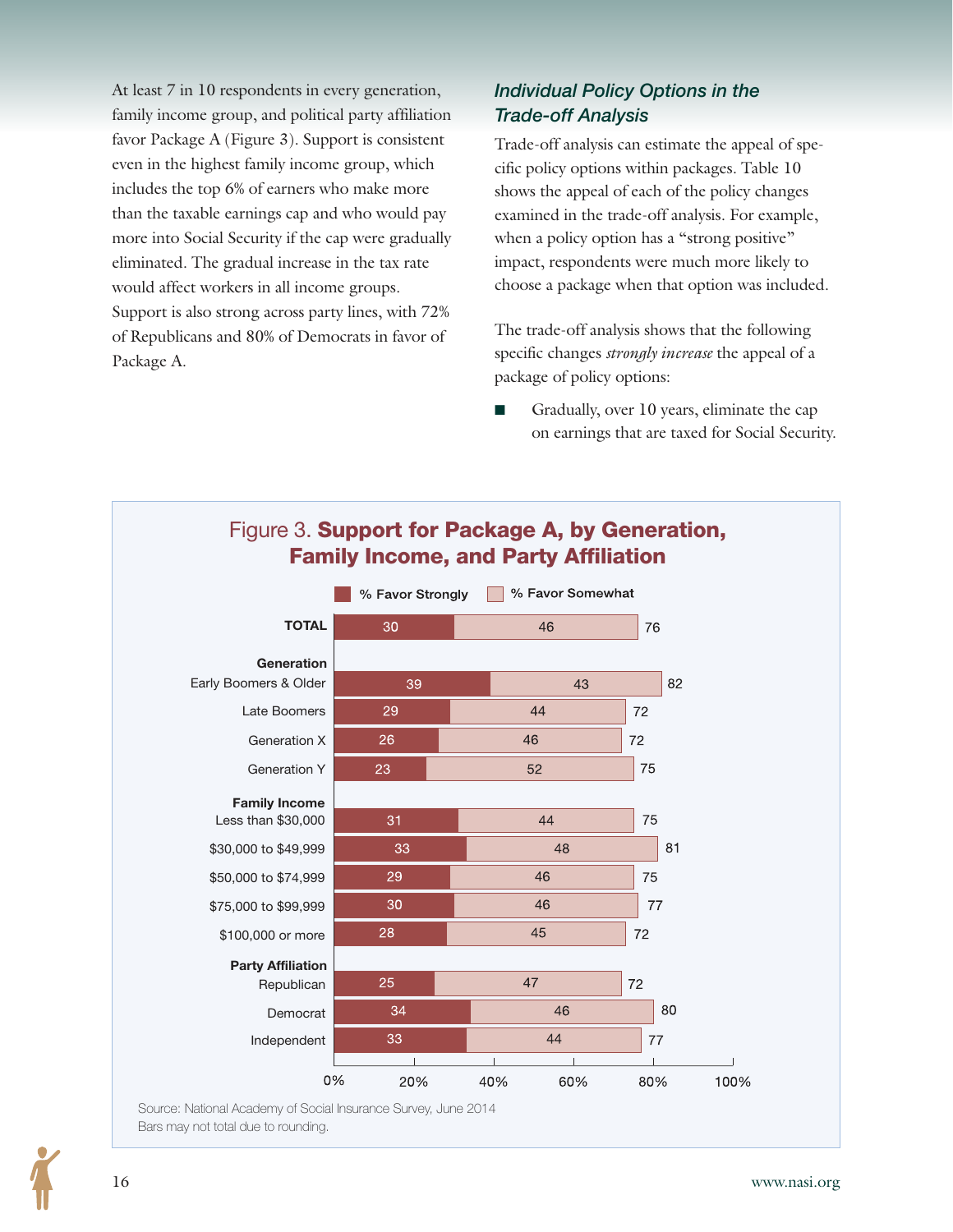# Table 10. Individual Policy Changes in Trade-Off Analysis and Impact on the Appeal of a Policy Package

| <b>Policy Option</b>                                                                                                                                                                                       | <b>Impact on Appeal</b><br>of a Policy Package                           |
|------------------------------------------------------------------------------------------------------------------------------------------------------------------------------------------------------------|--------------------------------------------------------------------------|
| Social Security's Taxable Earnings Cap                                                                                                                                                                     |                                                                          |
| • Eliminate the earnings cap over 10 years so that 100% of earnings<br>are taxed<br>• Lift the cap over 5 years to tax 90% of earnings<br>• No change                                                      | <b>Strong Positive</b><br><b>Weak Positive</b><br><b>Strong Negative</b> |
| <b>Social Security Tax Rate</b>                                                                                                                                                                            |                                                                          |
| • Over 20 years, raise the tax rate by 1/20th of 1% per year for<br>employees and employers<br>• Raise the tax rate for both employees and employers to 7.2% in<br>2022 and to 8.2% in 2052<br>• No change | <b>Strong Positive</b><br>Little Impact<br><b>Strong Negative</b>        |
| Social Security's Full Retirement Age                                                                                                                                                                      |                                                                          |
| • Gradually raise the full retirement age to 68<br>• Gradually raise the full retirement age to 70<br>• No change                                                                                          | Little Impact<br><b>Strong Negative</b><br><b>Strong Positive</b>        |
| Social Security's Cost-of-Living Adjustment (COLA)                                                                                                                                                         |                                                                          |
| • Increase the Social Security COLA by basing it on inflation<br>experienced by seniors<br>• Lower the Social Security COLA<br>• No change                                                                 | <b>Strong Positive</b><br><b>Strong Negative</b><br>Little Impact        |
| Benefits for Lifetime Low-Wage Workers                                                                                                                                                                     |                                                                          |
| • Raise Social Security's basic minimum benefit so that someone<br>who paid into Social Security for 30 years can retire at 62 or later<br>and not be poor<br>• No change                                  | <b>Weak Positive</b><br><b>Weak Negative</b>                             |
| <b>Benefits for All Beneficiaries</b>                                                                                                                                                                      |                                                                          |
| • Increase benefits by \$65 a month for all beneficiaries<br>• No change                                                                                                                                   | <b>Weak Positive</b><br><b>Weak Negative</b>                             |
| <b>Means-Test Social Security</b><br>• Require people to provide proof of eligibility based on income to<br>receive benefits                                                                               | <b>Weak Negative</b>                                                     |
| • No change                                                                                                                                                                                                | <b>Weak Positive</b>                                                     |
| <b>Children's Benefits for Students</b><br>• Restore the student benefit until age 22 for children whose working<br>parents have died or become disabled<br>· No change                                    | Little Impact<br>Little Impact                                           |
| Source: National Academy of Social Insurance Survey, June 2014                                                                                                                                             |                                                                          |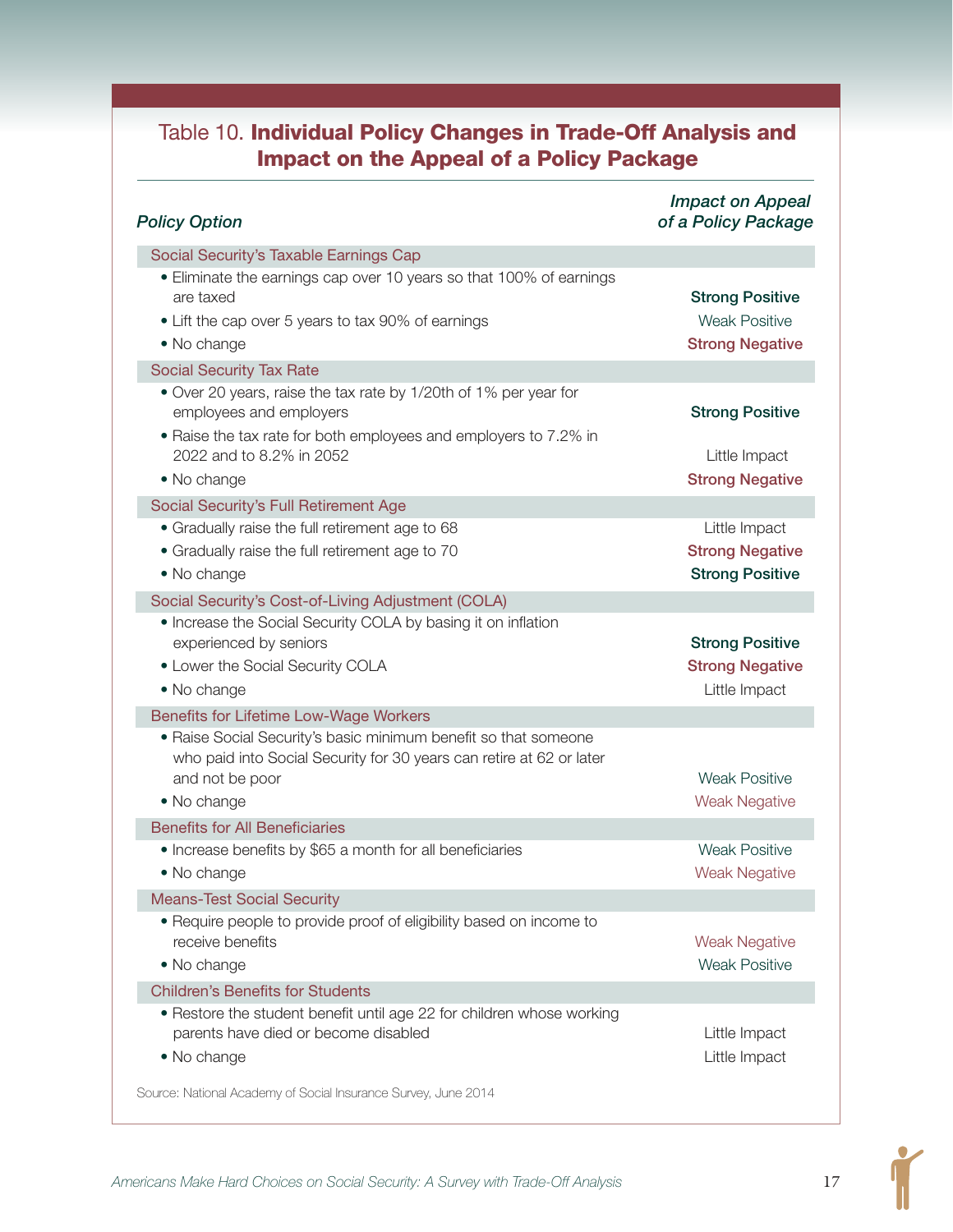

- Gradually, over 20 years, raise the Social Security tax rate that workers and employers each pay from 6.2% of earnings to 7.2%.
- Keep Social Security's full retirement age at 67 rather than raising it.
- Increase the COLA by basing it on inflation experienced by seniors.

In contrast, the trade-off analysis shows that options that strongly decrease a package's appeal would:

- Not lift the taxable earnings cap for Social Security.
- Not increase the Social Security tax rate.
- Raise Social Security's full retirement age to 70.
- Lower the COLA by using a new measure of inflation.

# Views on Individual Policy Options

The survey also asked respondents their views on policy options one at a time. While this type of direct question – do you favor or oppose this option? – is different from the methods used in

the trade-off analysis to estimate the appeal of different options as part of a package, the results are consistent. The five options included in Packages A and B in the trade-off analysis were also strongly favored in the survey questions (Figure 4).

Majorities of respondents support all of the revenue-raising options and all of the options to increase Social Security benefits. Options that would reduce benefits generally received low support. The extent to which respondents favor or oppose individual options to increase revenues, increase benefits, or reduce benefits is discussed next.

#### *Revenue Increases*

Participants examined four options to increase revenues for Social Security. The two that are part of the preferred packages in the trade-off exercise include gradually eliminating the taxable earnings cap and very gradually raising the Social Security tax rate that workers and employers each pay from 6.2% to 7.2%. Two other options include lifting the taxable earnings cap but not eliminating it completely, and raising the tax rate in two steps to 8.2%. All four of the revenue options are favored

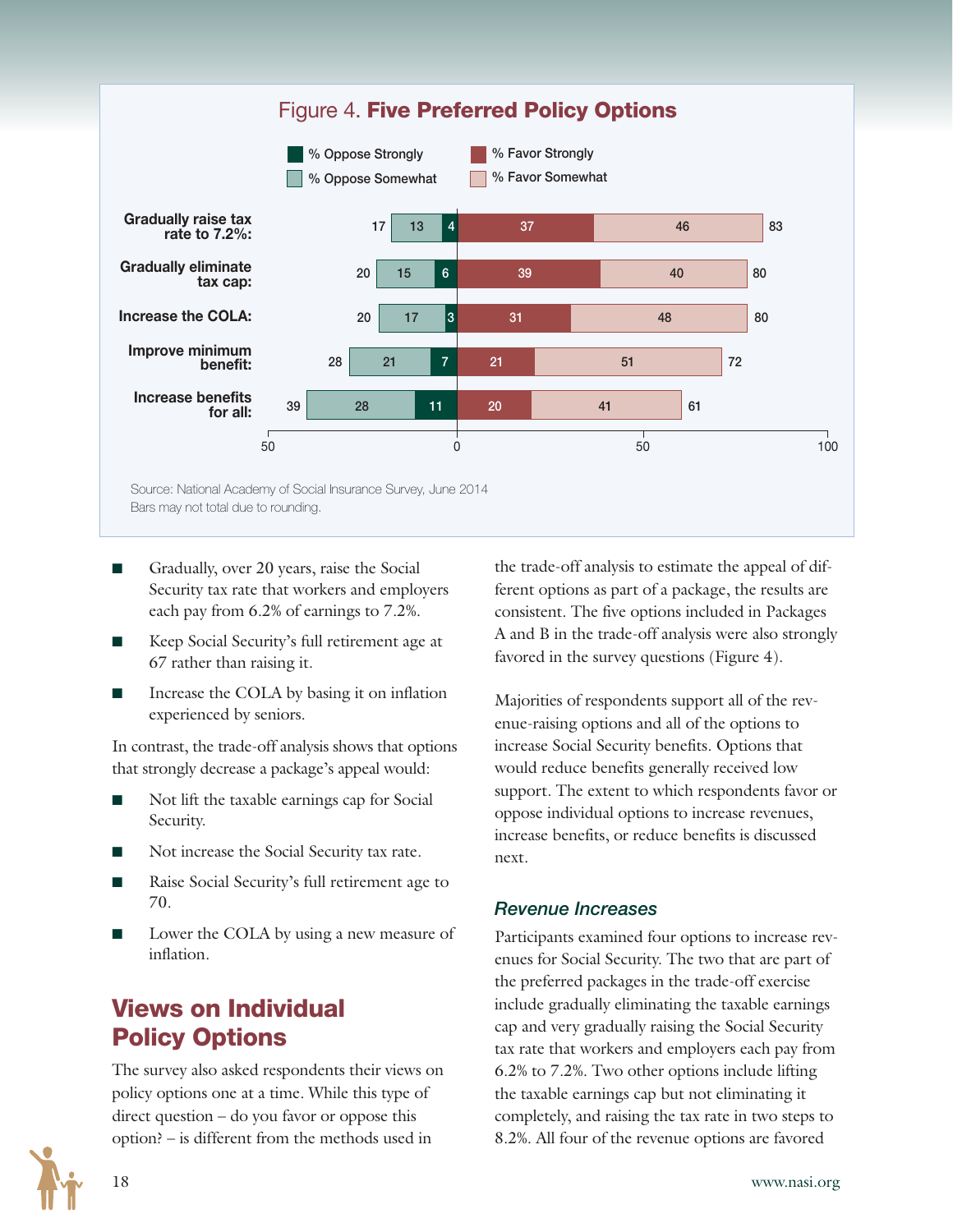*"It shouldn't matter what you make. Everybody should pay into Social Security 12 months of the year."*

– Younger female focus group participant, referring to lifting the cap on taxable earnings



by large majorities in the survey, and three of the options are *strongly* favored by more than a third of respondents (Figure 5).

Findings in these survey questions confirm findings from the trade-off analysis: the two revenue increase options that were part of the preferred packages in the trade-off analysis were also strongly favored in the survey. More than four in five respondents (83%) favor gradually raising the Social Security tax rate to 7.2%, and 80% favor gradually eliminating the taxable earnings cap. Moreover, of respondents favoring these options, nearly half favor them strongly.

Support for each revenue increase is widespread across generations, family income groups, and party affiliations. Table 11 shows the percent of respondents in each demographic group favoring the two revenue options that were part of the pre-

ferred packages. These findings regarding specific policy changes confirm earlier findings about Americans' general attitudes: across demographic and party lines, Americans believe that all workers can pay somewhat more to preserve Social Security and that better-off workers can pay more.

*Gradually eliminate the taxable earnings cap:* Gradually eliminating the tax cap over 10 years would mean that the top 6% of earners would pay Social Security taxes on all their earnings throughout the year, just as everyone else does. In return they would receive somewhat higher benefits when they retire. This change would reduce the financing gap by 74%. The trade-off analysis shows that gradually eliminating the taxable earnings cap over 10 years has a strong positive impact on the appeal of a package, and the survey results confirm this finding. Even in the top income group – with family incomes over \$100,000 – a large majority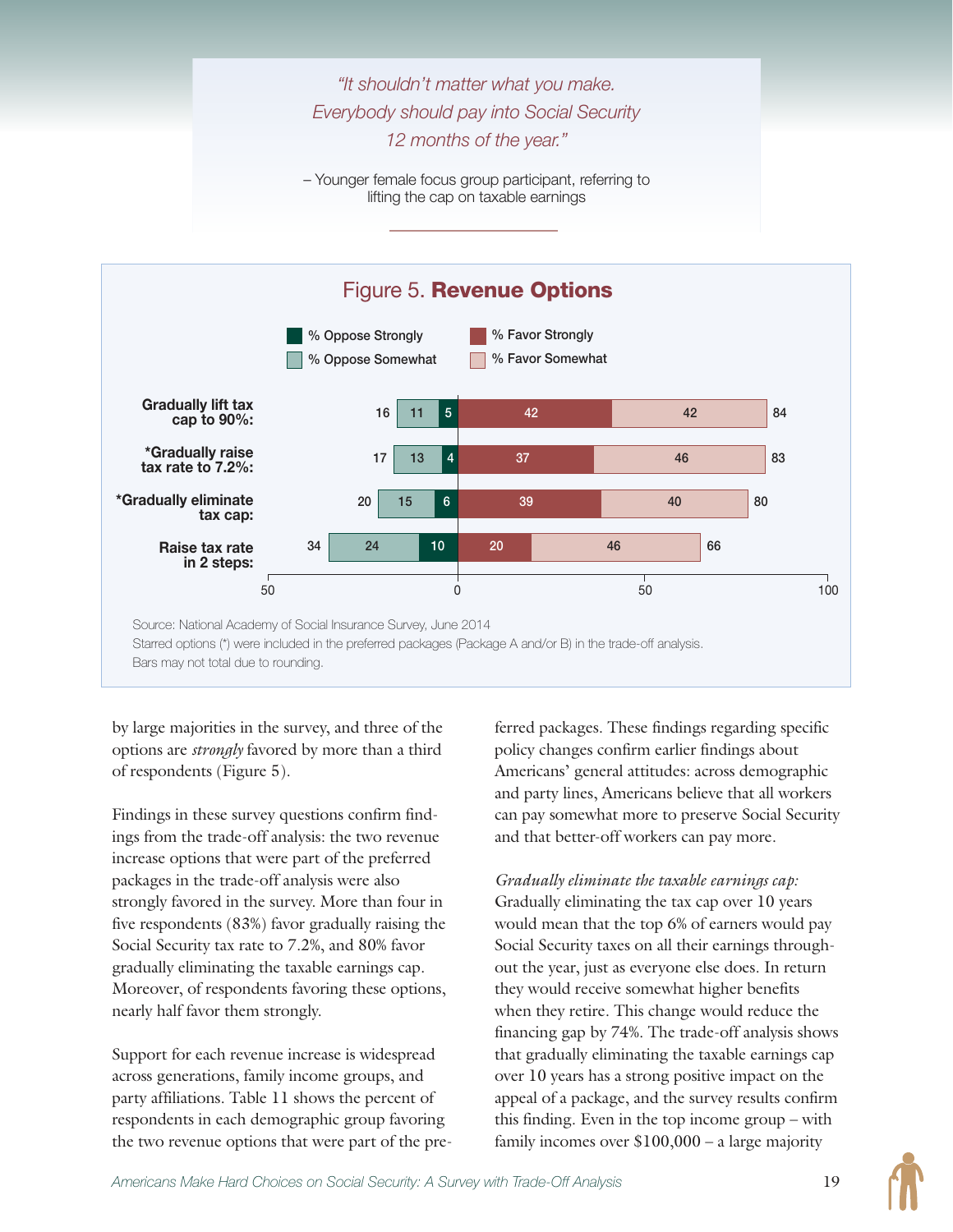*"Fifty cents a week seems negligible. Even [people] working in a fast food place, young kids, can handle 50 cents a week. They won't even notice 50 cents a week."*

– Older female focus group participant, referring to gradually raising the Social Security tax rate

#### Table 11. Two Preferred Revenue Options by Generation, Family Income, and Party Affiliation

(Percent Favoring)

| <b>Respondent Characteristics</b> | Gradually, over 10 years,<br>eliminate the cap on<br>earnings that are taxed<br>for Social Security | Gradually, over 20 years,<br>raise the Social Security<br>tax rate that workers and<br>employers each pay<br>from 6.2% to 7.2% |
|-----------------------------------|-----------------------------------------------------------------------------------------------------|--------------------------------------------------------------------------------------------------------------------------------|
| <b>Total</b>                      | 80%                                                                                                 | 83%                                                                                                                            |
| Generation                        |                                                                                                     |                                                                                                                                |
| Early Boomers & Older             | 84                                                                                                  | 88                                                                                                                             |
| Late Boomers                      | 81                                                                                                  | 84                                                                                                                             |
| Generation X                      | 79                                                                                                  | 79                                                                                                                             |
| <b>Generation Y</b>               | 74                                                                                                  | 79                                                                                                                             |
| <b>Family Income</b>              |                                                                                                     |                                                                                                                                |
| Less than \$30,000                | 80                                                                                                  | 85                                                                                                                             |
| \$30,000 to \$49,999              | 83                                                                                                  | 86                                                                                                                             |
| \$50,000 to \$74,999              | 81                                                                                                  | 82                                                                                                                             |
| \$75,000 to \$99,999              | 79                                                                                                  | 81                                                                                                                             |
| \$100,000 or more                 | 76                                                                                                  | 77                                                                                                                             |
| <b>Party Affiliation</b>          |                                                                                                     |                                                                                                                                |
| Republican                        | 79                                                                                                  | 79                                                                                                                             |
| Democrat                          | 80                                                                                                  | 87                                                                                                                             |
| Independent                       | 81                                                                                                  | 82                                                                                                                             |

(76%) favors eliminating the cap on earnings that are taxed for Social Security, a change that would affect the top 6% of earners.

*Gradually raise the tax rate:* Similarly, gradually raising the Social Security tax rate over 20 years from 6.2% to 7.2% also has a strong positive appeal in both the trade-off analysis and the survey's attitudinal question. For a worker earning \$50,000, raising the rate by 1/20 of 1% a year for 20 years would mean, each year, paying about 50 cents more a week, matched by the employer. This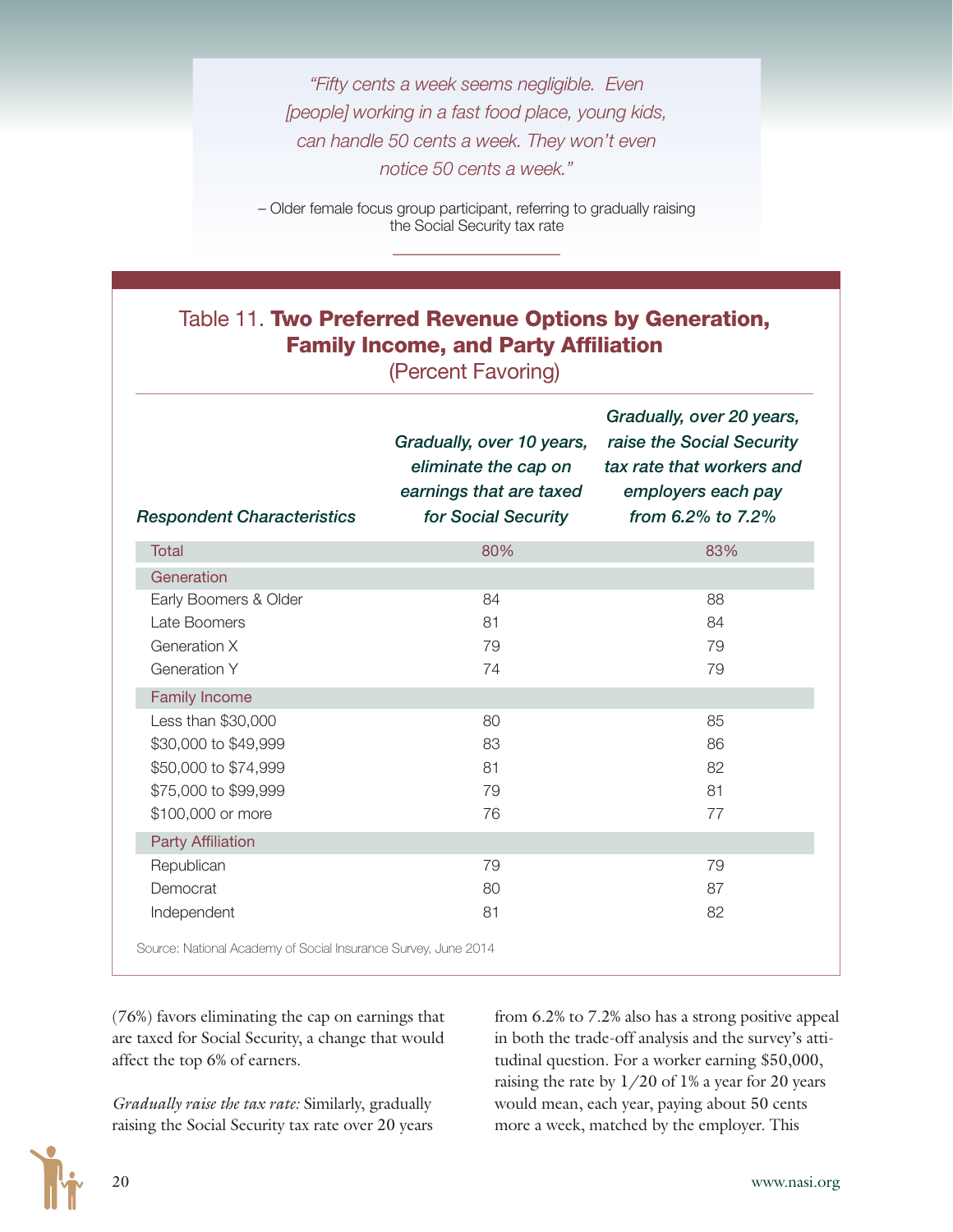change would reduce the financing gap by 52%. In every demographic group surveyed, large majorities (including 83% of all respondents) supported gradually raising the tax rate in this way.

*Gradually Lift the Taxable Earnings Cap to Cover 90% of Earnings:* When Congress last adjusted the cap, it set the cap to cover 90% of all earnings by American workers. Because the earnings of the highest-paid workers have increased faster than average earnings, the cap now covers only about 83% of all earnings. Survey participants were asked whether they would favor or oppose a proposal that would gradually increase the taxable earnings cap to \$230,000 per year, a level that would restore the intent of Congress to subject 90% of all earnings to Social Security taxes. The top-earning 6% would pay more into Social Security and would receive somewhat higher benefits in return. This change would reduce the financing gap by 29%.

In the survey, this option was strongly supported by more respondents than any other individual policy option: 84% of respondents favor it, including 42% who favor it strongly (Figure 5). Tradeoff analysis shows that this policy change has a weak positive impact on the appeal of a package: it is preferred over not lifting the cap at all, but it has much less appeal than eliminating the cap altogether (Table 10). Respondents may favor lifting the tax cap when considering options individually, but when considering an entire package of changes – including the package's overall impact on Social Security's financing gap – they strongly prefer eliminating the cap entirely, perhaps because of its larger effect on reducing the financing gap.

*Raise Social Security's Tax Rate in Two Steps:* This option would increase, in two steps, the Social Security tax rate that workers and employers each pay — from 6.2% now to 7.2% in 2022 and to 8.2% in 2052. Each change would mean an increase of \$9.60 per week, matched by the employer, for a worker earning \$50,000 per year. A majority (66%) of survey respondents favor this package, but support for this option was lower than for any of the other three revenue options in the survey. Likewise, trade-off analysis shows that

this option has little impact on the appeal of a package, likely because respondents strongly prefer to very gradually lift the tax rate to 7.2% over 20 years (Table 10)

#### *Benefit Increases*

Individual policy questions in the survey asked participants' views on various options to increase Social Security benefits for particular groups or for all beneficiaries. All of these options were favored by a majority of participants (Figure 6). Three of the options were also included in Packages A and/or B in the trade-off analysis, confirming that respondents not only like these options but are willing to pay for them.

*Increase the Cost-of-Living Adjustment (COLA):* The purpose of Social Security's COLA is to automatically adjust benefits to keep up with inflation. One proposal would base the COLA on inflation experienced by older people, who spend more on medical costs, which generally rise faster than other inflation. To illustrate, if average inflation from one year to the next is 3%, but inflation experienced by seniors is 3.2%, this COLA for the elderly would increase a \$1,000 monthly benefit by \$32 instead of by \$30. While this change would more fully protect seniors against inflation, it would also increase Social Security's financing gap by 14%. Four in five respondents (80%) favor this option, with nearly a third strongly favoring it – putting this among the most strongly favored of all the options included in the survey (Figure 6). Support is consistent across generations, family income levels and political party affiliation (Appendix Figure A1). Similarly, trade-off analysis shows that increasing the COLA strongly increases the appeal of a policy package (Table 10), and it is included in both of the preferred packages of changes.

*Increase Benefits for the Oldest Old (85+):* Older beneficiaries are most likely to rely on Social Security for most or all of their income. Respondents were asked their opinion of increasing benefits for Social Security beneficiaries by \$65 a month at age 85. This change would increase

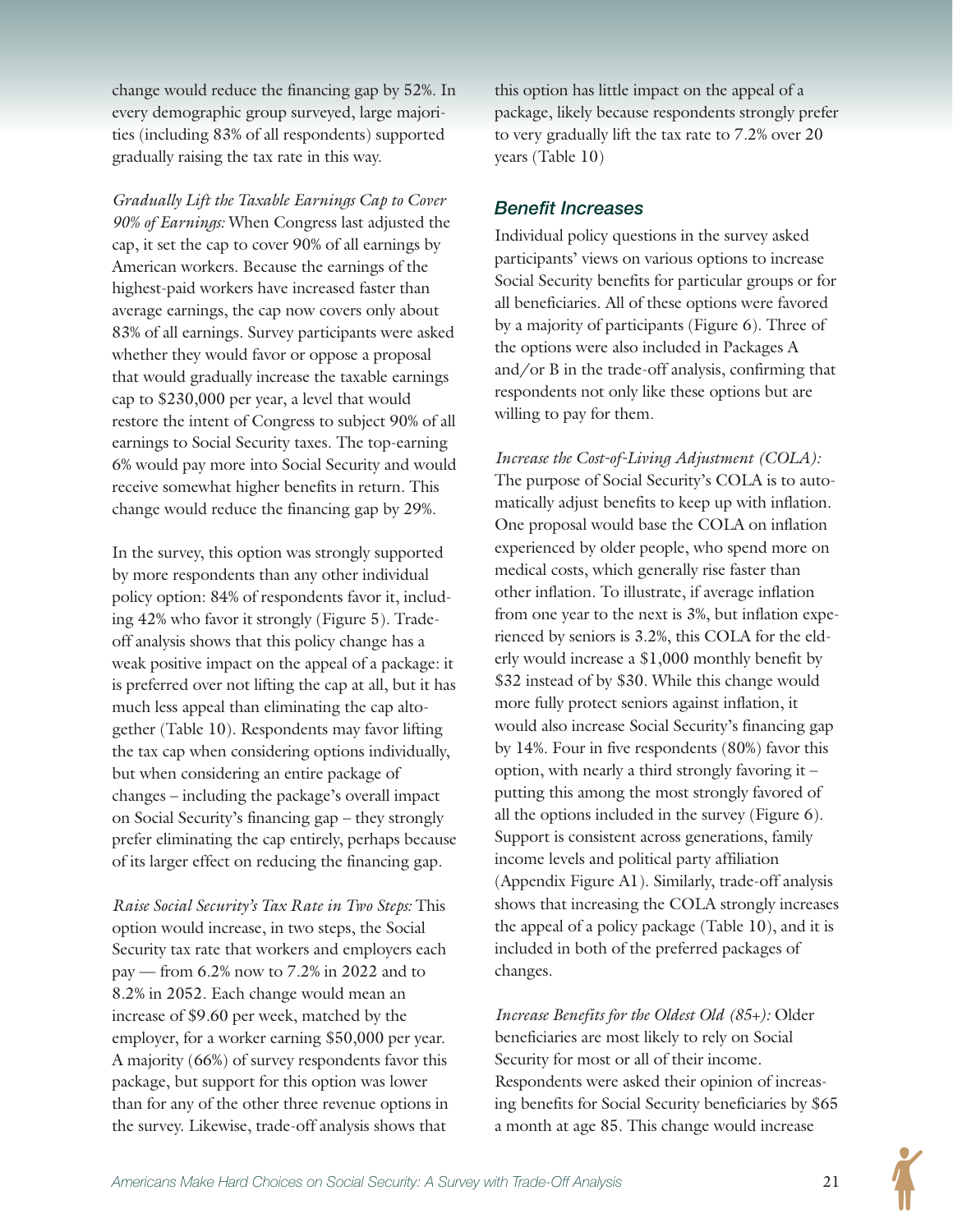*"I support [extending benefits for surviving children] because this was me. My mother died when I was 17. I was in high school. I collected on her Social Security [in college], and it made a big difference in my life."*

– Older female focus group participant, referring to restoring children's benefits for students



Source: National Academy of Social Insurance Survey, June 2014

Starred options (\*) were included in the preferred packages (Package A and/or B) in the trade-off analysis. Bars may not total due to rounding.

Social Security's financing gap by 4%. More than three quarters (77%) of respondents favor this option, including 31% who favor it strongly.

*Children's Benefits for Students:* Children whose working parents have died or become disabled receive Social Security benefits until age 18 (or 19 if they are still in high school). In the past, these benefits could continue until age 22 if the child was attending college or vocational school. The survey asked respondents whether they would support restoring those benefits, which would help children in families that have lost a breadwinner's income to complete their education.<sup>16</sup> Restoring these benefits for children of disabled or deceased

workers would increase Social Security's financing gap by 3%. About three quarters (74%) of survey respondents favor this option, although trade-off analysis shows that its inclusion has little impact on the appeal of a package (Table 10).

*Increase Social Security's Minimum Benefit:* Men and women who work all their lives at low wages are at risk of living in poverty in retirement, even after paying Social Security taxes during all the years they worked. (For example, the current benefit for a life-long, full-time minimum wage worker retiring at age 62 is  $$8,230$  a year.)<sup>17</sup> One proposal would raise the minimum Social Security benefit to ensure that someone who works and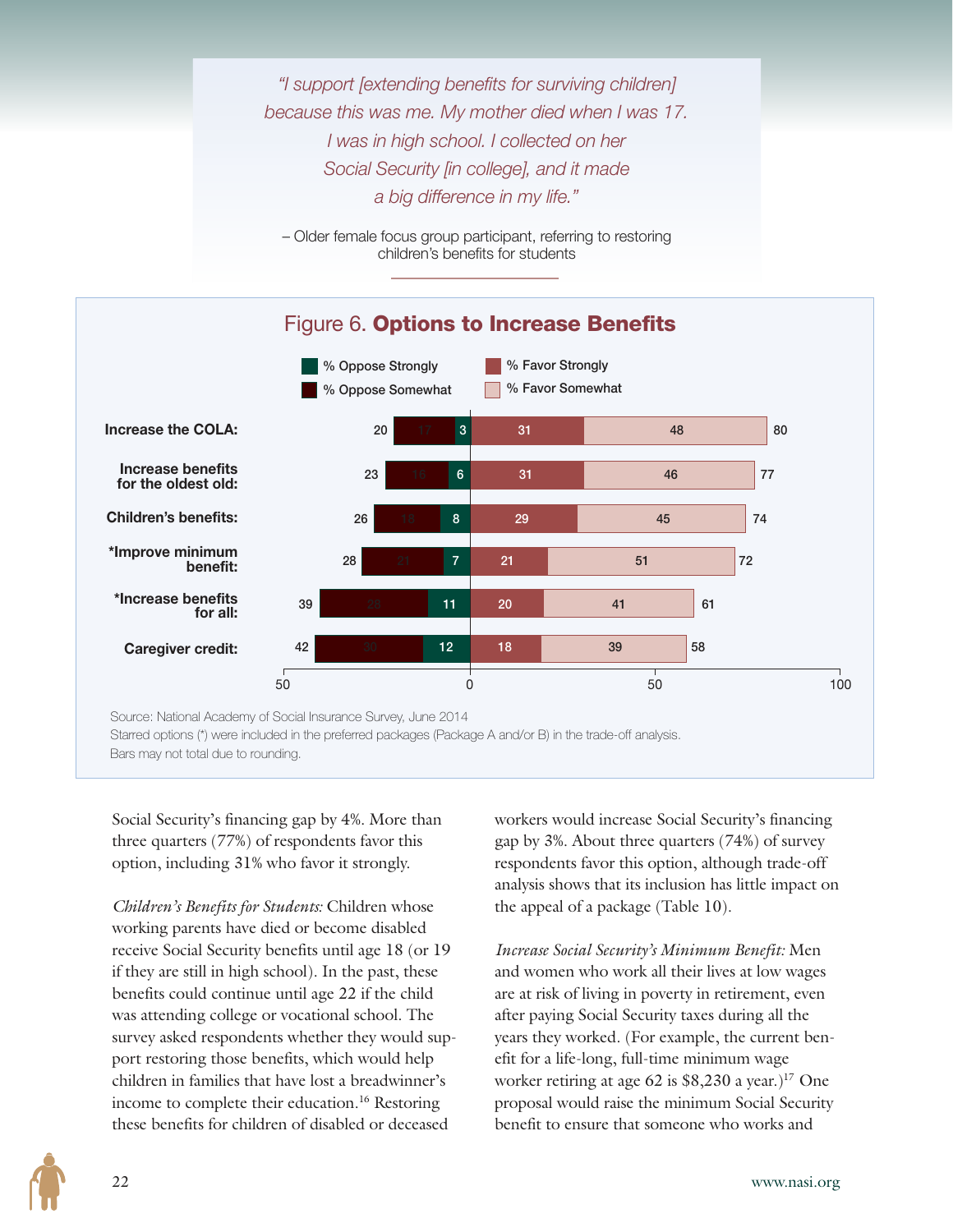*"I've worked around a lot of low wage workers and you'd be surprised – they're not all teenagers. Not everybody is going to be a manager or an owner. So I think there should be a minimum, if they've worked for 30 years, even if we are putting in a little bit more to make sure [it happens]."*

– Older male focus group participant, referring to increasing the minimum benefit for lifetime low-wage workers

pays into Social Security for 30 years can retire at age 62 or later and not be poor. (The poverty line is currently about \$11,670 a year for one person.) This change would increase Social Security's financing gap by 9%. More than 7 in 10 (72%) of survey respondents favor increasing the minimum benefit, including about 1 in 5 (21%) who favor it strongly. Support is consistent across generations, family income levels and political party affiliation (Appendix Figure A2). In the trade-off analysis, this option is part of the preferred package, and including this minimum benefit in a policy package slightly increases the appeal of the package (Table 10).

*Increase Benefits for All Beneficiaries:* Social Security benefits are modest; the average retirement benefit in January 2014 was \$1,296 per month. One proposal would increase Social Security benefits by \$65 a month for all beneficiaries. This change would increase the financing gap by 29%. Survey respondents were asked whether they would favor or oppose this benefit increase, and 61% favor it. Support is relatively consistent across generations, family income groups, and political party affiliations, with majorities in almost all groups supporting increasing benefits for all workers (Appendix Figure A3). Only in the highest family income group (with incomes above \$100,000) does support fall below half: in that group, 48% support this option. Trade-off analysis shows that this feature is included in Package B, the second most preferred package of changes, and generally has a weak positive effect on the appeal of a package (Table 10).

*Caregiver Credit:* Social Security benefits are based on the amount of money workers earn over their entire careers. Currently, when a working parent leaves the workforce for a period of time to care for children, that uncompensated time counts as zeros in computing the earnings to be replaced by Social Security benefits. Survey respondents were asked their opinions of a proposal that would count that unpaid time toward the parent's future Social Security benefits so that benefits are not reduced because of this gap in paid work. This change would increase Social Security's financing gap by 8%. A majority (58%) of survey respondents favor this option.

#### *Benefit Reductions*

Four survey questions asked respondents about their views on ways that Social Security benefits might be reduced to help balance the system's future finances. Options include reducing the COLA, means-testing eligibility for benefits, and raising the age of eligibility for full retirement benefits from 67 to 68 or 70. The survey finds that Americans are much less inclined to reduce future benefits than to raise future revenues as a way to balance Social Security's long-term financing. None of the options to reduce benefits garnered majority support (Figure 7).

*Means-Test Social Security:* Means-testing would require people to provide proof of eligibility, based on their income, in order to receive Social Security benefits. Benefits would be reduced or eliminated for retirees with higher incomes. Benefits would be reduced for individuals with non-Social Security annual income higher than \$55,000 (\$110,000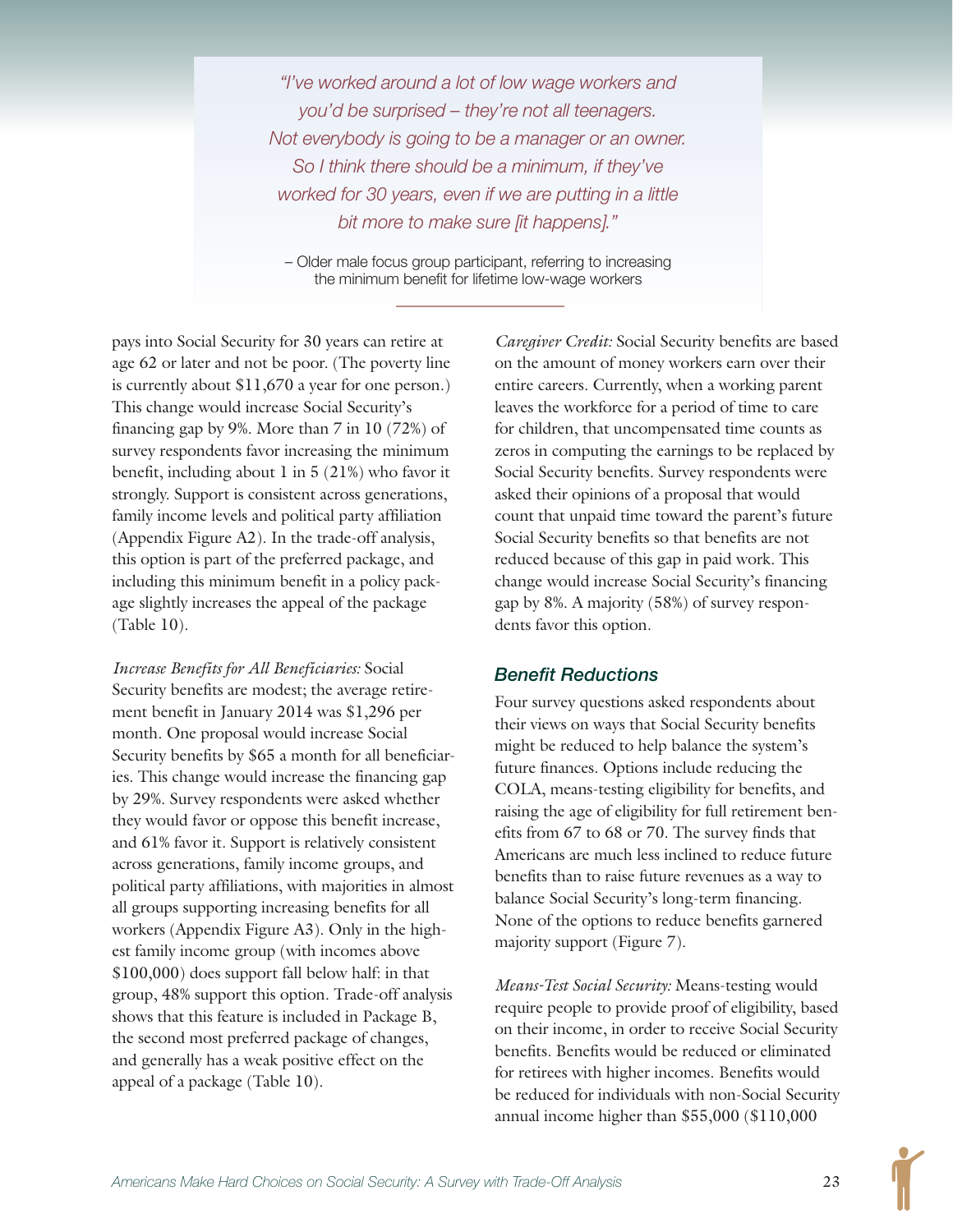*"With raising the retirement age, there's a lot of construction workers and a lot of [people in] manual labor that just can't do it after 65."*

– Older male focus group participant, referring to raising Social Security's full retirement age



for couples) and eliminated for income higher than \$110,000 (\$165,000 for couples). Social Security has never been means-tested: workers have always earned the right to receive benefits by paying Social Security taxes. This proposal might reduce the financing gap by 20%. More survey respondents (40%) favor means-testing than any other option to reduce benefits, but a majority (60%) oppose it, and trade-off analysis shows that means-testing has a weak negative effect on the appeal of a package (Table 10). Opposition is steady across generations, income levels, and political party affiliations (Appendix Figure A4).

#### *Raise the Full Retirement Age to 68 or 70:*

Currently, Social Security's full retirement age is 66, and is gradually increasing to 67 (for workers born in 1960 and later). Workers can begin collecting Social Security retirement benefits before their full retirement age, starting at age 62, but benefits are reduced. When the full retirement

age is higher, the reduction for starting benefits at age 62 (or any given age) is proportionally larger, so increasing the full retirement age is a benefit cut at any age a worker takes benefits. The increase from 65 to 67 is a 13% benefit cut.

Further increasing the full retirement age to 68 would reduce retirement benefits by another 6-7% for younger workers. This change would reduce Social Security's financing gap by 16%. Nearly two thirds (65%) of survey respondents oppose increasing the retirement age to 68, with 29% opposing it strongly. Trade-off analysis shows that this change has little impact on the appeal of a package (Table 10).

Raising the full retirement age to 70 drew even more opposition. This change would reduce monthly benefits by about 21% on top of the change from 65 to 67. It would reduce Social Security's financing gap by 25%. Fully three quar-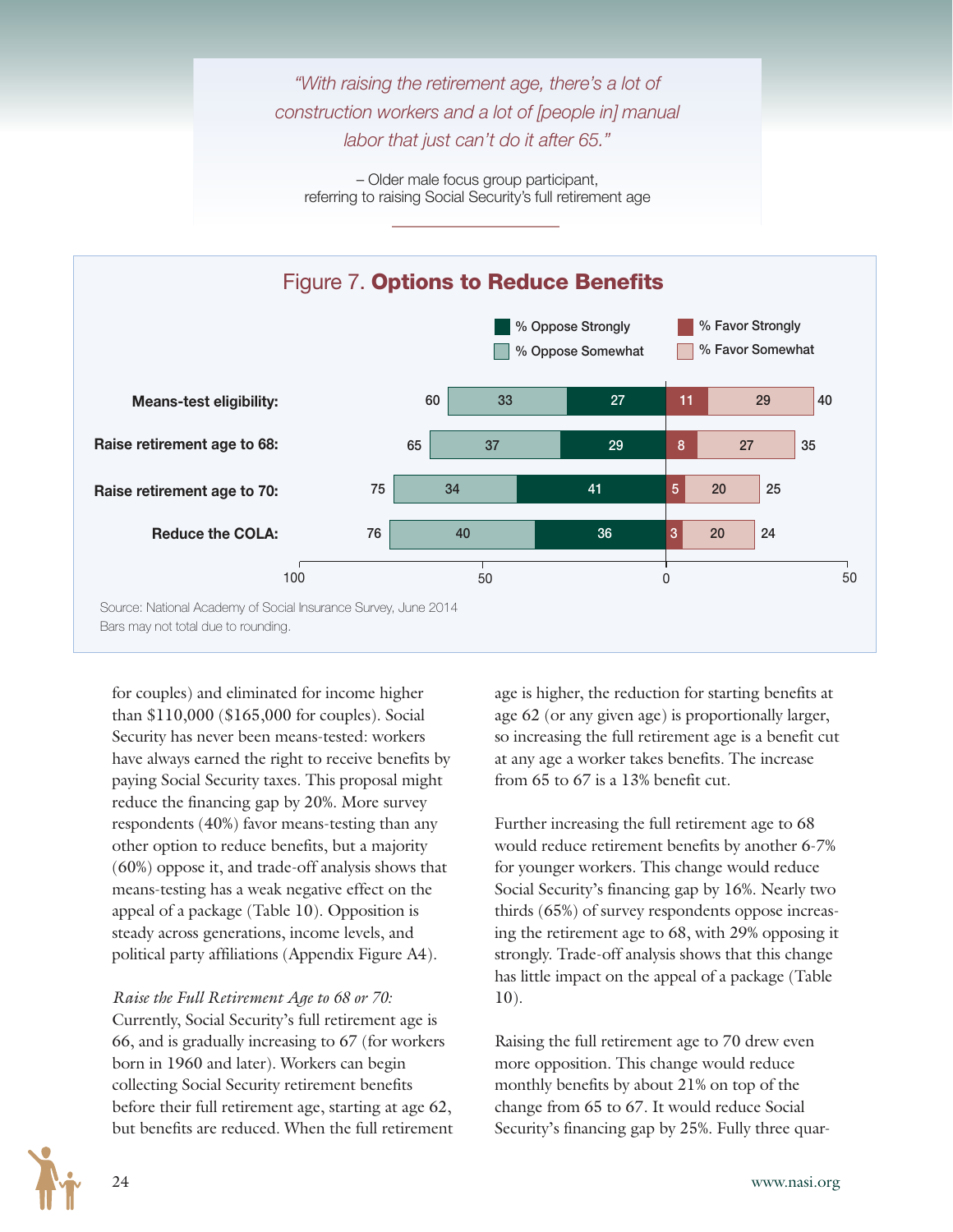ters (75%) of survey respondents oppose this change, and more than 4 in 10 oppose it strongly. Opposition is steady across generations, income levels, and political party affiliations (Appendix Figure A5). Similarly, trade-off analysis shows that including this change in a package of policy changes has a strong negative impact on the appeal of the package (Table 10).

*Reduce the COLA:* This policy option would lower the cost-of-living adjustment (COLA) by using a different measure of inflation (the chained CPI) that generally rises more slowly than the current measure. This change would reduce beneficiaries' protection against inflation, and the small differences would add up over time, so the oldest seniors would experience the biggest benefit cuts overall. This change would reduce Social Security's financing gap by 20%. More than three quarters (76%) of respondents oppose reducing the COLA, including 36% who oppose it strongly. Similarly, trade-off analysis shows that including this change has a strong negative impact on the appeal of a package (Table 10).

# Confidence in Social Security's Future

#### *Americans Are Counting on Social Security – But Lack Confidence in its Future*

Of those currently receiving Social Security, 95% say it is important to their monthly income; of those not currently receiving Social Security, 85% say it will be important to their income when they begin receiving benefits. Two thirds of respondents (67%) say that without Social Security they would have to make significant sacrifices or would not be able to afford the basics such as food, clothing, or housing in retirement.

The survey findings confirm that despite their strong support for Social Security, most Americans do not feel very confident about the program's future (Table 12).

- Most respondents (62%) say they are not very or not at all confident in the future of Social Security.
- When respondents not yet receiving Social Security benefits are asked whether they are confident that they will receive all of the benefits they have earned and are supposed to receive, 68% say they are not confident.

Low levels of confidence are consistent across all generations of Americans not yet receiving Social Security benefits (Table 12). And substantial majorities of people not yet receiving benefits regardless of income level or political party affiliation — express doubts that the benefits they are supposed to receive when they retire will actually be paid to them.

#### *Views about Social Security Change When Facts Are Provided*

Official projections by Social Security's actuaries in both the 2013 and 2014 Social Security Trustees Reports show that the program has sufficient funds to pay 100% of scheduled benefits until 2033. When survey participants are asked what would happen after 2033 if nothing is done to strengthen the program in the meantime, just 24% know that Social Security would still be able to pay about three-quarters of scheduled benefits. Most of the rest think Social Security's finances would be in far worse shape; nearly 3 in 10 (28%) think Social Security would be unable to pay any benefits at all (Table 13).

After learning that raising Social Security's taxes from 6.2% to 7.7% of earnings for both workers and employers would ensure that the program could pay full benefits for 75 years, the share of survey participants who think Social Security financing is a crisis or significant problem drops from 70% to 33%, while the share who think it is a manageable problem or not a problem at all rises from 30% to 67% (Table 14, Figure 8). The availability of factual information substantially allays respondents' concerns about the future of Social Security.

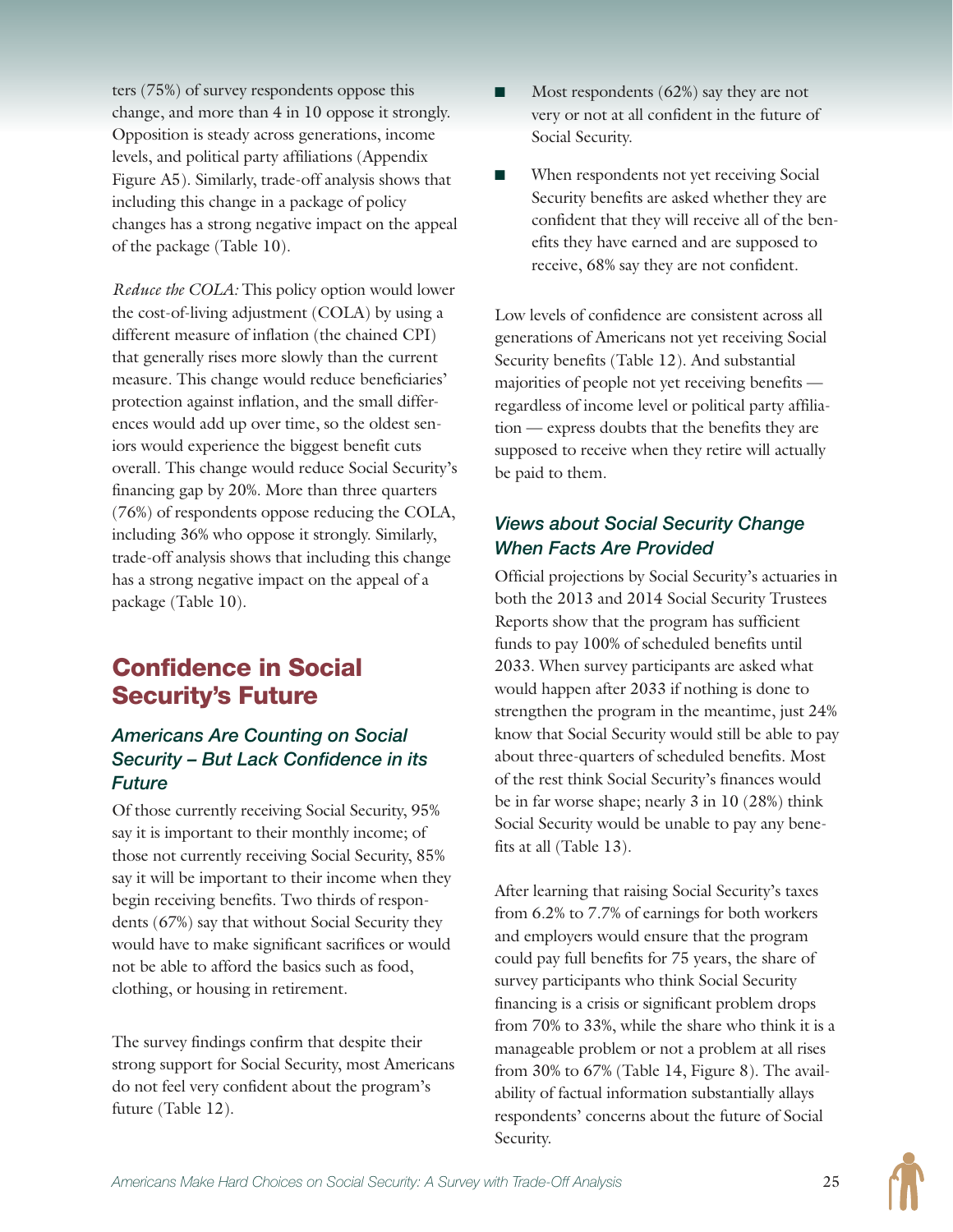|                                                                                          | <b>All Respondents</b>                                                             | <b>Respondents not yet</b><br>receiving Social Security                                                                                   |  |  |
|------------------------------------------------------------------------------------------|------------------------------------------------------------------------------------|-------------------------------------------------------------------------------------------------------------------------------------------|--|--|
| Respondent<br><b>Characteristics</b>                                                     | <b>How confident</b><br>are you in the<br>future of the Social<br>Security system? | How confident are you that all of<br>the Social Security benefits you are<br>supposed to get will be available<br>to you when you retire? |  |  |
| Confident                                                                                | 38%                                                                                | 32%                                                                                                                                       |  |  |
| Not confident                                                                            | 62                                                                                 | 68                                                                                                                                        |  |  |
| Respondents by Generation, Family Income, and Party Affiliation (Percent not confident): |                                                                                    |                                                                                                                                           |  |  |
| Generation                                                                               |                                                                                    |                                                                                                                                           |  |  |
| Early Boomers & Older                                                                    | 46                                                                                 | 34                                                                                                                                        |  |  |
| Late Boomers                                                                             | 64                                                                                 | 66                                                                                                                                        |  |  |
| Generation X                                                                             | 72                                                                                 | 76                                                                                                                                        |  |  |
| <b>Generation Y</b>                                                                      | 68                                                                                 | 75                                                                                                                                        |  |  |
| <b>Family Income</b>                                                                     |                                                                                    |                                                                                                                                           |  |  |
| Less than \$30,000                                                                       | 56                                                                                 | 65                                                                                                                                        |  |  |
| \$30,000 to \$49,999                                                                     | 54                                                                                 | 63                                                                                                                                        |  |  |
| \$50,000 to \$74,999                                                                     | 68                                                                                 | 75                                                                                                                                        |  |  |
| \$75,000 to \$99,999                                                                     | 66                                                                                 | 69                                                                                                                                        |  |  |
| \$100,000 or more                                                                        | 63                                                                                 | 69                                                                                                                                        |  |  |
| <b>Party Affiliation</b>                                                                 |                                                                                    |                                                                                                                                           |  |  |
| Republican                                                                               | 69                                                                                 | 75                                                                                                                                        |  |  |
| Democrat                                                                                 | 54                                                                                 | 59                                                                                                                                        |  |  |
| Independent                                                                              | 64                                                                                 | 71                                                                                                                                        |  |  |

# Table 13. Knowledge of Social Security's Future Financing

*Official Social Security Administration projections show that the Social Security system has enough money to pay all benefits until the year 2033. If no changes are made to the program, which one of the following do you think would be most likely to happen after 2033?*

| Social Security would be able to pay 100% of benefits          | 11% |
|----------------------------------------------------------------|-----|
| Social Security would be able to pay 75% of benefits           | 24  |
| Social Security would be able to pay 50% of benefits           | 26  |
| Social Security would be able to pay 25% of benefits           | 10  |
| Social Security would be unable to pay benefits at all         | 28  |
| Source: National Academy of Social Insurance Survey, June 2014 |     |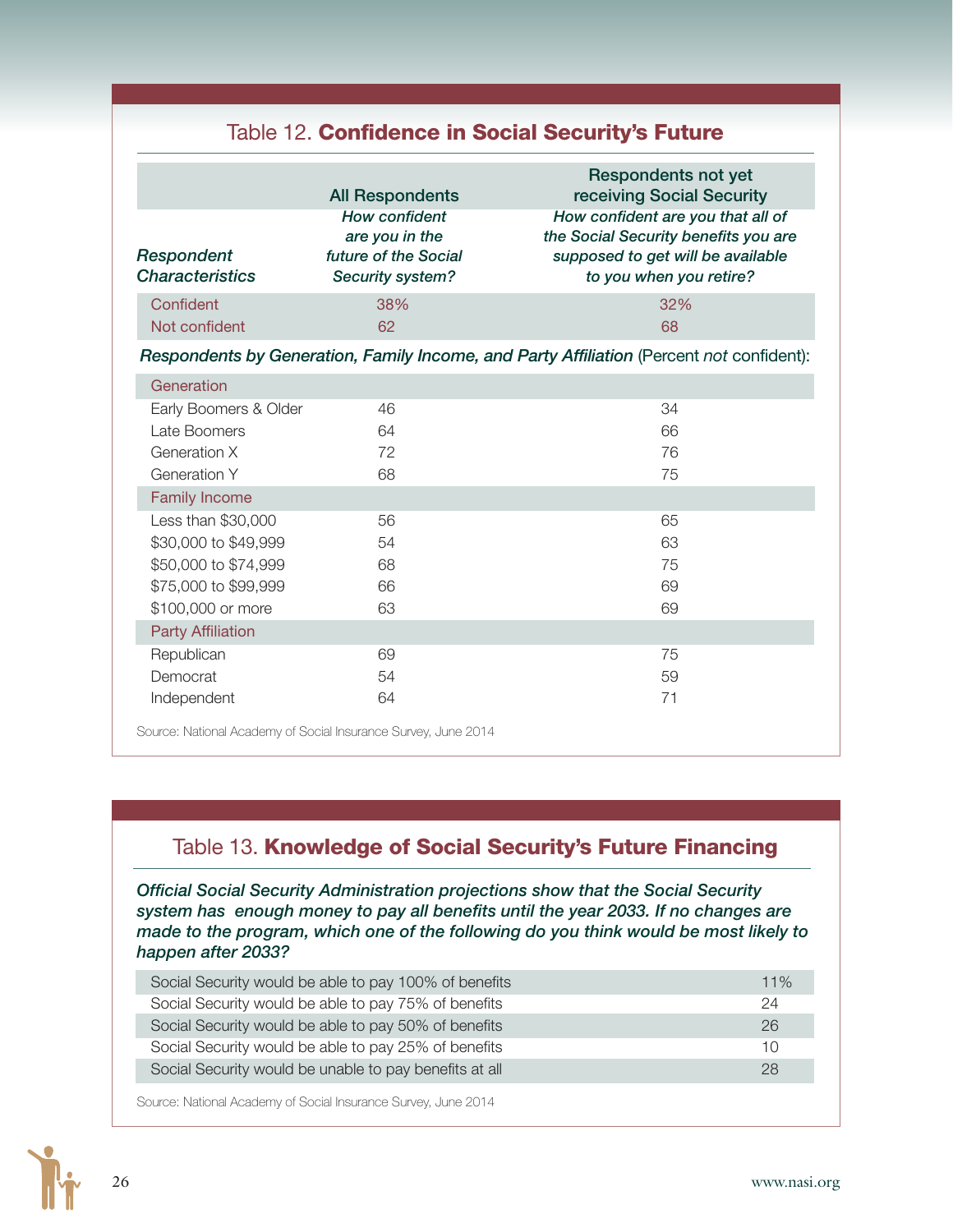# Table 14. Perception of Social Security Funding Shortfall

| If you knew that increasing Social<br>Security taxes from 6.2% to 7.7% for<br>both workers and employers would<br>No new<br>ensure that Social Security could pay<br>information<br>full benefits for the next 75 years<br>Would you say that funding for Social Security in the future is ? |     |     |  |  |
|----------------------------------------------------------------------------------------------------------------------------------------------------------------------------------------------------------------------------------------------------------------------------------------------|-----|-----|--|--|
| Crisis or significant problem                                                                                                                                                                                                                                                                | 70% | 33% |  |  |
| <b>Crisis</b>                                                                                                                                                                                                                                                                                | 23  | 9   |  |  |
| Significant problem                                                                                                                                                                                                                                                                          | 47  | 24  |  |  |
| Manageable problem, or not a problem                                                                                                                                                                                                                                                         | 30  | 67  |  |  |

Source: National Academy of Social Insurance Survey, June 2014

### Figure 8. Perception of Social Security Shortfall: Effect of New Information

A manageable problem 27 58 Not a problem 3 9

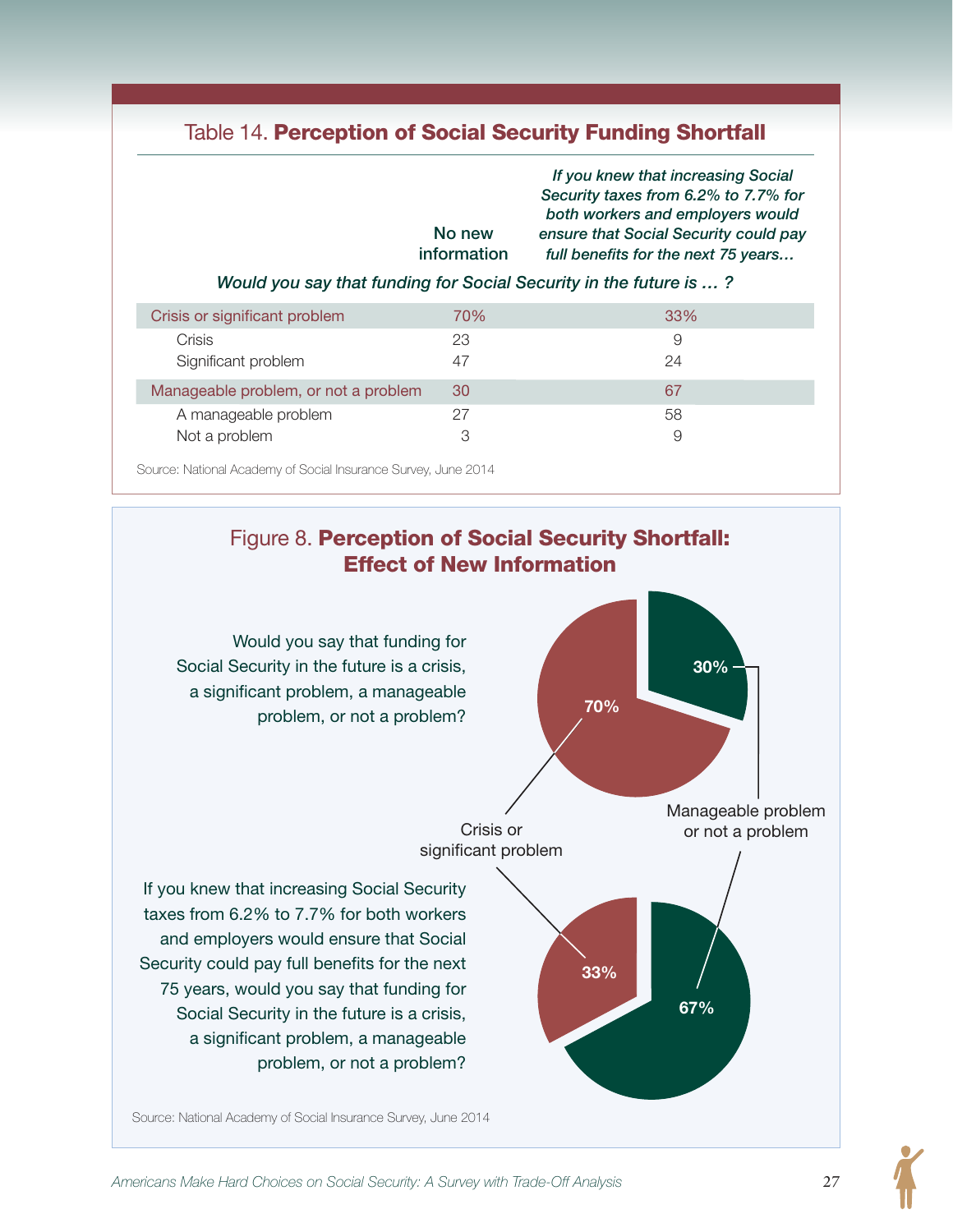Social Security payments now comprise about 5% of the economy (gross domestic product, or GDP). As Boomers continue to retire, that share will rise to about 6.2% of GDP by 2035, and will then drop back and level off at about 6% for the rest of the next 75 years.<sup>18</sup> When asked whether they agree or disagree that "this means that as a nation we can afford Social Security," a majority (63%) agrees that the program is affordable. Providing economic context helps respondents assess whether Americans in the future can afford to maintain benefits.

# Comparisons with 2012 Study

This study updates the Academy's 2012 study, *Strengthening Social Security: What Do Americans Want?*, which was released in January 2013.

In large part, the present study replicates the 2012 study. Both studies included two focus groups, an online survey of 2,000 Americans drawn from a consumer panel, and a trade-off exercise. Many of the same questions were asked in both studies. The key findings are also consistent.

#### *Wording Changes*

While the main findings and much of the methodology are consistent between the two studies,

some differences in survey questions are worth noting. All of the Social Security data and cost estimates used in the survey and trade-off exercise were updated to reflect the most current data available. Some survey questions and trade-off definitions had wording changes to improve clarity, often in response to feedback from the focus groups. For example, when considering increasing Social Security's minimum benefit for lifetime lowwage workers, several focus group participants asked for information on what wage level is considered "low-wage" and on the poverty line. In response, the description of that option in the present study included examples of low wage earnings ("for example, full-time at the minimum wage") and of the poverty line ("about \$11,670 a year, or \$970 a month, for one person"). The full text of the survey questionnaire is in Appendix B.

In the 2012 survey, questions asking whether respondents favor or oppose individual policy changes included "not sure" as an answer choice in the middle of the scale, and respondents often chose that answer. In order to encourage respondents to indicate their preferences despite some uncertainties, the new study removed "not sure" as a response choice. Respondents could indicate that they "somewhat" or "strongly" favored or opposed each change.

### Table 15. Removing "Not Sure" as an Answer Choice

*Do you favor or oppose this change [raising the Social Security tax rate for workers and employers in two steps in the future – from 6.2% to 7.2% in 2022 and to 8.2% in 2052]? 2012 Study 2014 Study*

| Favor strongly  | 24% | 20%                      |
|-----------------|-----|--------------------------|
| Favor somewhat  | 30  | 46                       |
| Not sure        | 26  | -                        |
| Oppose somewhat | 14  | 24                       |
| Oppose strongly | 6   | $\mathbf{1}(\mathbf{1})$ |
|                 |     |                          |

Source: National Academy of Social Insurance Surveys, September 2012 and June 2014

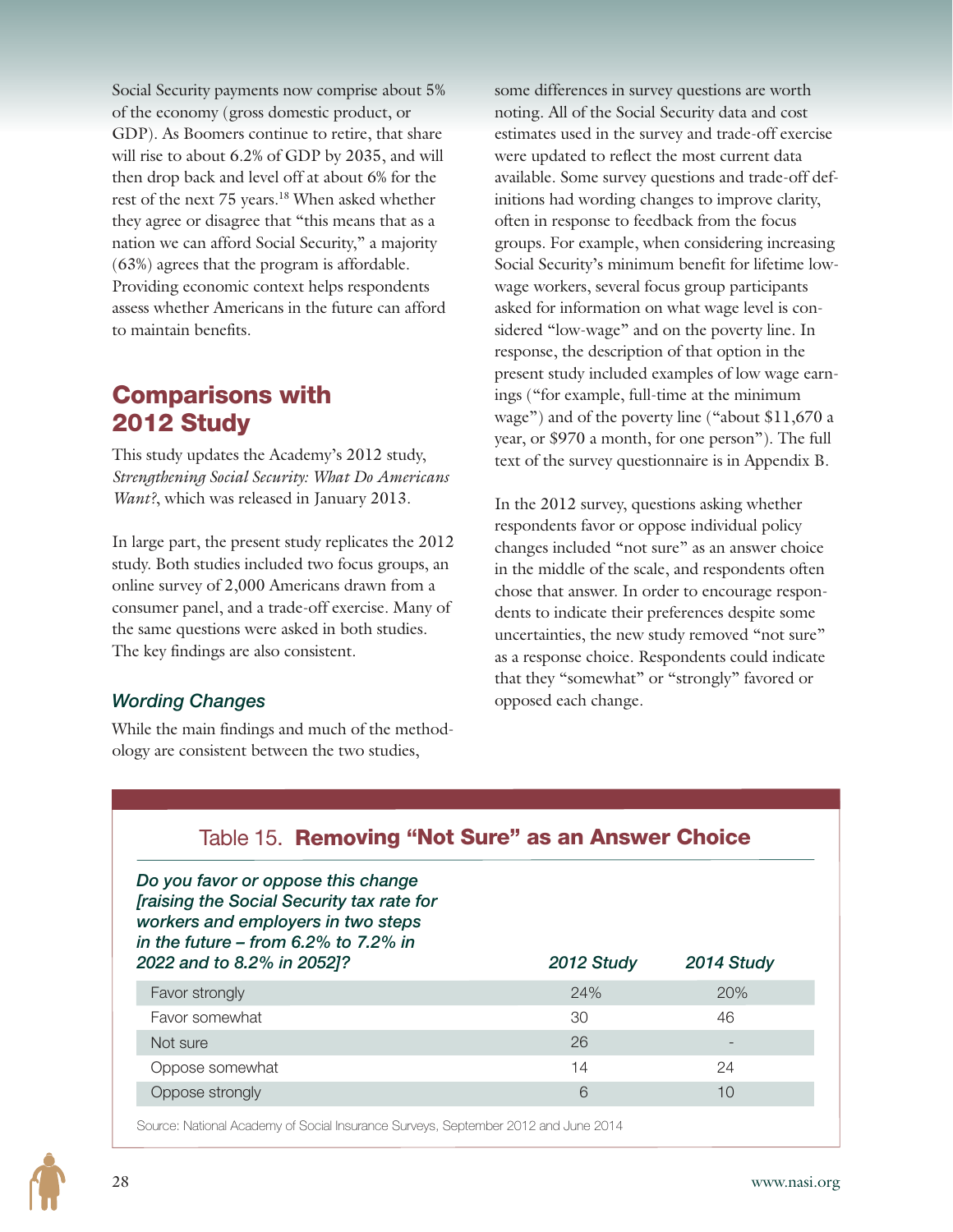To illustrate, Table 15 presents the 2012 and 2014 responses to the question asking respondents' views on raising the Social Security tax rate in two steps in the future. The question wording and answer choices were identical except for removing "not sure" as an answer choice. Without "not sure" as an answer choice, more respondents say they "somewhat" favor or oppose the change.

Because of these wording changes, the responses to many of the survey questions in the present study are not directly comparable to the 2012 results. Moreover, some new questions were added in the present study, for instance questions about Social Security's disability and survivors protections (Tables 4 and 5).

#### *Small Changes in Findings*

The present study confirms findings from the 2012 study that Americans across generations, income levels, and party affiliations say they value Social Security, they don't mind paying for it, and they are willing to pay more, if necessary, to preserve benefits for future generations. On some questions, support for Social Security appears to be slightly lower in the present study compared to the 2012 study. For example, 68% of respondents – compared to 72% in 2012 – say they have a favorable view of Social Security, and 72% – compared to 75% in 2012 – say we should

consider increasing benefits in order to provide a more secure retirement for working Americans. These changes are small and may simply reflect the normal variations to be expected when conducting surveys over time.

Americans' preferences for strengthening Social Security remain stable. In both studies, trade-off analysis indicates that respondents' preferred package of policy changes to Social Security (Package A) would gradually eliminate the taxable earnings cap, gradually raise the tax rate to 7.2%, raise the minimum benefit for lifetime low-wage workers, and increase the COLA by basing it on inflation experienced by the elderly. Detailed responses to Package A by political party affiliation are newly available in this study and confirm that large majorities of respondents across party lines, as well as across age and income groups, support this package. Moreover, survey responses on individual policy options confirm that, as in 2012, participants support options that would raise revenues for Social Security and increase benefits somewhat. Majorities generally oppose policies that would reduce benefits.

In brief, large majorities value Social Security, don't mind paying for it, and say they are willing to pay more, if necessary, to preserve benefits for future generations.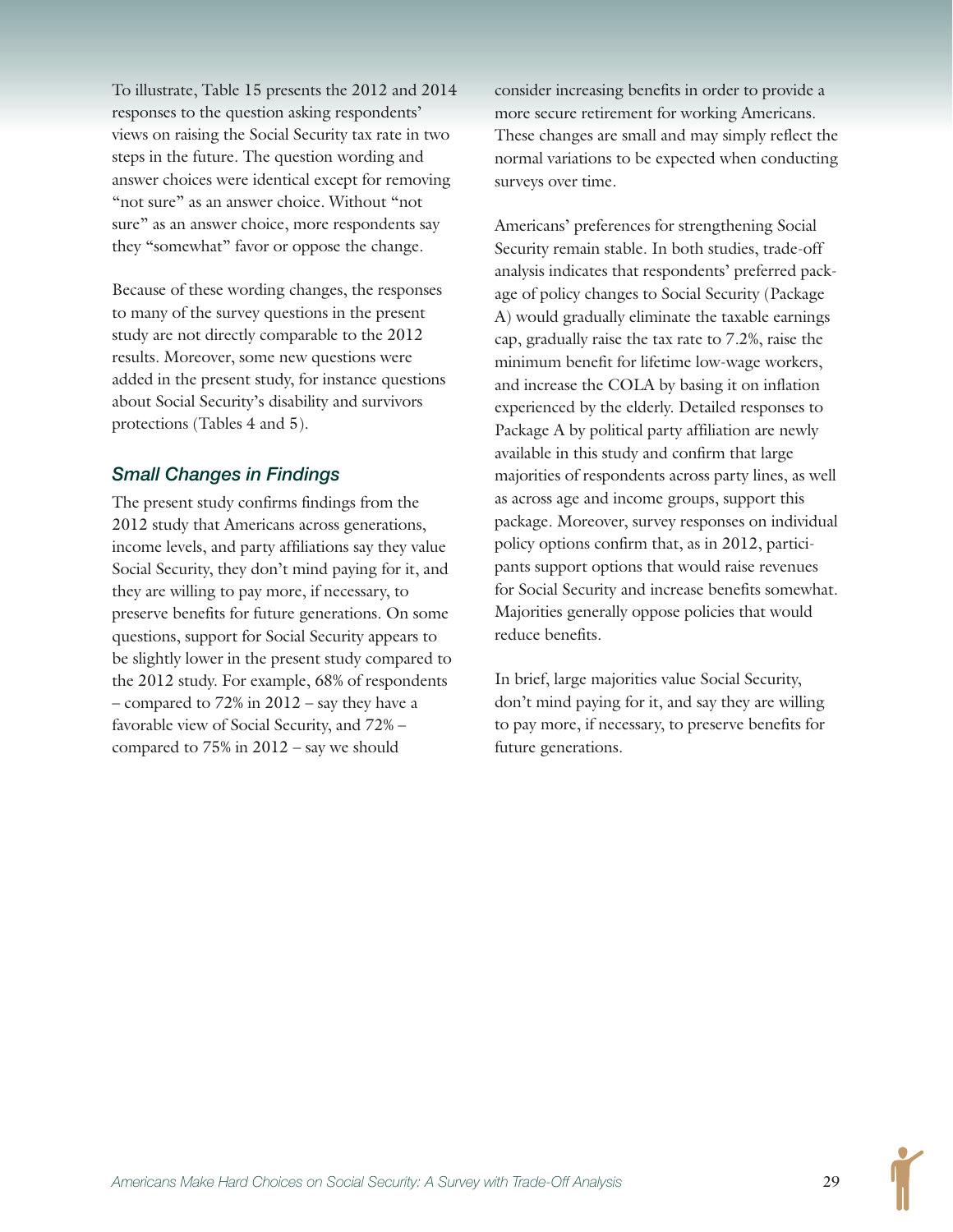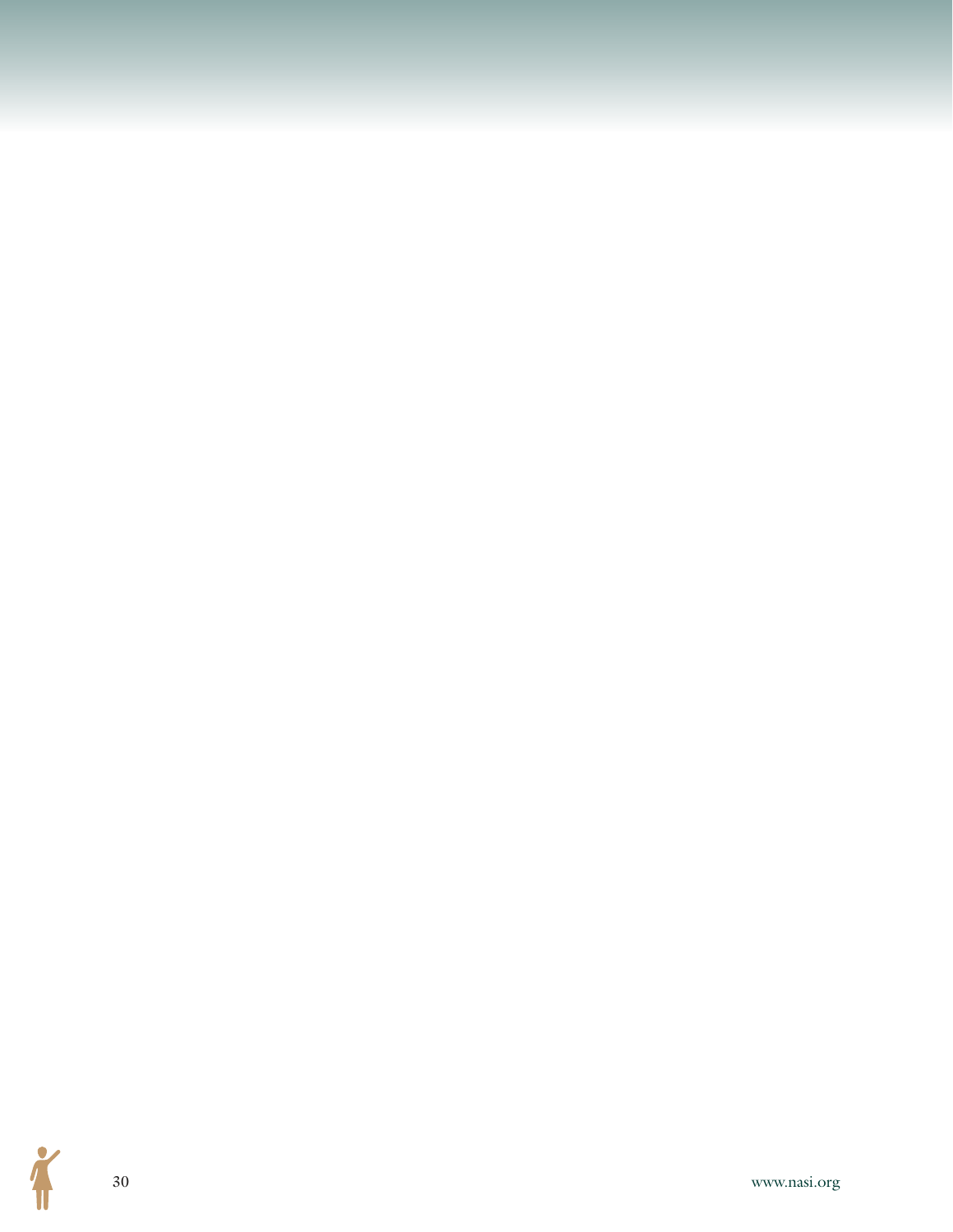# **Conclusions**

**Americans have a strong preference for strengthening the finances of the Social Security system and are willing to contribute more, if necessary.** Respondents clearly want to close the system's financing gap. But rather than doing so in part by reducing benefits, they prefer a package of changes that does not include benefit cuts. Indeed, they prefer targeted benefit improvements, specifically increasing benefits for lifetime low-wage earners and increasing the costof-living adjustment (COLA) to better reflect the higher inflation that many older people experience. These preferences underscore the importance that Americans attach to the program.

Americans are aware that Social Security differs from most public programs in being supported by dedicated taxes, and they are willing to contribute more from their earnings if necessary to keep the program strong for the future. In particular, they prefer a funding strategy that strengthens Social Security and eliminates the funding gap by gradually eliminating the cap on earnings subject to Social Security taxes, and by gradually raising the tax rate that workers and employers pay into the system. Majorities of respondents oppose policy options to reduce benefits, and there is strong resistance to reducing the cost-of-living adjustment and raising the full retirement age to 70.

The findings are consistent throughout the different parts of the study. In focus groups, participants were concerned about benefits being too low. In the survey, respondents say they don't

mind paying for Social Security and are willing to pay more if necessary. In the trade-off analysis, the preferred package of changes would close Social Security's long-term shortfall by gradually increasing taxes in two ways, and would also increase benefits in two ways.

Americans' widespread willingness to pay more for Social Security shows that they view Social Security as a vital program that provides a measure of economic security for their families, themselves, and their communities. At a time when the nation seems deeply divided about the appropriate size and role of government, it is striking that respondents across political and generational lines not only support Social Security but also agree on specific changes to strengthen it for the future.

**Better information could improve public knowledge about and confidence in Social Security.** The survey shows that Americans strongly support Social Security but lack confidence in its future — a paradox that has been reflected in other surveys conducted over the past 30-plus years. Notably, the survey also shows that respondents' confidence in the future of Social Security improves significantly when they have access to factual information. For example, after learning that the program's financing gap could be closed by specified increases in revenues, the share of survey participants who think Social Security financing is a crisis or significant problem drops from 70% to 33%, while the share of participants who think it is a manageable problem or

*At a time when the nation seems deeply divided about the appropriate size and role of government, it is striking that Americans across political and generational lines not only support Social Security but also agree on specific changes to strengthen it for the future.*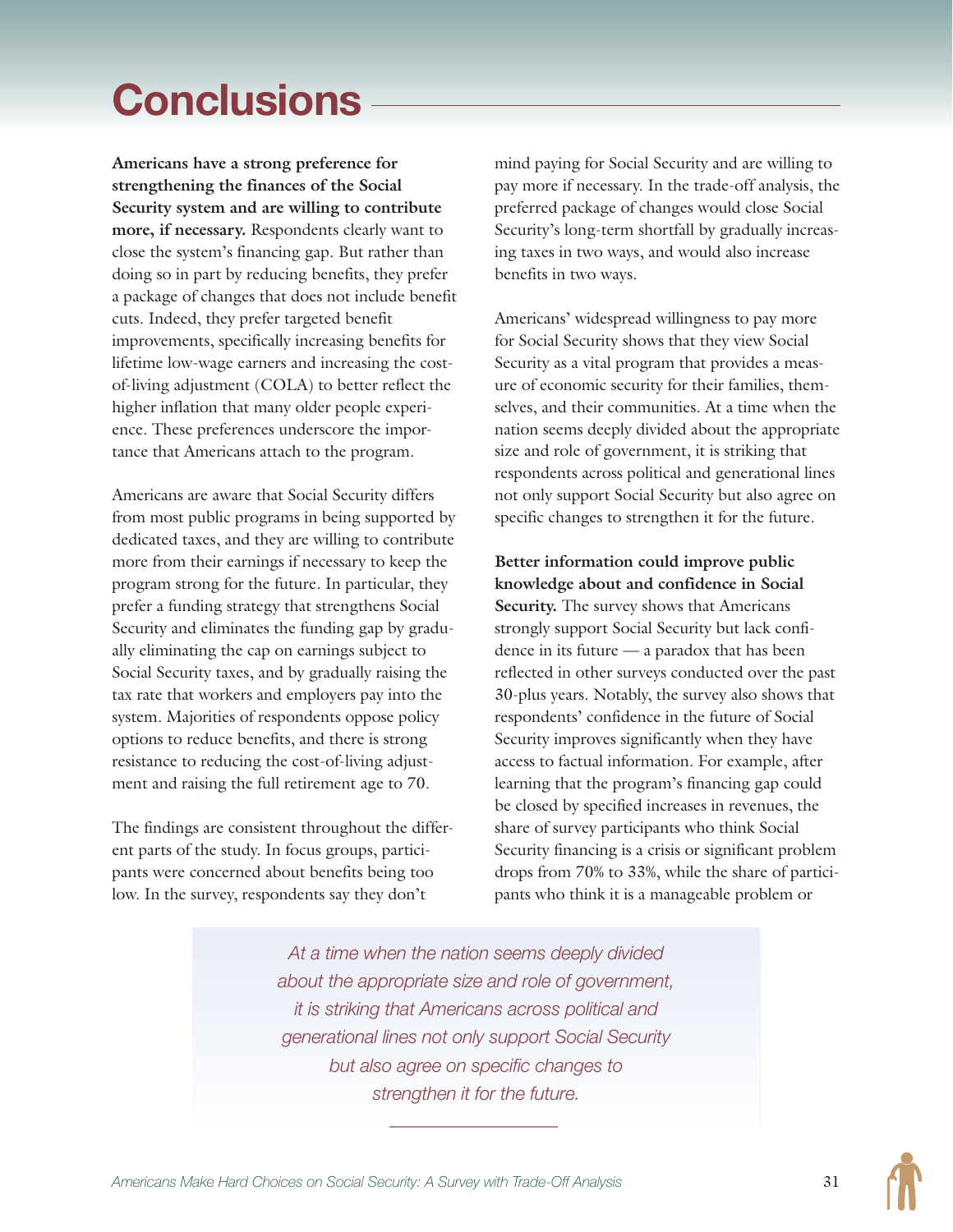not a problem at all rises from 30% to 67%. Similarly, after learning that Social Security as a share of the economy will increase as Boomers retire from just under 5% to about 6.2% in 2035, but will then level off at about 6% for the rest of the next 75 years, nearly two in three of those surveyed conclude that Social Security, as a share of

the economy, is affordable. This suggests that systematically improving the quality of information available about Social Security, via a major public education initiative, could markedly improve the public's confidence in the resilience of a system that they want to preserve for future generations.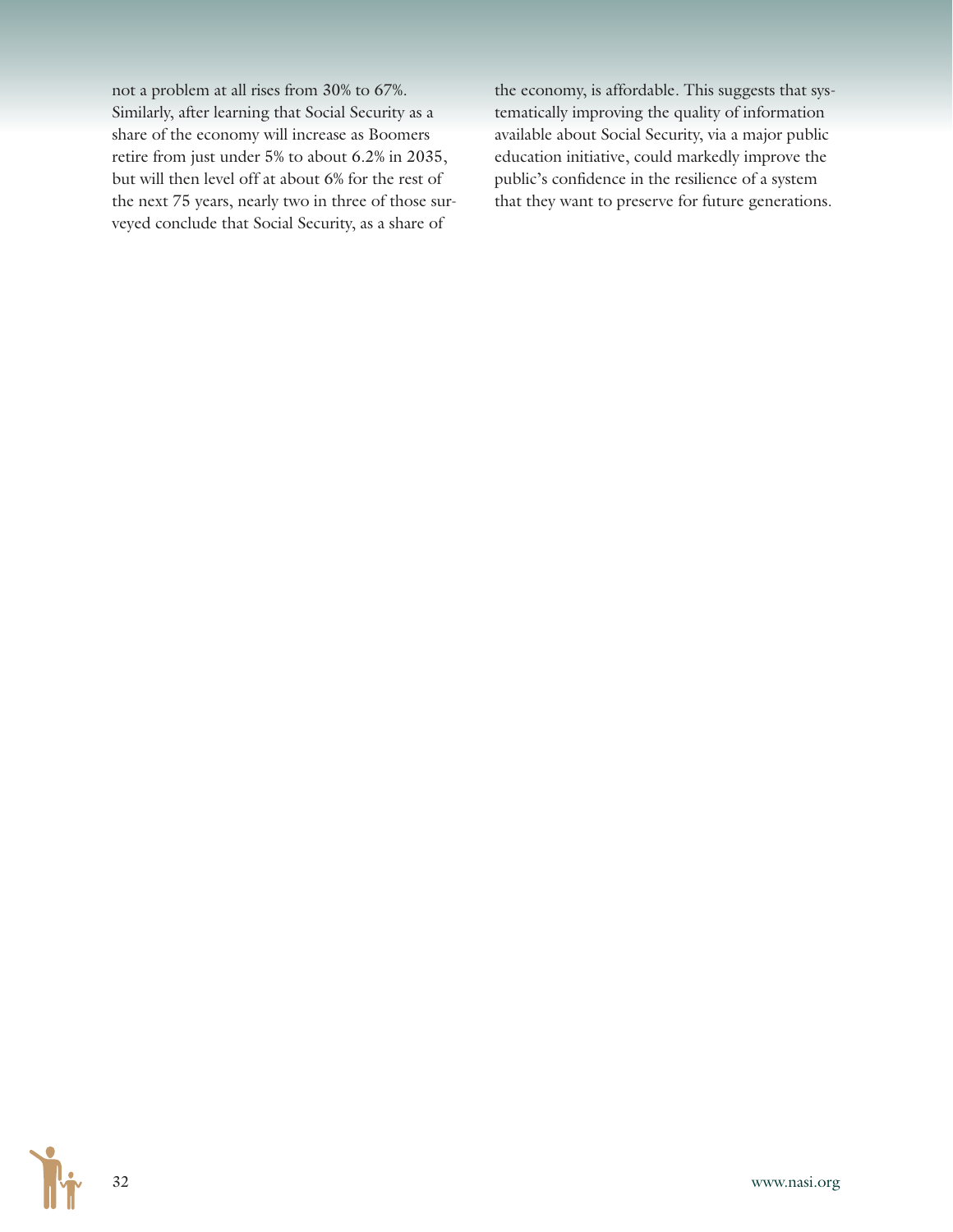# **Methodology**

To understand Americans' perspectives on Social Security and their views on possible actions to address the program's long-term financing gap for the future, the National Academy of Social Insurance collaborated with Greenwald & Associates to conduct a multigenerational study. The study included focus groups and an online survey of 2,013 Americans conducted in June 2014. An innovative application of trade-off analysis was used to examine how respondents weighed the appeal or lack of appeal of various packages of Social Security policy changes.

#### *Focus Groups*

As a prelude to the survey, Greenwald & Associates convened two focus groups on Social Security. The focus groups were used to refine the survey questionnaire and add depth to the survey findings. One of the focus groups included individuals ages 18-39 with gross personal incomes between \$15,000 and \$49,999. The second group included older and higher-income individuals, ages 40-64 with gross personal incomes between \$50,000 and \$124,999. The focus groups explored participants' knowledge of how the Social Security program works, how it has affected them and/or their families, and their opinions about various options to strengthen it. The focus groups were convened in Baltimore, Maryland, on March 31, 2014.

Recruitment for the focus groups excluded individuals with careers (or family members' careers) in the federal government, marketing, public affairs, lobbying, investments, economics, or public relations. All of the nine participants in the younger group were employed full-time. In the older group, nine were employed full-time and one was employed part-time. Participants were recruited to include a mix of educational levels, and no more than two respondents per group had a graduate or professional school degree. Both groups had a mix of political affiliations (Democrats, Republicans, and independents) and a mix of races and ethnicities.

#### *Survey*

The survey was conducted online, rather than via telephone interviews, so that respondents could read about the policy options and participate in the deliberative trade-off exercise. The online survey of 2,013 Americans ages 21 and older was conducted from June 12-23, 2014. Respondents were randomly selected from the Research Now consumer panel of nearly 2.2 million individuals in the U.S. Panel members are recruited through a controlled mix of online and other methods to ensure that the panel is representative of the broader population. Quotas by race/ethnicity were used to insure adequate representation from African Americans (225), Asians (150) and Hispanics (250). A large majority of respondents (87%) reported that they are registered voters. Interviews averaged 21 minutes in length.

The first part of the questionnaire explored respondents' knowledge and attitudes about Social Security, their confidence in its future, and the importance of benefits to their incomes now and in the future. The rest of the questionnaire asked whether they would favor or oppose each of 14 specific changes to Social Security, including increasing future taxes, lowering future benefits, or increasing benefits for certain groups. Each policy change included a brief explanation of its effect and an estimate of how it would reduce or increase Social Security's projected long-term financing gap. The survey questionnaire is in Appendix B. Details about the individual policy changes and official estimates of their effects on Social Security's finances are in Appendix E. The survey results were weighted to match data from the March 2013 Current Population Survey by age, gender, education, and work status (full time, part time, or not employed).

#### *Trade-Off Analysis*

Trade-off analysis (also known as conjoint analysis) is a technique often used in marketing research to learn which elements of various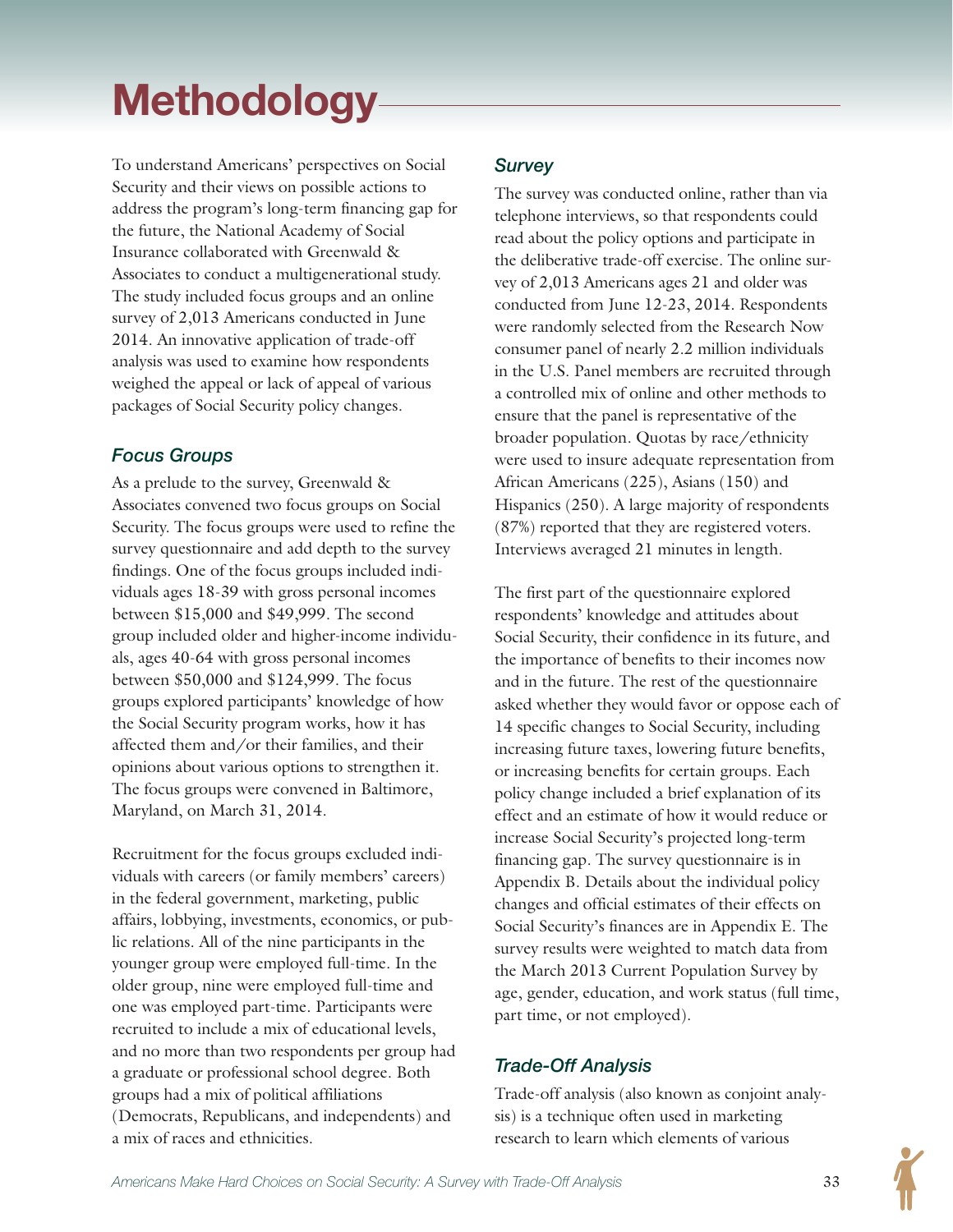packages of product features consumers want and are willing to pay for, and to estimate which package is preferred. In this study, trade-off analysis is used to learn which of various packages of Social Security policy changes Americans want and are willing to pay for. The Academy's 2012 study (which this study updates) was the first application of trade-off analysis to assess public opinion about Social Security policy options. The descriptions of the policy changes used official estimates from the Social Security Administration actuaries of how each option would affect the program's financing gap. The trade-off technique identifies the most appealing combination of policy changes of all of the individual changes that were considered.

Study participants completed the trade-off exercise after answering the questionnaire in Appendix B. Twelve policy changes were included in the trade-off exercise.<sup>19</sup> Four changes call for increasing future revenues: two by raising the cap on earnings subject to Social Security taxes and two by raising the Social Security tax rate for all workers. Four changes call for reducing future benefits: two by increasing the age for receiving full retirement benefits, one by means-testing benefits, and one by lowering Social Security's annual cost-ofliving adjustment (COLA). Finally, four changes call for increasing benefits. Two increases would

target specific groups: lifetime low-wage workers and children of disabled or deceased workers. Two other increases would affect all beneficiaries: increasing the COLA by basing it on inflation experienced by the elderly, and an across-theboard benefit increase. Appendix D contains descriptions of the 12 changes that respondents read as they completed the trade-off exercise, and Appendix E provides technical details on the changes as well as the official estimates by Social Security Administration actuaries of how the changes affect Social Security's finances.

The trade-off exercise design program generated 100 unique screens organized into 10 blocks of 10 screens each. Each respondent was randomly assigned one of the 10 blocks and completed all 10 screens in the block. On each screen, respondents saw three packages or sets of Social Security changes, including an estimate of how much each set would reduce or increase Social Security's financing gap, and a fourth set with no change to the current system. On each of their 10 screens, participants chose the package of policy changes they preferred — one of the three sets of changes or the current system unchanged. Appendix C shows the instructions for completing the screens and three examples of the 100 screens that were used.

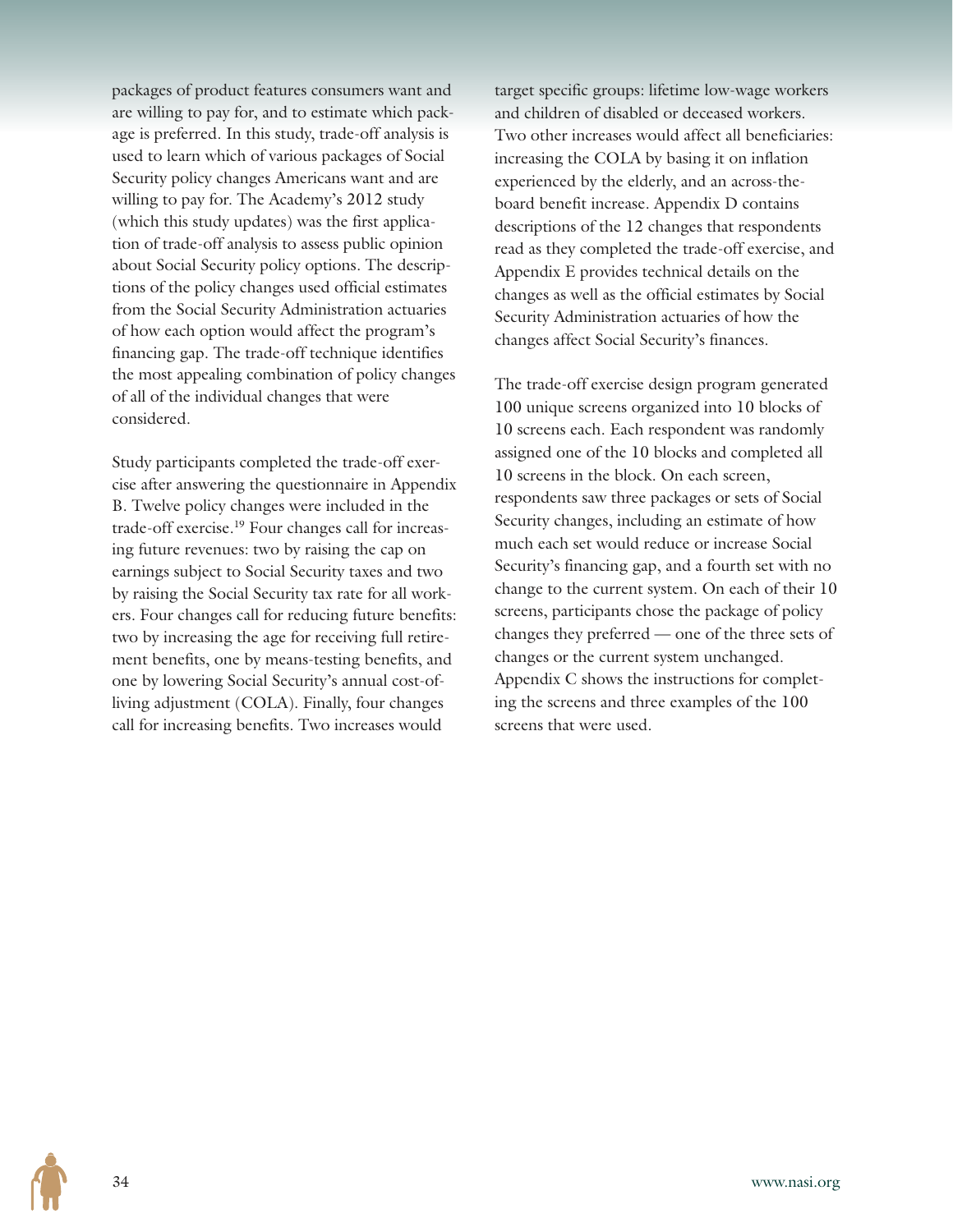# **Endnotes**

- 1 Walker, Elisa A., Virginia P. Reno, and Thomas N. Bethell. 2014. "Social Security Finances: Findings of the 2014 Social Security Trustees Report." Social Security Brief No. 44. Washington, DC: National Academy of Social Insurance. www.nasi.org/sites/default/ files/research/SS\_Brief\_044.pdf
- 2 Tucker, Jasmine V., Virginia P. Reno, and Thomas N. Bethell. 2013. *Strengthening Social Security: What Do Americans Want?* Washington, DC: National Academy of Social Insurance. www.nasi.org/sites/default/files/ research/What\_Do\_Americans\_Want.pdf
- 3 Board of Trustees. 2014. *Annual Report of the Board of Trustees of the Federal Old-Age and Survivors Insurance and Federal Disability Insurance Trust Funds.* Washington, DC: Social Security Administration.
- 4 Social Security Administration. 2014a. "Beneficiary Data: Number of Social Security recipients at the end of Jan 2014." Baltimore, MD: Social Security Administration, Office of the Chief Actuary. http://www.social security.gov/cgi-bin/currentpay.cgi
- 5 Social Security Administration. 2014b. *Income of the Population 55 or Older, 2012*. Washington, DC: Social Security Administration, Office of Research, Evaluation, and Statistics. Table 9.A1.
- 6 National Academy of Social Insurance calculations based on U.S. Census Bureau, Current Population Survey, Annual Social and Economic Supplement, 2013 (using CPS Table Creator II). http://www.census. gov/cps/data/cpstablecreator.html
- 7 Social Security Administration. 2013. *Social Security Retirement Benefits*. SSA Publication No. 05-10035. Baltimore, MD: Social Security Administration.
- 8 Social Security Administration. 2014c. "Trust Fund Data: Calendar Year 2013." Baltimore, MD: Social Security Administration, Office of the Chief Actuary. http://www.social security.gov/OACT/ProgData/allOps.html; and Social Security Administration, 2014a.
- 9 Board of Trustees, 2014: Figure II.D2.
- 10 Reno, Virginia P. 2014. "What's Next for Social Security?: Essential Facts for Action."

Washington, DC: National Academy of Social Insurance. www.nasi.org/sites/default/files/ research/Whats\_Next\_for\_Social\_Security\_ Oct2013.pdf

- 11 Reno, 2014.
- 12 Pew Research Center. 2014. "Political Polarization in the American Public." http://www.people-press.org/2014/06/ 12/political-polarization-in-the-american-public/; and Yglesias, Matthew. 2014. "Americans are divided on everything, except their love of Social Security." *Vox*, June 12, 2014. http://www.vox.com/2014/6/12/5803160 /americans-are-divided-on-everything-excepttheir-love-of-social
- 13 Social Security Administration. 2014d. *Annual Statistical Supplement to the Social Security Bulletin, 2013*. Washington, DC: Social Security Administration, Office of Research, Evaluation, and Statistics. Table 4.B4.
- 14 All cost estimates used in this study are based on the projections of the 2013 Social Security Trustees Report, which was the most recent available when the survey fielded in June 2014. Using the projections of the *2014 Trustees Report*, released in July 2014, Package A closes 107% of the projected long-term shortfall.
- 15 U.S. Census Bureau. 2014. "2014 Poverty Guidelines." Washington, DC: U.S. Department of Health & Human Services, Census Bureau. http://aspe.hhs.gov/ poverty/14poverty.cfm
- 16 Hertel-Fernandez, Alexander. 2010. "A New Deal for Young Adults: Social Security Benefits for Post-Secondary School Students." *Social Security Brief No. 33.* Washington, DC: National Academy of Social Insurance. www.nasi.org/sites/default/files/research/SS\_ Brief\_033.pdf
- 17 Social Security Administration, 2014d: Table 2.A26.
- 18 Board of Trustees, 2014: Table VI.G4
- 19 Two additional policy changes increasing benefits for the oldest old, and providing caregiver credits – were included in the survey questionnaire but not in the trade-off exercise, due to limitations of space and time.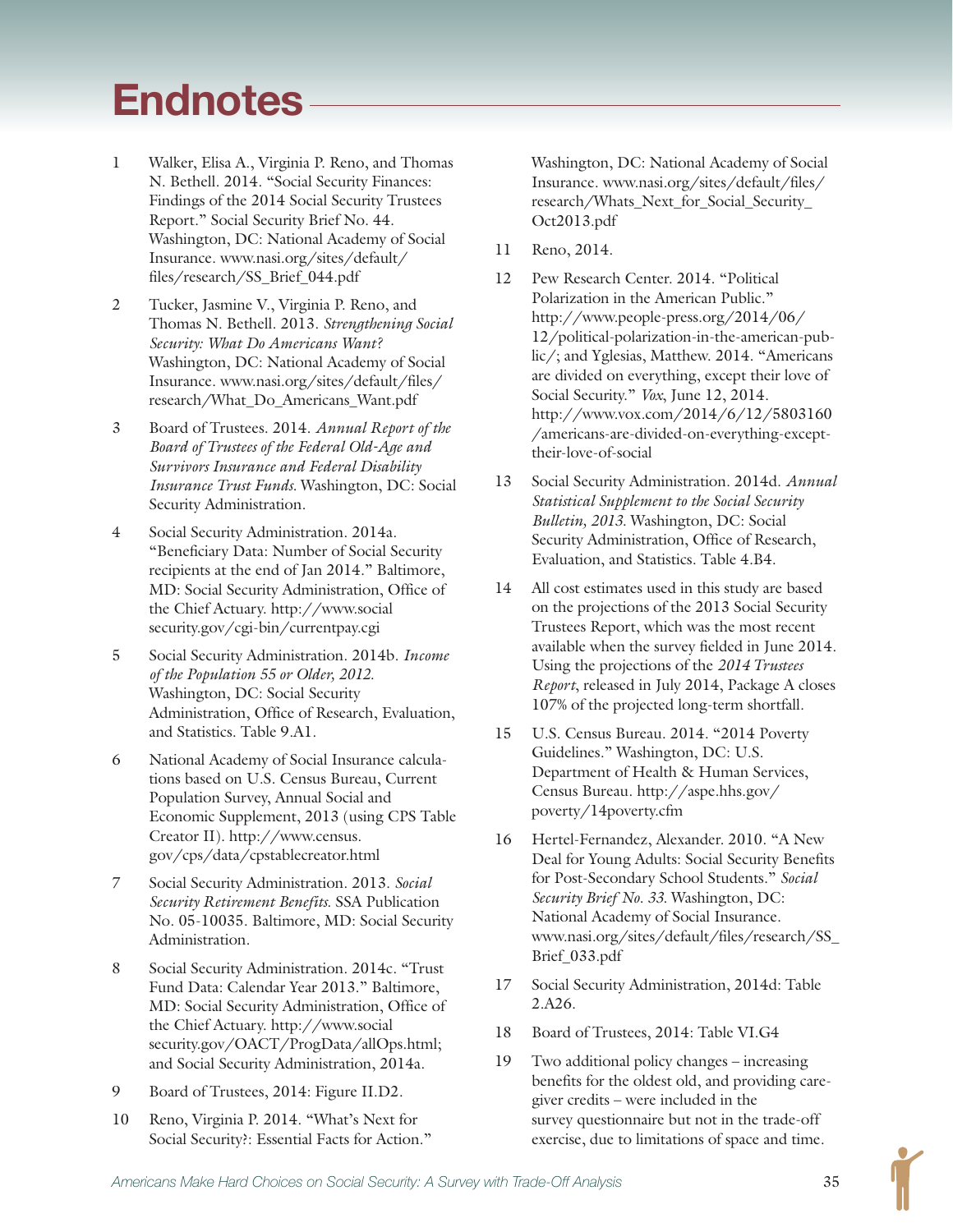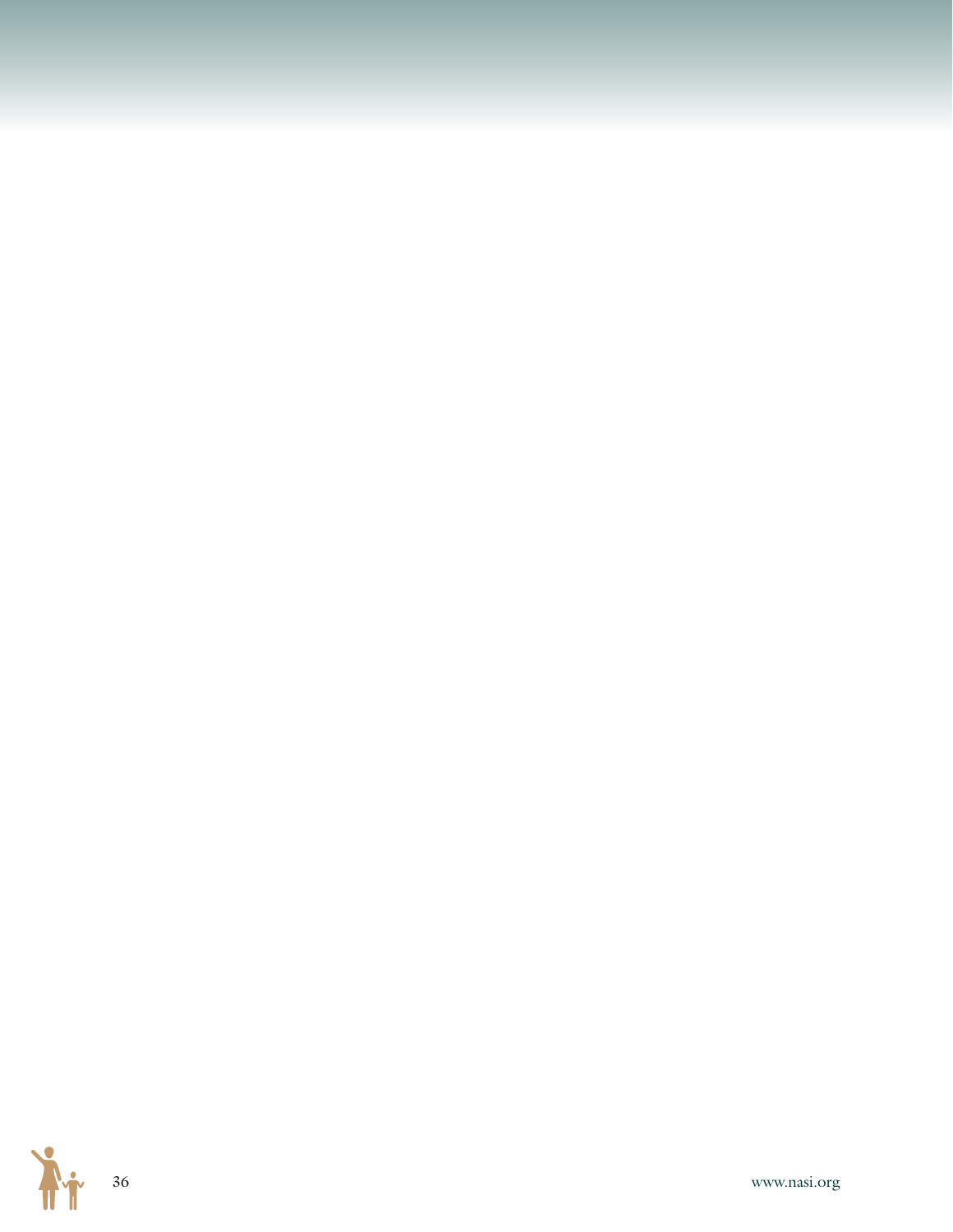# **Appendices:**

- Appendix A: Additional Figures
- Appendix B: Questionnaire
- Appendix C: Trade-off Analysis Example
- Appendix D: Individual Policy Option Definitions
- Appendix E: Detailed Descriptions and Cost Estimates for Policy Options

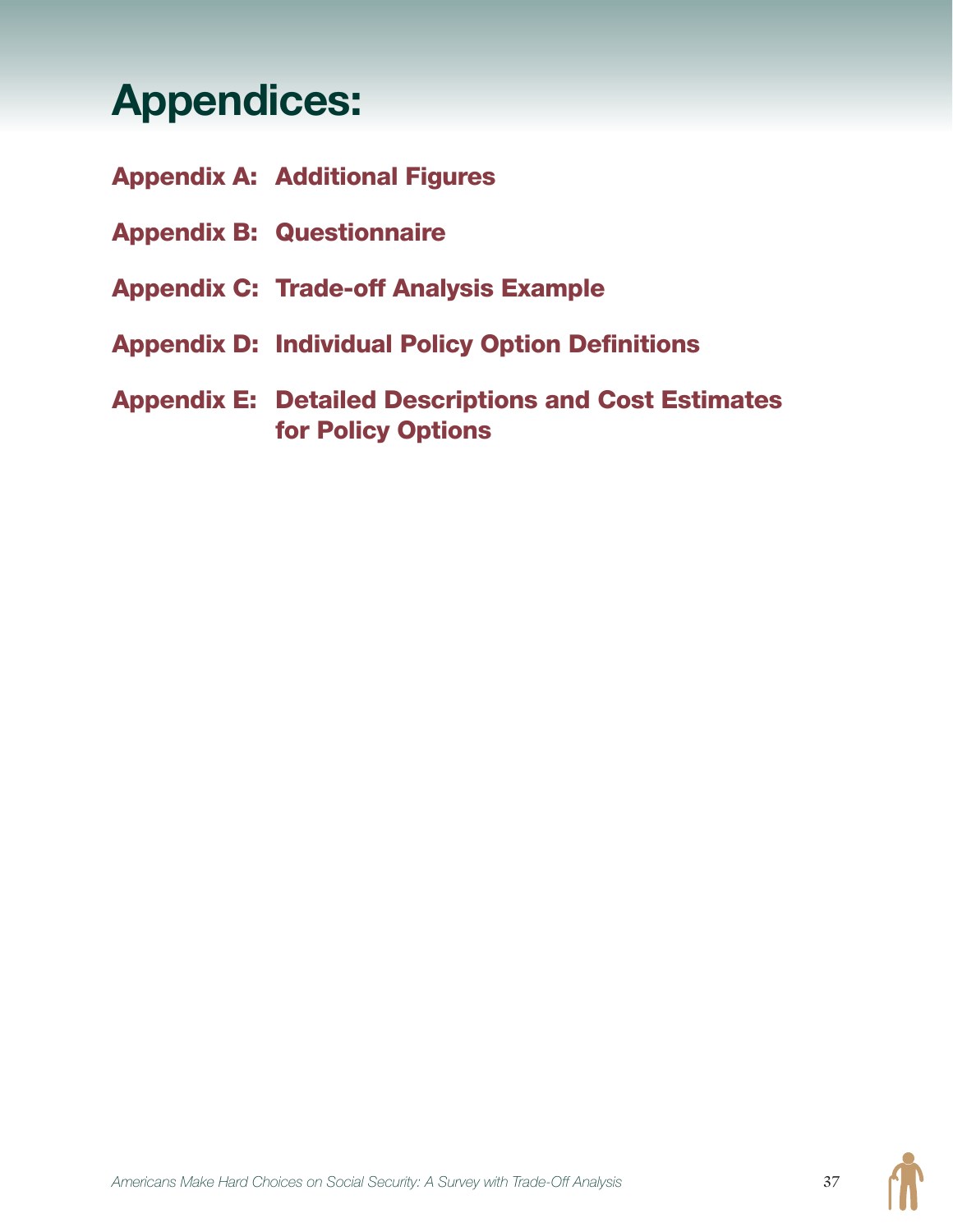# APPENDIX A: Additional Figures





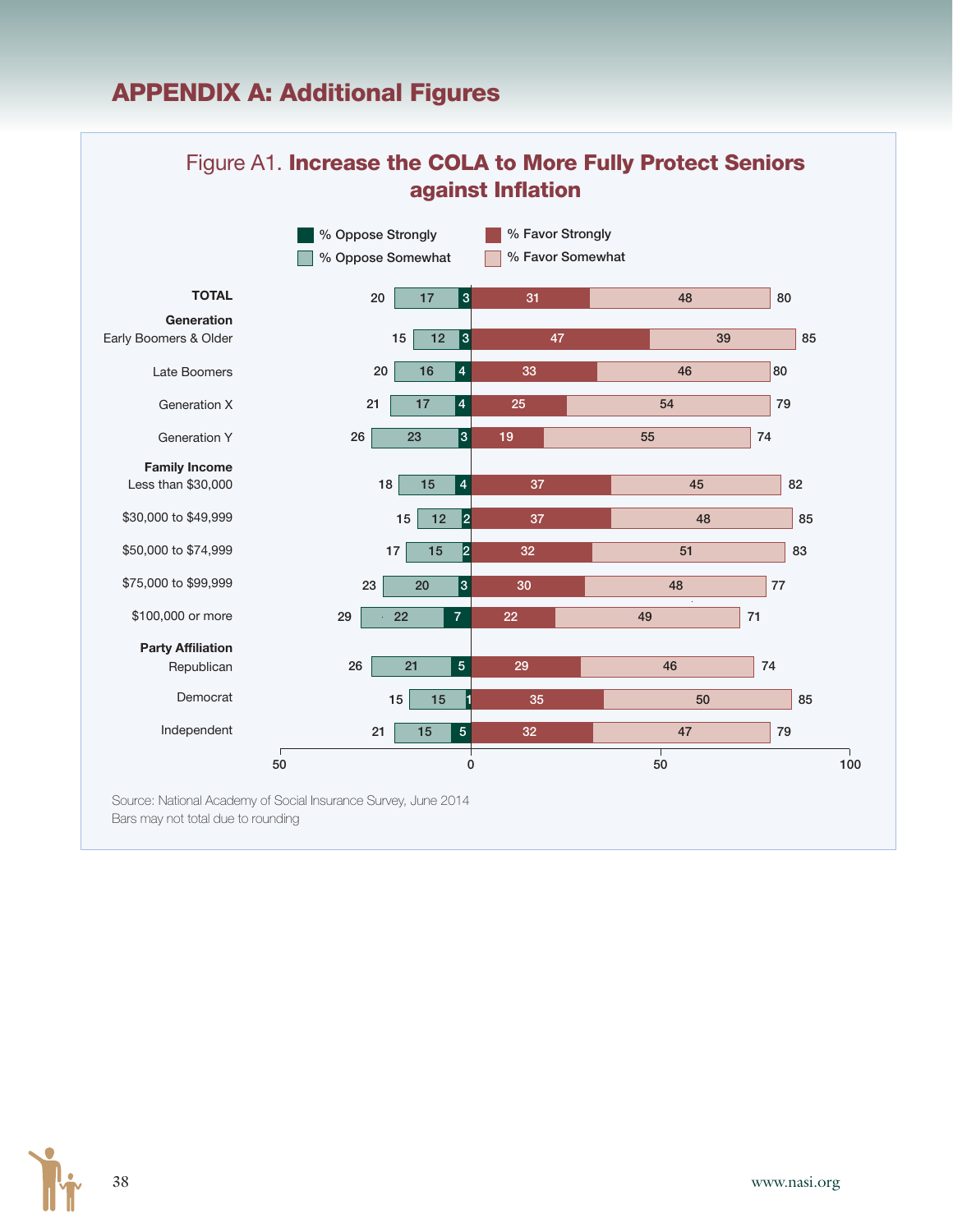### Figure A2. Increase Social Security's Minimum Benefit



Source: National Academy of Social Insurance Survey, June 2014 Bars may not total due to rounding.

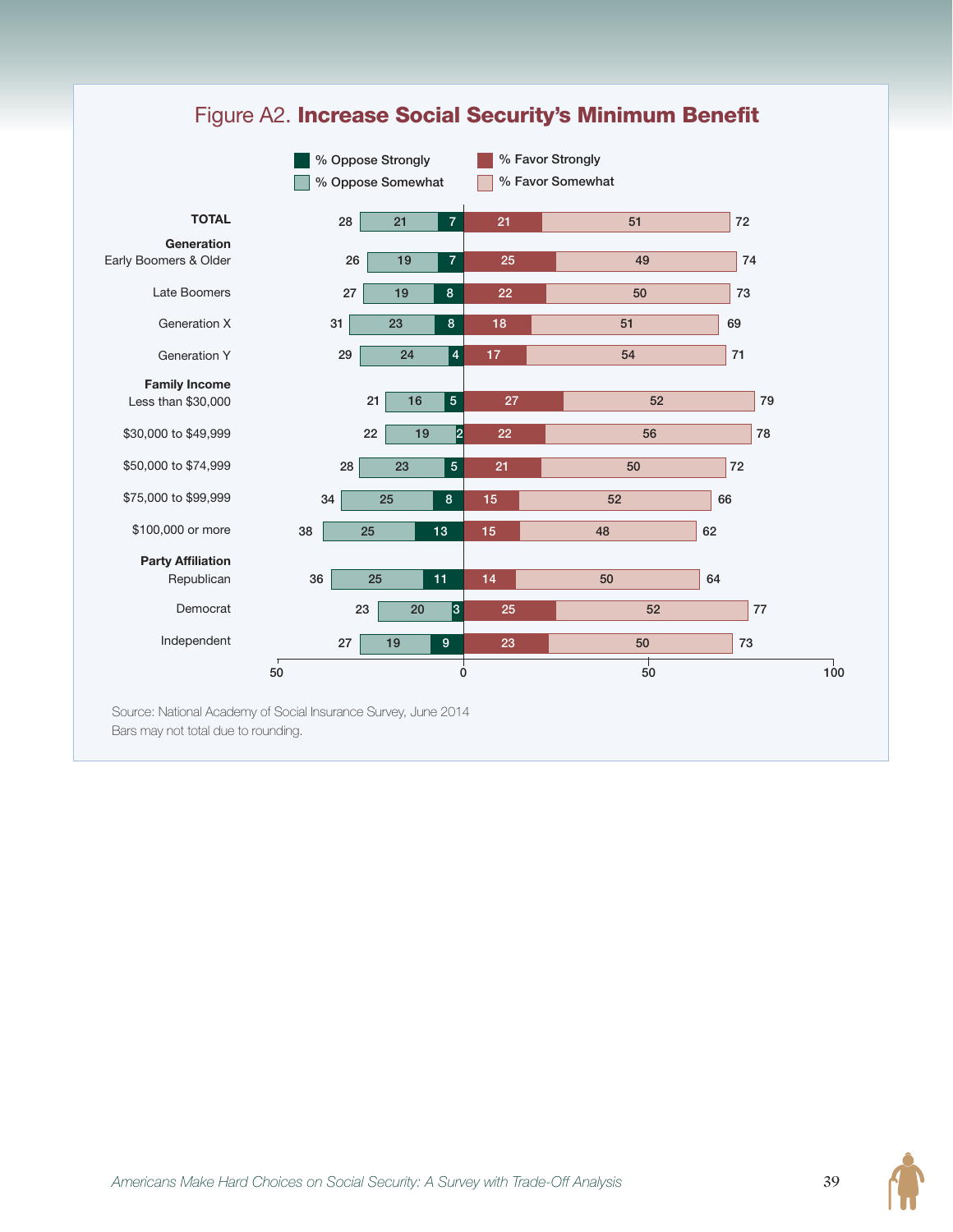

## Figure A3. Increase Benefits for All Beneficiaries

Source: National Academy of Social Insurance Survey, June 2014 Bars may not total due to rounding.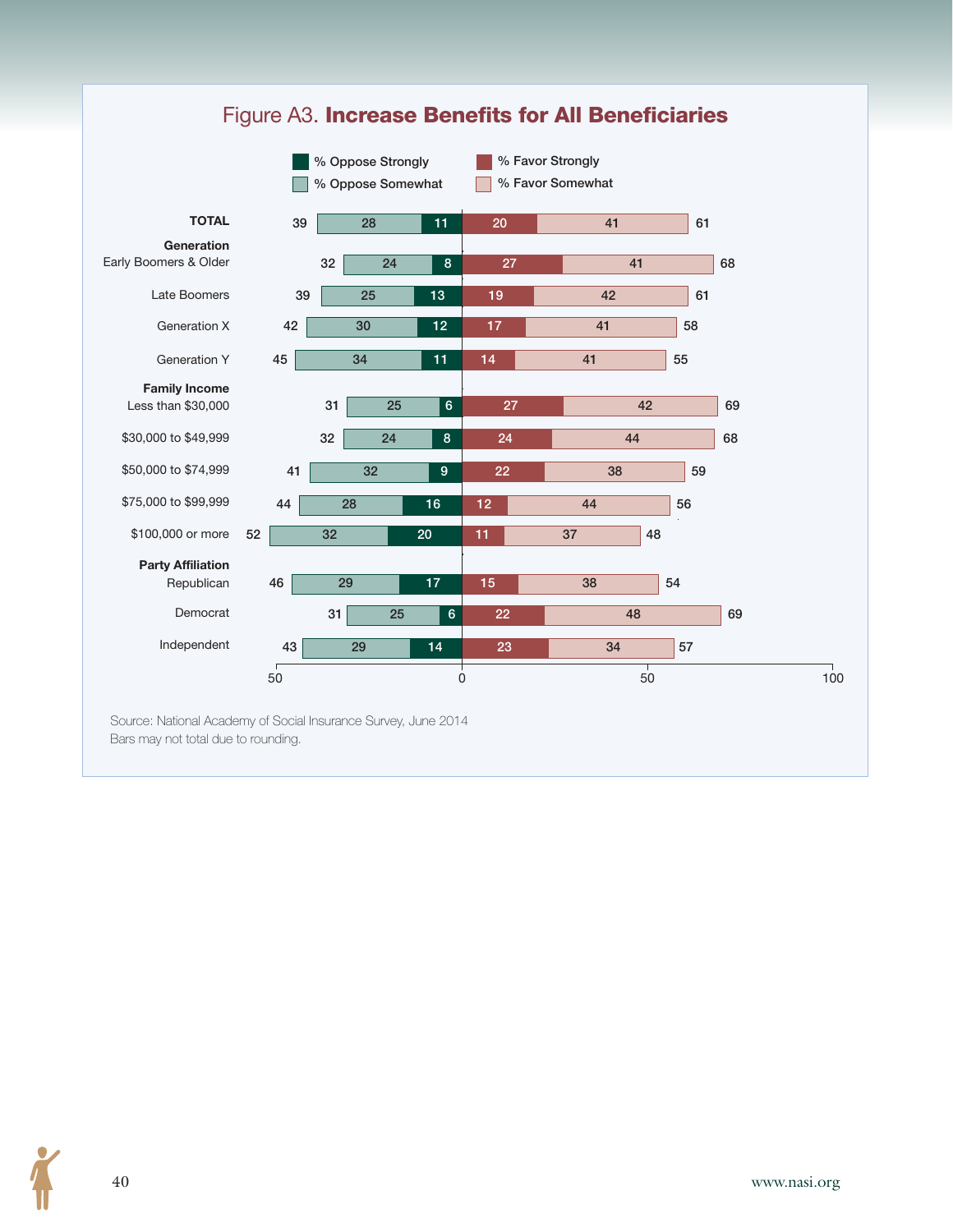

## Figure A4. Means-Test Social Security

Source: National Academy of Social Insurance Survey, June 2014 Bars may not total due to rounding.

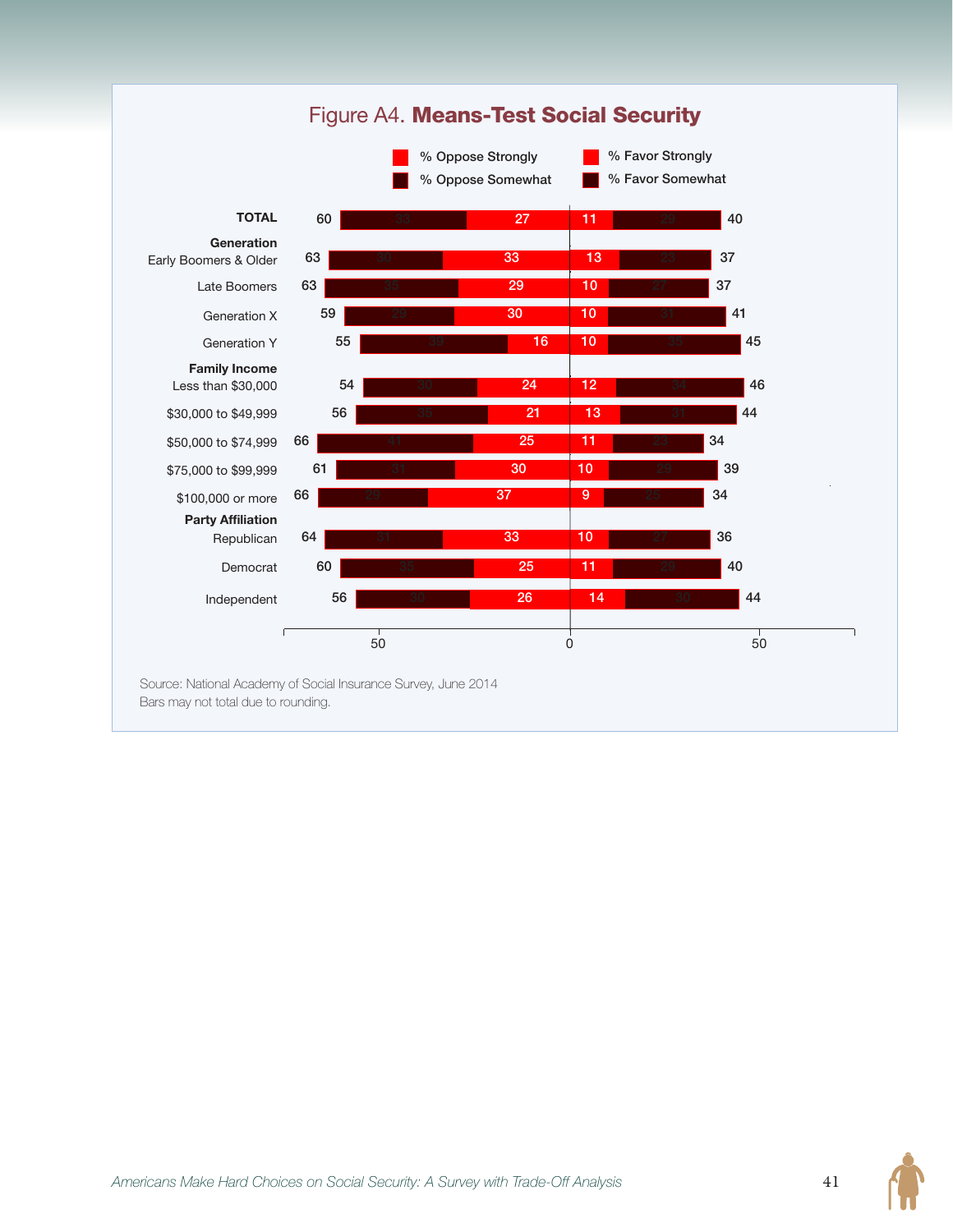

## Figure A5. Raise the Full Retirement Age to 70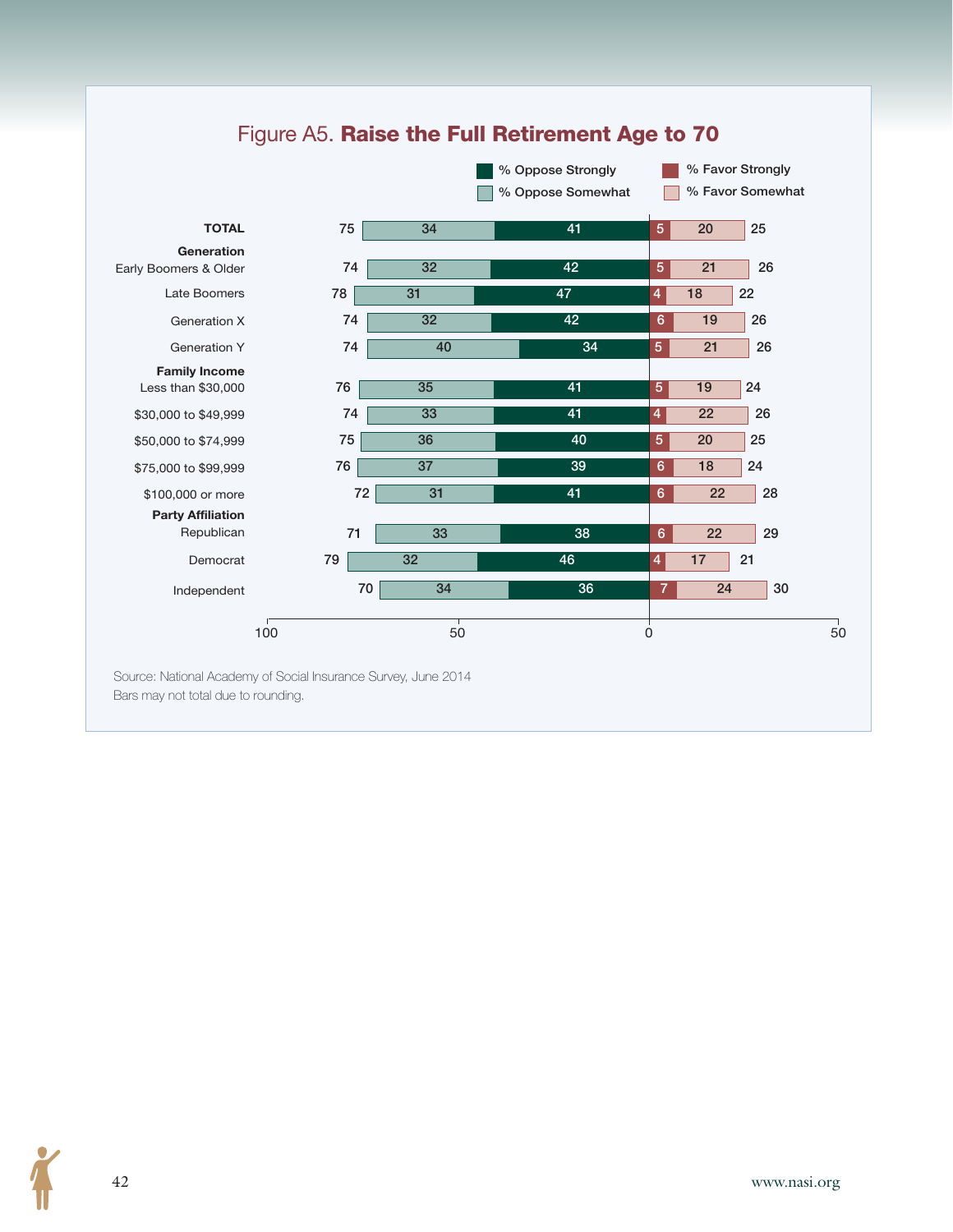# **APPENDIX B: Questionnaire**

 $1.$ 

|    | [TERMINATE IF YOB > 1992.]<br>$\frac{1}{1-\frac{1}{1-\frac{1}{1-\frac{1}{1-\frac{1}{1-\frac{1}{1-\frac{1}{1-\frac{1}{1-\frac{1}{1-\frac{1}{1-\frac{1}{1-\frac{1}{1-\frac{1}{1-\frac{1}{1-\frac{1}{1-\frac{1}{1-\frac{1}{1-\frac{1}{1-\frac{1}{1-\frac{1}{1-\frac{1}{1-\frac{1}{1-\frac{1}{1-\frac{1}{1-\frac{1}{1-\frac{1}{1-\frac{1}{1-\frac{1}{1-\frac{1}{1-\frac{1}{1-\frac{1}{1-\frac{1}{1-\frac{1}{1-\frac{1}{1-\frac{1}{1-\frac{1}{1-\frac{1$ |  |
|----|-----------------------------------------------------------------------------------------------------------------------------------------------------------------------------------------------------------------------------------------------------------------------------------------------------------------------------------------------------------------------------------------------------------------------------------------------------|--|
| 2. | Are you                                                                                                                                                                                                                                                                                                                                                                                                                                             |  |
|    |                                                                                                                                                                                                                                                                                                                                                                                                                                                     |  |
| 3. | Are you Hispanic or Latino?                                                                                                                                                                                                                                                                                                                                                                                                                         |  |
| 4. | Are you (Check all that apply.)                                                                                                                                                                                                                                                                                                                                                                                                                     |  |
| 5. | What is your current marital status?                                                                                                                                                                                                                                                                                                                                                                                                                |  |
| 6. | What level of education have you completed?                                                                                                                                                                                                                                                                                                                                                                                                         |  |
|    | Are you currently?                                                                                                                                                                                                                                                                                                                                                                                                                                  |  |
| 8. | Do you consider yourself to be retired?                                                                                                                                                                                                                                                                                                                                                                                                             |  |
| 9. | How knowledgeable are you about the way the Social Security system works?                                                                                                                                                                                                                                                                                                                                                                           |  |

To start, we need to ask a few questions about you. In what year were you born?

 $43$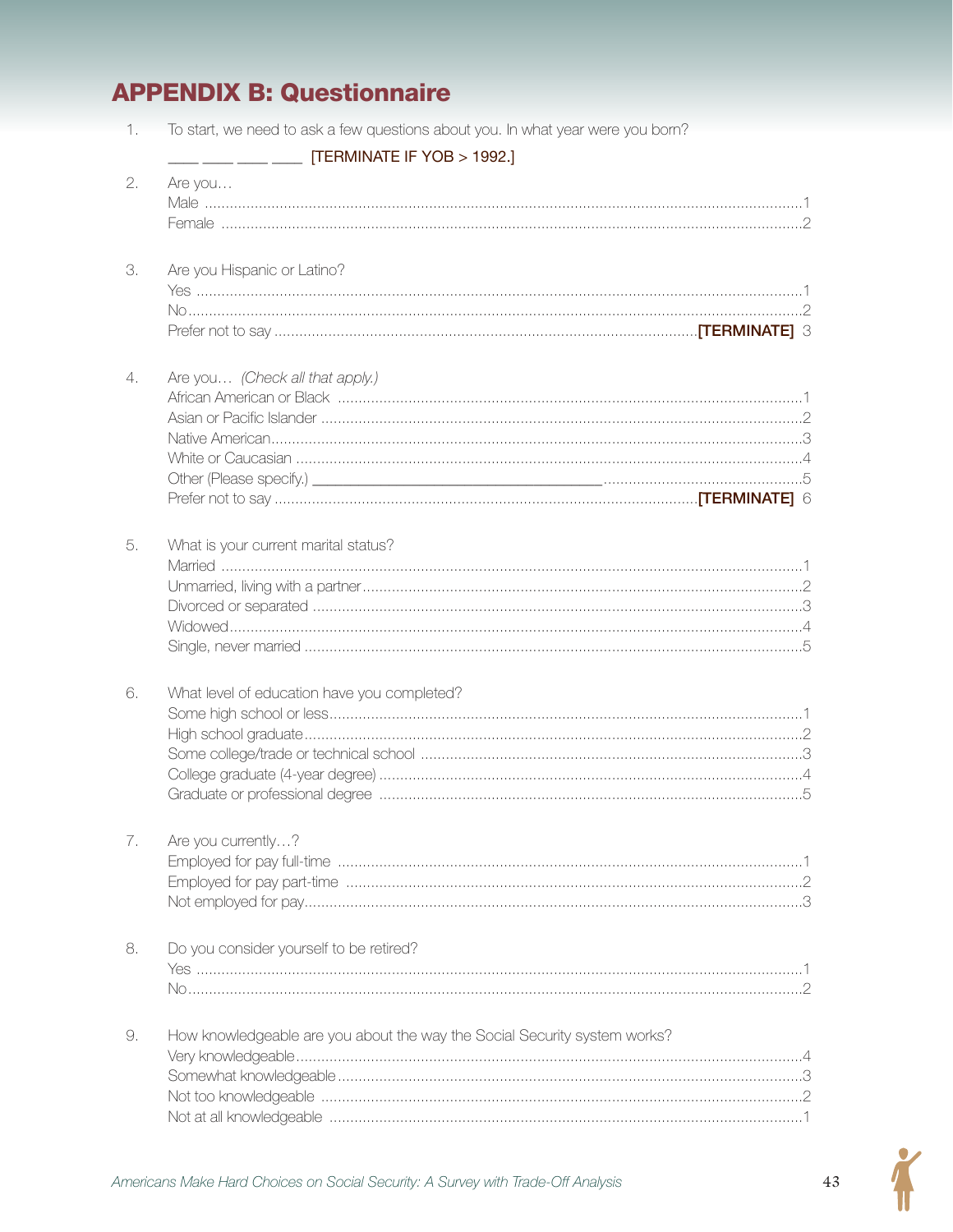| 10. | Overall, is your view of Social Security ?                                                            |                |          |                |          |
|-----|-------------------------------------------------------------------------------------------------------|----------------|----------|----------------|----------|
|     |                                                                                                       |                |          |                |          |
|     |                                                                                                       |                |          |                |          |
|     |                                                                                                       |                |          |                |          |
|     |                                                                                                       |                |          |                |          |
|     |                                                                                                       |                |          |                |          |
| 11. | In general, do you think we spend too much, not enough, or about the right amount on Social Security? |                |          |                |          |
|     |                                                                                                       |                |          |                |          |
|     |                                                                                                       |                |          |                |          |
|     |                                                                                                       |                |          |                |          |
|     |                                                                                                       |                |          |                |          |
| 12. | Please tell me if you agree or disagree with the following statements: [RANDOMIZE]                    |                |          |                |          |
|     |                                                                                                       | Strongly       | Somewhat | Somewhat       | Strongly |
|     |                                                                                                       | Agree          | Agree    | Disagree       | Disagree |
|     | a. I think of Social Security as the foundation that I                                                |                |          |                |          |
|     | [IF NOT RETIRED (Q8=2): can/IF RETIRED                                                                |                |          |                |          |
|     | (Q8=1): could] build on for my retirement security.                                                   | $\overline{4}$ | 3        | $\overline{2}$ | 1        |
|     | b. I [IF NOT RETIRED: don't/IF RETIRED: didn't]                                                       |                |          |                |          |
|     | mind paying Social Security taxes because it pro-                                                     |                |          |                |          |
|     | vides security and stability to millions of retired                                                   |                |          |                |          |
|     | Americans, disabled individuals, and the children                                                     |                |          |                |          |
|     | and widowed spouses of deceased workers.                                                              | 4              | 3        | $\mathbf{2}$   | 1        |
|     | c. I [IF NOT RETIRED: don't/IF RETIRED: didn't]                                                       |                |          |                |          |
|     | mind paying Social Security taxes because I                                                           |                |          |                |          |
|     | [IF NOT RETIRED: know/IF RETIRED: knew]                                                               |                |          |                |          |
|     | I would have to help support my parents, grand-                                                       |                |          |                |          |
|     | parents or other family members if they did not                                                       |                |          |                |          |
|     | receive Social Security.                                                                              | $\overline{4}$ | 3        | $\overline{2}$ | 1        |
|     |                                                                                                       |                |          |                |          |
|     | d. [IF NOT RETIRED] I don't mind paying Social                                                        |                |          |                |          |
|     | Security taxes because I know that I will be receiving<br>benefits when I retire.                     |                |          |                |          |
|     | <b>[IF RETIRED]</b> I didn't mind paying Social Security                                              |                |          |                |          |
|     | taxes because I knew that I would be receiving benefits                                               |                |          |                |          |
|     | when I retired.                                                                                       | 4              | 3        | $\mathbf{2}$   | 1        |
|     |                                                                                                       |                |          |                |          |
|     | e. To provide a more secure retirement for working                                                    |                |          |                |          |
|     | Americans, we should consider increasing Social                                                       |                |          |                |          |
|     | Security benefits.                                                                                    | $\overline{4}$ | 3        | $\mathbf{2}$   | 1        |
|     | f. Social Security taxes are too high already. We should                                              |                |          |                |          |
|     | plan for future benefit cuts rather than raise tax rates                                              |                |          |                |          |
|     | further.                                                                                              | 4              | 3        | 2              | 1        |
|     | g. <b>[IF NOT RETIRED]</b> I don't know if I'm going to                                               |                |          |                |          |
|     | need Social Security when I retire, but I want to know                                                |                |          |                |          |
|     | it is there just in case I do need it.                                                                |                |          |                |          |
|     | [IF RETIRED] I didn't know if I would need Social                                                     |                |          |                |          |
|     | Security when I retired, but I wanted to know it was                                                  |                |          |                |          |
|     | there just in case I did need it.                                                                     | $\overline{4}$ | 3        | $\mathbf{2}$   | 1        |
|     |                                                                                                       |                |          |                |          |
|     | h. Social Security benefits now are more important than                                               |                |          |                |          |
|     | ever to ensure that retirees have a dependable income.                                                | 4              | 3        | 2              |          |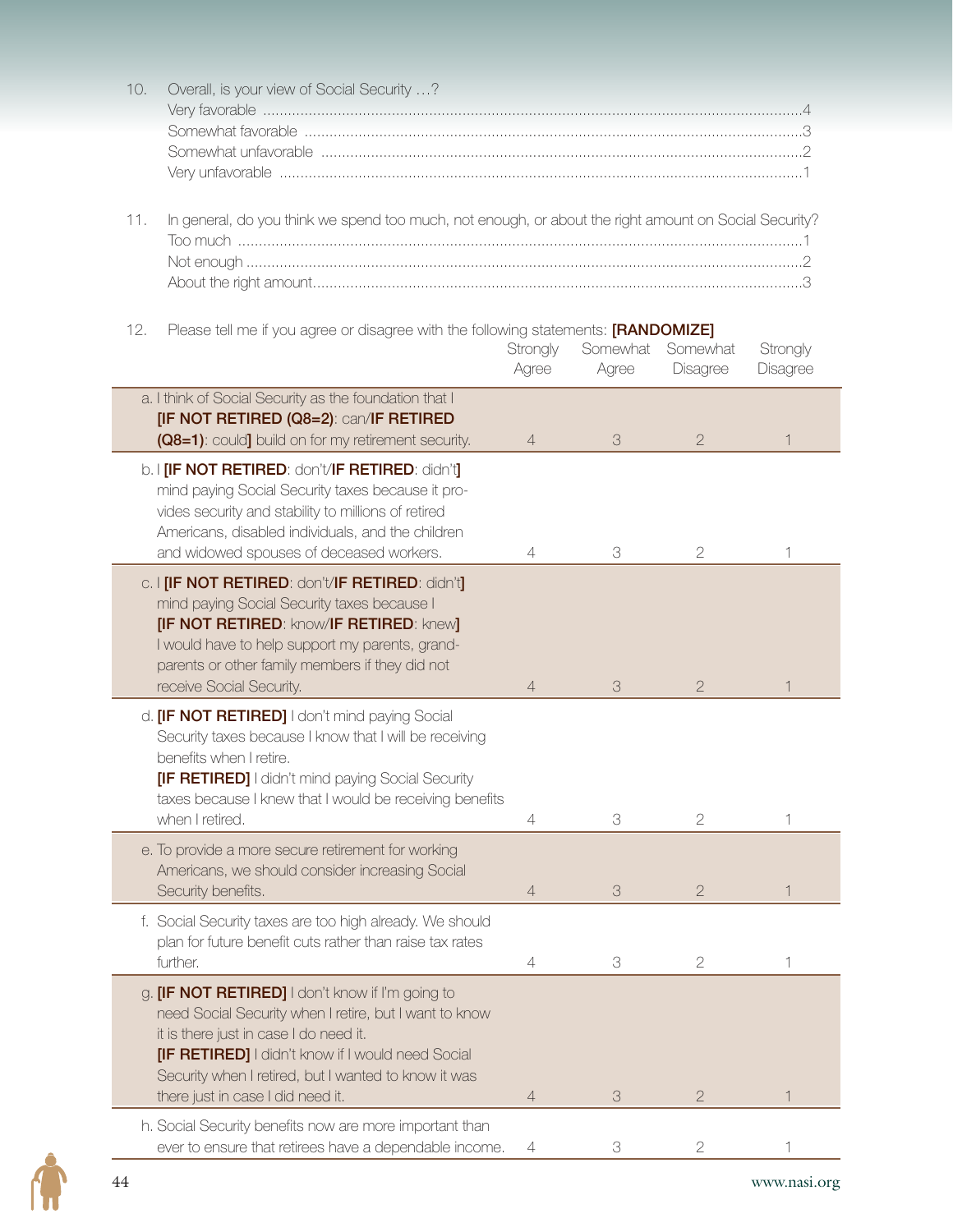| 13. | Some people believe that Social Security benefits do not provide enough income for retirees. Do you<br>agree or disagree?                                                                                              |
|-----|------------------------------------------------------------------------------------------------------------------------------------------------------------------------------------------------------------------------|
|     |                                                                                                                                                                                                                        |
| 14. | Are you aware that workers earn disability insurance through Social Security?                                                                                                                                          |
| 15. | The average Social Security benefit for a disabled worker was \$1,146 a month in January 2014.<br>Do you think that amount is ?                                                                                        |
| 16. | Are you aware that workers earn life insurance through Social Security, which pays benefits<br>to the children and widowed spouses of workers who die?                                                                 |
| 17. | The average Social Security benefit for a child of a worker who died was \$815 a month in January<br>2014. Do you think that amount is ?                                                                               |
| 18. | [IF NOT RETIRED (Q8=2)] At what age do you plan to retire? (Please provide your best estimate.)                                                                                                                        |
| 19. | [IF RETIRED (Q8=1)] At what age did you retire?                                                                                                                                                                        |
| 20. | Are you [IF MARRIED (Q5=1): or your spouse] currently receiving Social Security benefits?                                                                                                                              |
| 21. | <b>[IF RESPONDENT RECEIVING BENEFITS (Q20=1,3)]</b> At what age did you start receiving Social<br>Security benefits? [SHOW DROP DOWN BOX STARTING AT "UNDER 50", THEN EACH AGE<br>WITH TOP CATEGORY OF "75 OR OLDER".] |
| 22. | [IF SPOUSE RECEIVING BENEFITS (Q20=2,3)] At what age did your spouse start receiving Social<br>Security benefits? [SHOW DROP DOWN BOX STARTING AT "UNDER 50", THEN EACH AGE<br>WITH TOP CATEGORY OF "75 OR OLDER".]    |

 $\overline{\phantom{a}}$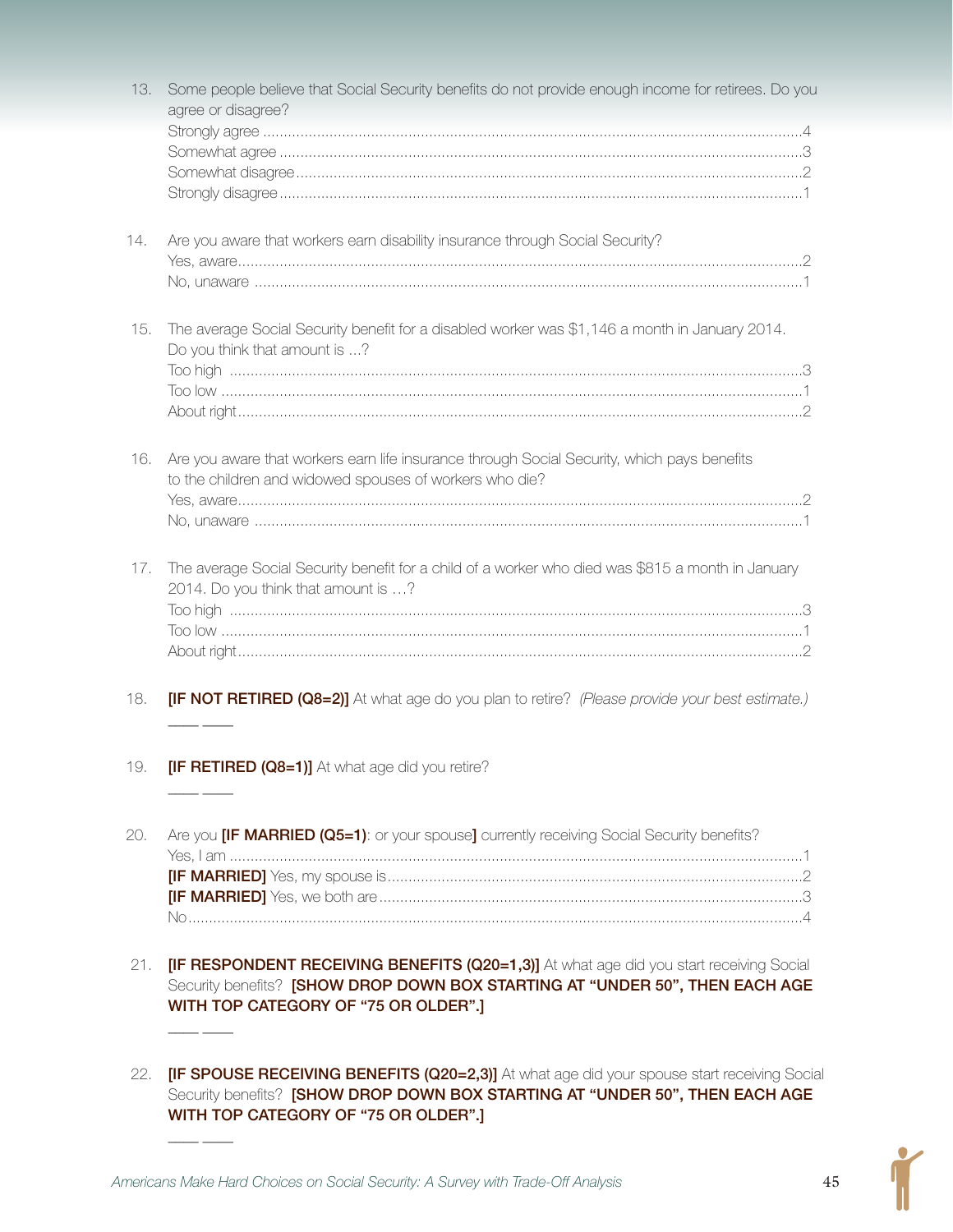| 23. | [IF RESPONDENT RECEIVING BENEFITS (Q20=1-3)] How important would you say Social Secu-                   |  |
|-----|---------------------------------------------------------------------------------------------------------|--|
|     | rity benefits are to your monthly income?                                                               |  |
|     |                                                                                                         |  |
|     |                                                                                                         |  |
|     |                                                                                                         |  |
|     |                                                                                                         |  |
|     |                                                                                                         |  |
|     |                                                                                                         |  |
| 24. | [IF RESPONDENT NOT RECEIVING BENEFITS (Q20=4)] How important do you think Social Se-                    |  |
|     | curity benefits will be to your monthly income when [IF NOT RETIRED (Q8=2): you retire/IF RE-           |  |
|     | TIRED (Q8=1): you begin receiving benefits]?                                                            |  |
|     |                                                                                                         |  |
|     |                                                                                                         |  |
|     |                                                                                                         |  |
|     |                                                                                                         |  |
|     |                                                                                                         |  |
| 25. | If for some reason you did not receive your Social Security benefits, which of the following statements |  |
|     | best describes the effect it would have on your lifestyle [IF NOT RETIRED AND NOT RECEIVING             |  |
|     | BENEFITS ADD (Q8=2 & Q20=4): in retirement/IF RETIRED AND NOT RECEIVING BENEFITS                        |  |
|     | ADD (Q8=1 & Q20=4): in your later years]? [RANDOMLY REVERSE LIST]                                       |  |
|     |                                                                                                         |  |
|     |                                                                                                         |  |
|     |                                                                                                         |  |
|     | I would not be able to afford the basics, such as food, clothing or housing 1                           |  |
|     |                                                                                                         |  |
| 26. | How confident are you in the future of the Social Security system?                                      |  |
|     |                                                                                                         |  |
|     |                                                                                                         |  |
|     |                                                                                                         |  |
|     |                                                                                                         |  |
|     |                                                                                                         |  |
|     |                                                                                                         |  |
| 27. | [IF RESPONDENT NOT RECEIVING BENEFITS (Q20=4)] How confident are you that all of the                    |  |
|     | Social Security benefits you are supposed to get will be available to you when <i>[IF NOT RETIRED</i> : |  |
|     | you retire/IF RETIRED: you begin receiving benefits]?                                                   |  |
|     |                                                                                                         |  |
|     |                                                                                                         |  |
|     |                                                                                                         |  |
|     |                                                                                                         |  |
|     |                                                                                                         |  |
| 28. | Would you say that funding for Social Security in the future is ? [RANDOMLY REVERSE LIST]               |  |
|     |                                                                                                         |  |
|     |                                                                                                         |  |
|     |                                                                                                         |  |
|     |                                                                                                         |  |
|     |                                                                                                         |  |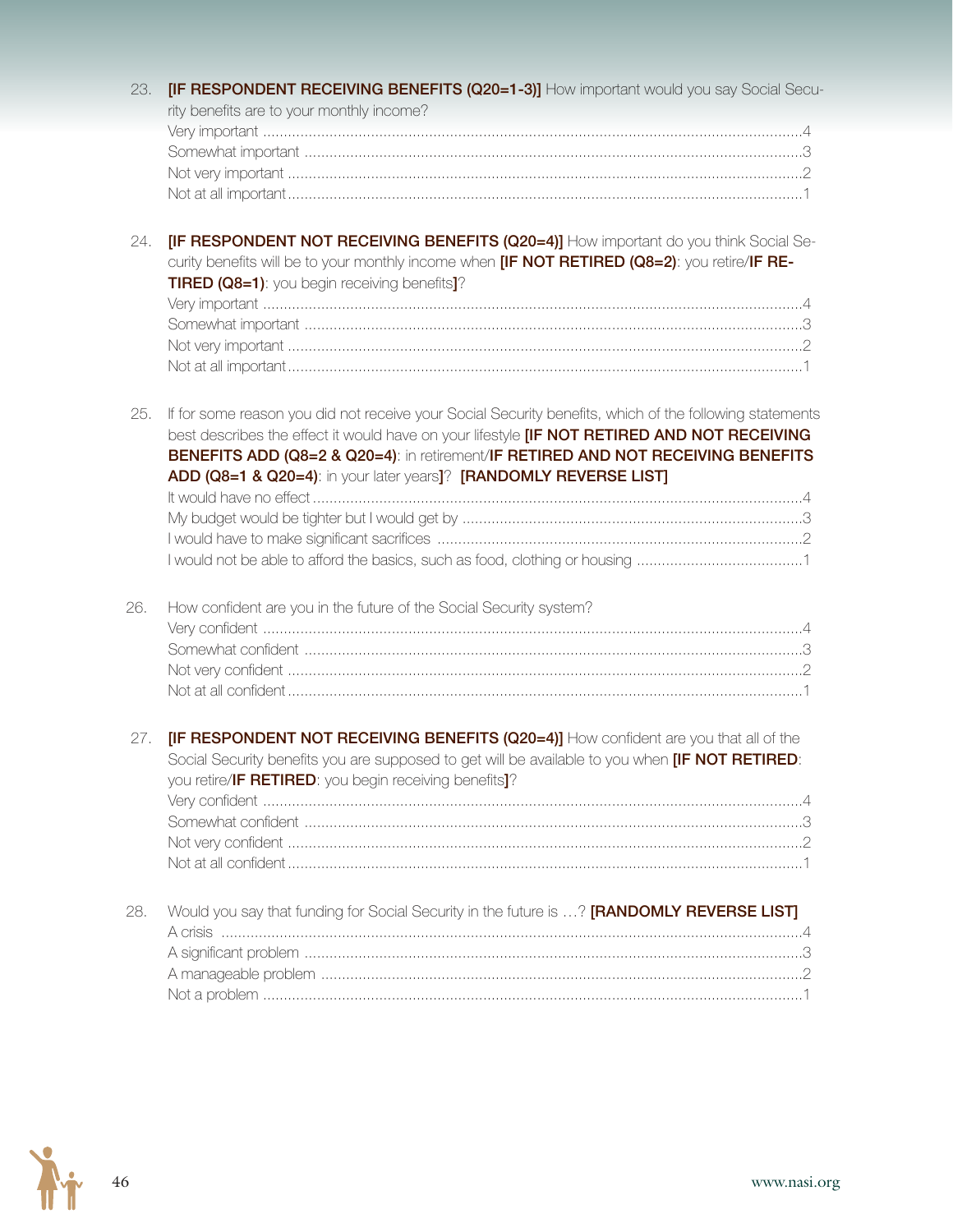- 29. Social Security is funded by taxes on earnings, with workers paying 6.2% of their earnings and employers paying a matching amount. If you knew that increasing Social Security taxes from 6.2% to 7.7% for both workers and employers would ensure that Social Security could pay full benefits for the next 75 years, would you say that funding for Social Security in the future is ...? [RANDOMLY REVERSE LIST] A crisis ............................................................................................................................................4 A significant problem ........................................................................................................................3 A manageable problem ....................................................................................................................2 Not a problem ..................................................................................................................................1
- 30. Please tell me if you agree or disagree with the following statements: [RANDOMIZE]

|     | Thease fell the if you agree of ulbagree with the following statements. <b>[Individuality</b> ]                                                                                                                                                                                    | Strongly<br>Agree | Agree | Somewhat Somewhat<br>Disagree | Strongly<br>Disagree |
|-----|------------------------------------------------------------------------------------------------------------------------------------------------------------------------------------------------------------------------------------------------------------------------------------|-------------------|-------|-------------------------------|----------------------|
|     | a. It is critical that we preserve Social Security benefits<br>for future generations, even if it means increasing the<br>Social Security taxes paid by working Americans.                                                                                                         | 4                 | 3     | $\mathbf{2}$                  | 1                    |
|     | b. It is critical that we preserve Social Security benefits<br>for future generations, even if it means increasing the<br>Social Security taxes paid by top earners.                                                                                                               | 4                 | 3     | $\mathbf{2}$                  | 1                    |
| 31. | Which of the two statements below comes closer to your view? [RANDOMIZE]<br>We should ensure Social Security benefits are not reduced,<br>We shouldn't raise taxes on any American, even if it                                                                                     |                   |       |                               |                      |
| 32. | Which of the following statements comes closest to what you believe Social Security provides<br>to retirees? [RANDOMLY REVERSE LIST]<br>More than is needed for the basic necessities of life, but not enough                                                                      |                   |       |                               |                      |
| 33. | Which of the following statements comes closest to what you believe Social Security should provide<br>to retirees? [RANDOMLY REVERSE LIST]<br>More than is needed for the basic necessities of life, but not enough                                                                |                   |       |                               |                      |
| 34. | Official Social Security Administration projections show that the Social Security system has enough<br>money to pay all benefits until the year 2033. If no changes are made to the program, which one of<br>the following do you think would be most likely to happen after 2033? |                   |       |                               |                      |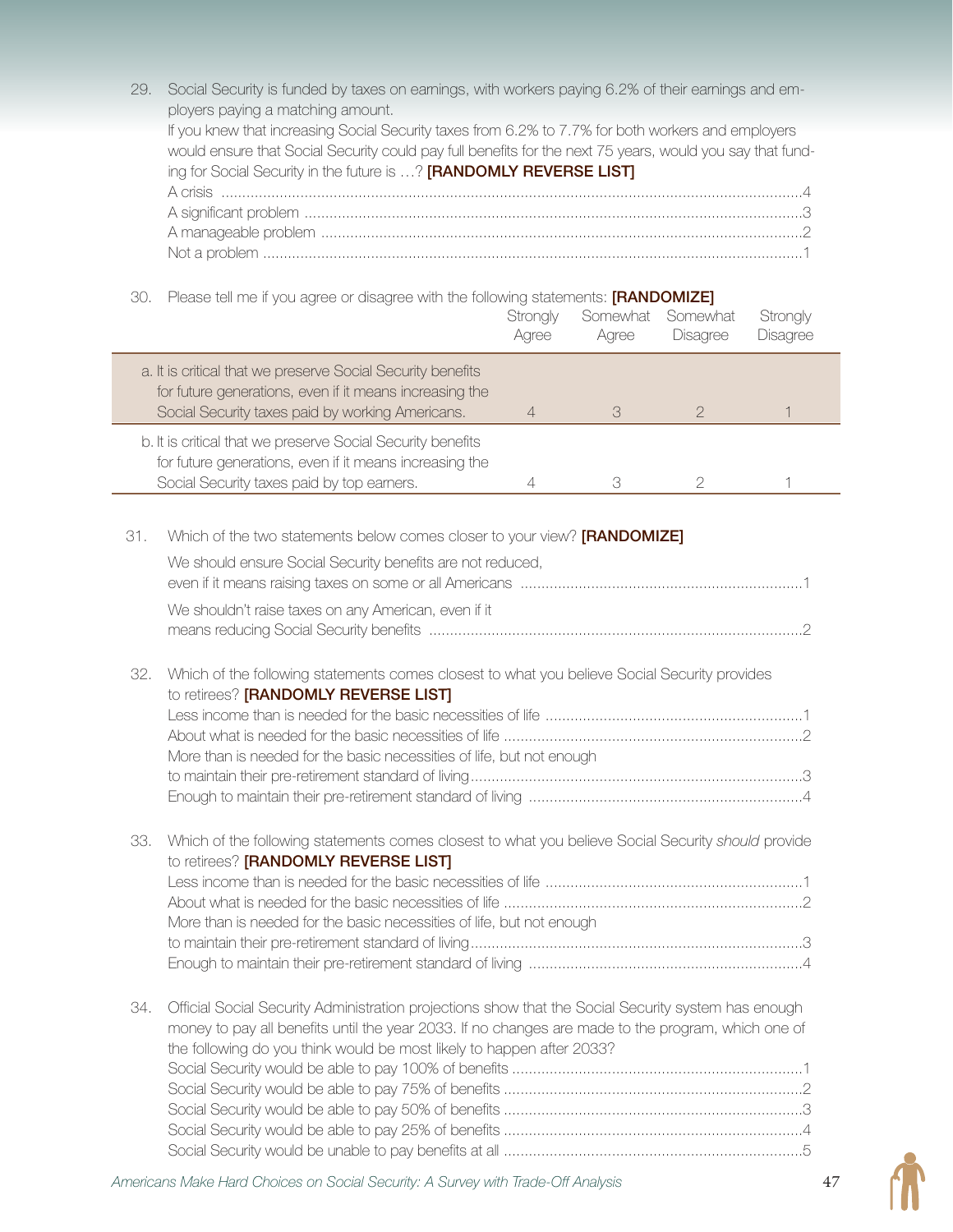35. Social Security benefit payments currently account for about 5% of the United States economy. As the baby boomers retire, Social Security's share of the economy will increase, reaching 6.2% by 2035, when all of the baby boomers will be retired. Then it will drop back to about 6% and will stay at that level. Some people say this means that as a nation we can afford Social Security. Do you agree or disagree?

#### *Policy Changes:*

Social Security benefits are modest – the average retirement benefit in January 2014 was just \$1,296 per month. Some people believe that Social Security benefits are not as high as they should be to protect the financial security of retired Americans. Proposals have been put forth to improve benefits for all or some workers. However, Social Security faces a long-term financing gap. Improvements to benefits would increase the financing gap, so they would have to be paid for by increasing Social Security's revenues. We're interested in getting your reaction to some of these proposals. The next 4 proposals would increase benefits.

#### Increase Benefits for Lifetime Low-Wage Workers

36. Social Security benefits are based on the amount of money a worker earns. Currently, men and women who work all their lives at very low wages (for example, full-time at the minimum wage) are at risk of living in poverty in retirement, even after paying Social Security taxes during all the years they worked.

One proposal would raise the minimum Social Security benefit to ensure that someone who works and pays into Social Security for 30 years can retire at age 62 or later and not be poor. (The poverty line is about \$11,670 a year, or \$970 a month, for one person.)

This change would increase Social Security's financing gap by 9%.

| Do you favor or oppose this change? |  |
|-------------------------------------|--|
|                                     |  |
|                                     |  |
|                                     |  |
|                                     |  |

#### Increase Benefits for All Beneficiaries

37. Social Security benefits are modest. The average retirement benefit in January 2014 was just \$1,296 per month. One proposal would increase Social Security benefits by \$65 per month for all beneficiaries.

This change would increase the financing gap by 29%.

| Do you favor or oppose this change? |  |
|-------------------------------------|--|
|                                     |  |
|                                     |  |
|                                     |  |
|                                     |  |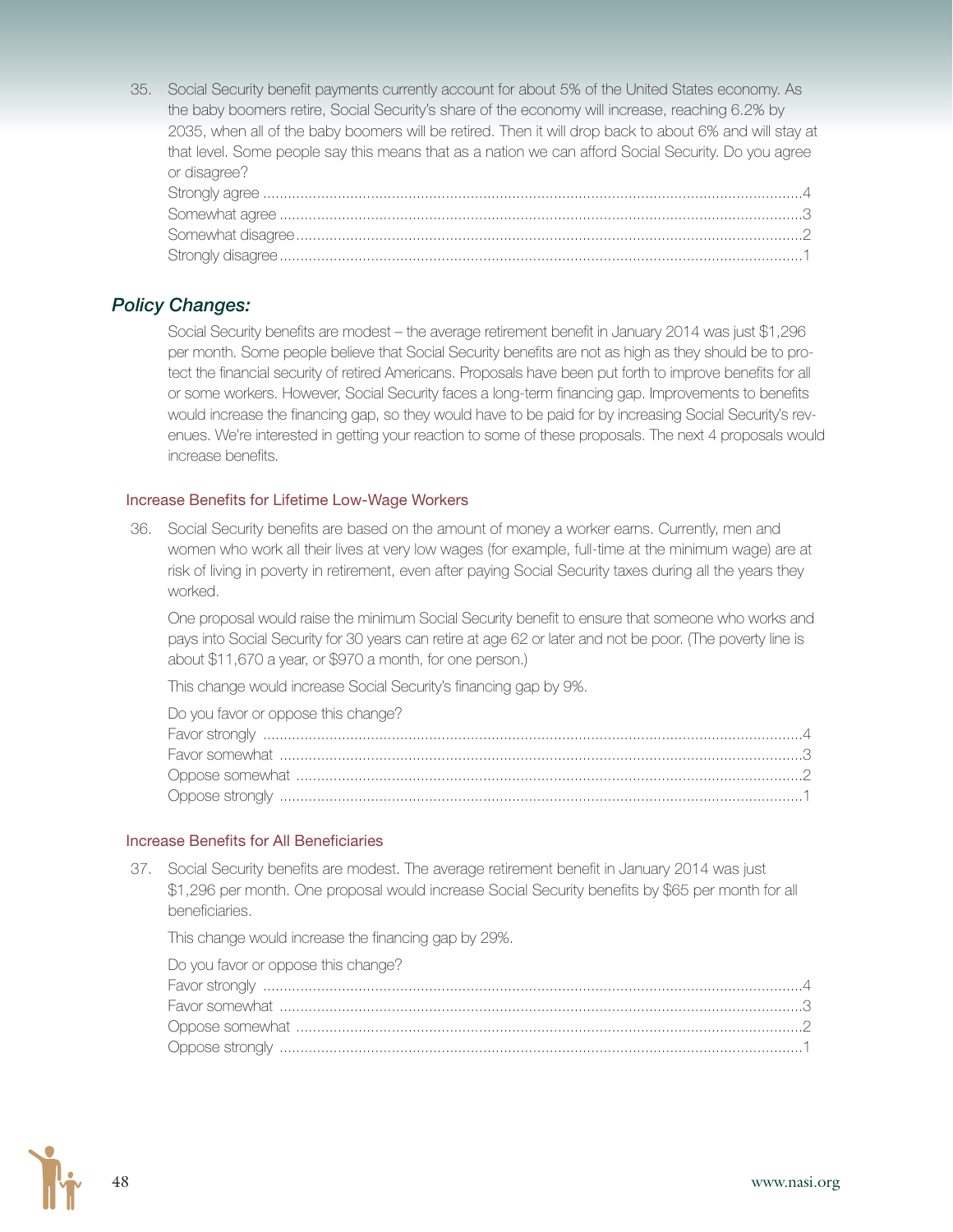#### Extend Children's Benefits

38. Social Security pays benefits to children whose working parents have died or become disabled. Benefits are paid until the age of 18, or 19 if still in high school. In the past, these benefits would continue until age 22 if the child was attending college or vocational school. One proposal would restore those benefits. This would help children in families that have lost a breadwinner's income to complete their education.

This change would increase the financing gap by 3%.

| Do you favor or oppose this change? |  |
|-------------------------------------|--|
|                                     |  |
|                                     |  |
|                                     |  |
|                                     |  |

#### Increase Social Security's Cost-of-Living Adjustment (COLA)

39. The purpose of Social Security's annual Cost-of-Living Adjustment (COLA) is to increase benefits to keep up with inflation. The Social Security Administration pays a COLA when the average cost of living increases.

One proposal would increase the COLA by basing it specifically on the inflation experienced by older people, who spend more on medical costs, which generally rise faster than other inflation.

Example: If average inflation from one year to the next is 3%, but inflation experienced by seniors is 3.2%, this COLA measure for the elderly would increase a \$1,000 monthly benefit by \$32 instead of by \$30.

This change would more fully protect seniors against inflation. It would increase Social Security's financing gap by 14%.

Do you favor or oppose this change? Favor strongly ..................................................................................................................................4 Favor somewhat ..............................................................................................................................3 Oppose somewhat ..........................................................................................................................2 Oppose strongly ..............................................................................................................................1

40. Some other ideas have been suggested for strengthening Social Security benefits. Do you favor or oppose each of the following proposals?

|                                                                                                                                                                                                                                                                                           | Favor<br>Strongly | <b>Havor</b><br>Somewhat | Jppose<br>Somewhat | Oppose<br>Strongly |
|-------------------------------------------------------------------------------------------------------------------------------------------------------------------------------------------------------------------------------------------------------------------------------------------|-------------------|--------------------------|--------------------|--------------------|
| a. When a working parent leaves the workforce for a<br>period of time to care for children, count the unpaid<br>time toward the parent's future Social Security benefits<br>so benefits are not reduced because of this gap in paid<br>work. This would increase the financing gap by 8%. | 4                 | 3                        | $\mathcal{P}$      |                    |
| b. Increase benefits by \$65 per month for recipients over<br>the age of 85 because they generally depend more<br>heavily on Social Security. This would increase the<br>financing gap by 4%.                                                                                             |                   | 3                        | 2                  |                    |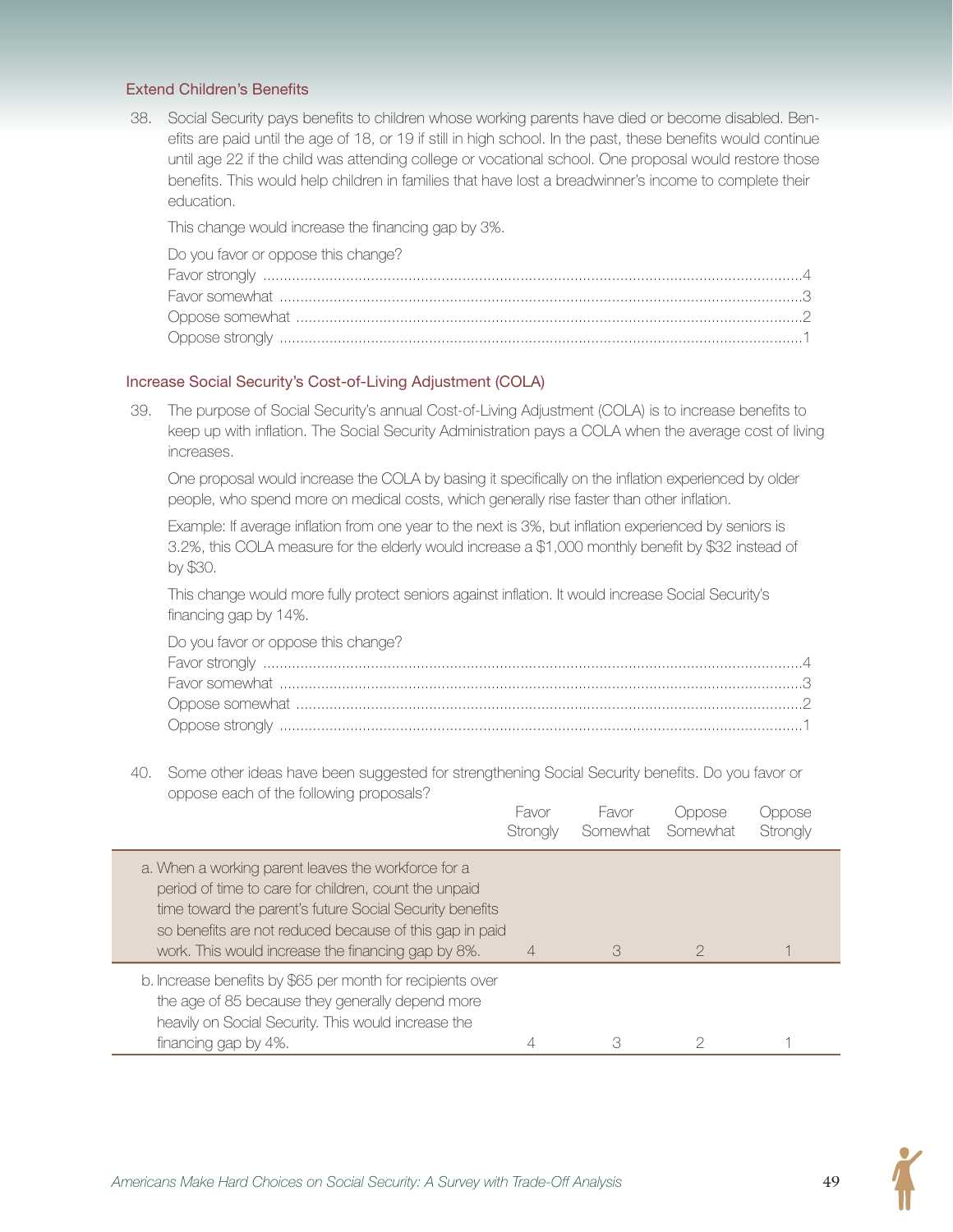As stated earlier, Social Security currently faces a projected long-term revenue shortfall. It has enough income to cover 100% of benefits until 2033. After that point, if Congress fails to act, the system will only be able to pay about 75% of benefits. Several proposals have been suggested to help close the financing gap, either by increasing revenues that go into the Social Security system or cutting Social Security benefits. We are interested in getting your reaction to some of these proposals. The next 4 proposals would raise revenues for Social Security, and the 4 after that would reduce benefits.

#### Increase Social Security's Taxable Earnings Cap

41. Currently, annual earnings above \$117,000 are not taxed for Social Security. About 6% of workers earn more than that amount. Congress originally set the cap to cover 90% of all earnings by American workers. Currently, the cap covers only about 83% of all earnings.

One proposal is to gradually lift the earnings cap over 5 years until it once again covers 90% of all earnings by American workers (this would raise the cap to about \$230,000).The top 6% of earners would pay somewhat more into Social Security, and in return they would get somewhat higher benefits. This change would reduce Social Security's financing gap by 29%.

| Do you favor or oppose this change? |  |
|-------------------------------------|--|
|                                     |  |
|                                     |  |
|                                     |  |
|                                     |  |

42. Another proposal would gradually eliminate the earnings cap (currently \$117,000) over 10 years. The top 6% of earners would pay Social Security taxes on all their earnings throughout the year, just as other workers do. In return, they would get somewhat higher benefits. This change would reduce the financing gap by 74%.

| Do you favor or oppose this change? |  |
|-------------------------------------|--|
|                                     |  |
|                                     |  |
|                                     |  |
|                                     |  |

#### Increase Social Security's Tax Rate

43. Workers currently pay 6.2% of their earnings to Social Security, matched by the employer. One proposal would raise the Social Security tax rate very gradually over 20 years, by 1/20th of 1% (5 cents per \$100 of income) per year for workers and employers each.

Example: For a worker earning \$50,000, this would mean an increase each year of 50 cents per week, matched by the employer.

This change would reduce the financing gap by 52%.

| Do you favor or oppose this change? |  |
|-------------------------------------|--|
|                                     |  |
|                                     |  |
|                                     |  |
|                                     |  |

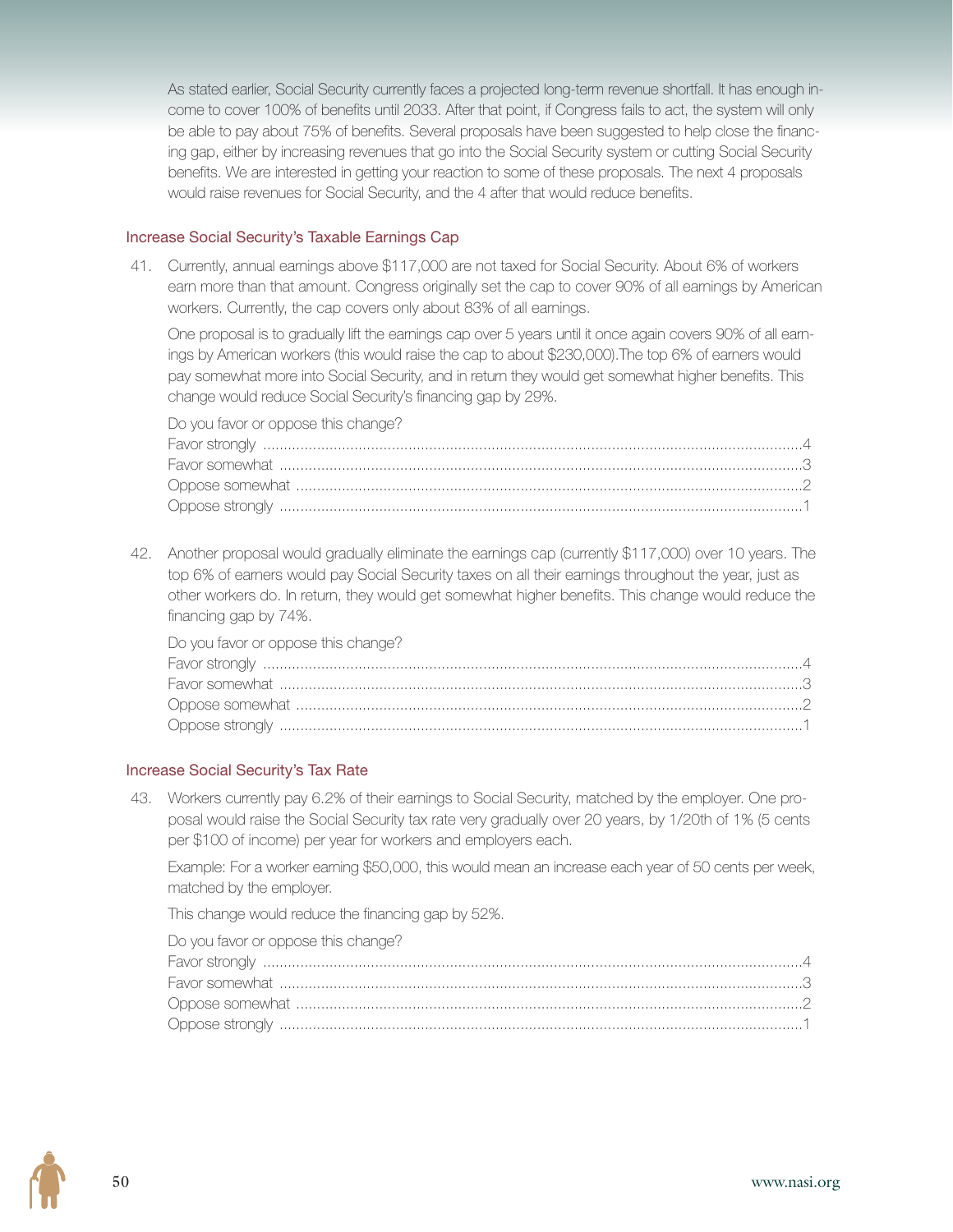44. Another proposal would raise the Social Security tax rate for workers and employers in two steps in the future – from 6.2% to 7.2% in 2022 and to 8.2% in 2052.

Example: For a worker earning \$50,000, each change would mean an increase of \$9.60 per week, matched by the employer.

This change would reduce the financing gap by 76%.

| Do you favor or oppose this change? |  |
|-------------------------------------|--|
|                                     |  |

The next 4 proposals would reduce benefits.

#### Reduce Social Security's Cost-of-Living Adjustment (COLA)

45. The purpose of Social Security's annual Cost-of-Living Adjustment (COLA) is to increase benefits to keep up with inflation. One proposal would lower the COLA by using a new measure of inflation that generally rises more slowly than the current measure.

Example: If average inflation from one year to the next is 3%, but the new inflation measure went up by only 2.7%, that new measure would increase a \$1,000 monthly benefit by \$27 instead of \$30.

Benefit cuts add up over time, so the oldest seniors would experience the largest cuts. This benefit cut would add up to about 6.5% by the time a retiree reaches age 85.

This change would reduce seniors' protection against inflation. It would reduce the financing gap by 20%.

Do you favor or oppose this change?

#### Increase Social Security's Full Retirement Age

46. Currently, Social Security's full retirement age is 66, and is gradually increasing to 67 (for workers born in 1960 and later). Workers can collect Social Security benefits before their full retirement age, starting at age 62, but benefits are reduced. Increasing the full retirement age is a benefit cut at any age a worker takes benefits. The increase in the retirement age from 65 to 67 is a 13% benefit cut. Further increasing the full retirement age is an additional benefit cut.

Some people favor increasing the retirement age because Americans are living longer. Others point out that this is not true for everyone. Mostly it's higher-income people who are living longer.

One proposal is to gradually raise the full retirement age to 68. That would be an additional 7% benefit cut on top of the 13% cut from 65 to 67. This change would reduce the financing gap by 16%.

Do you favor or oppose this change?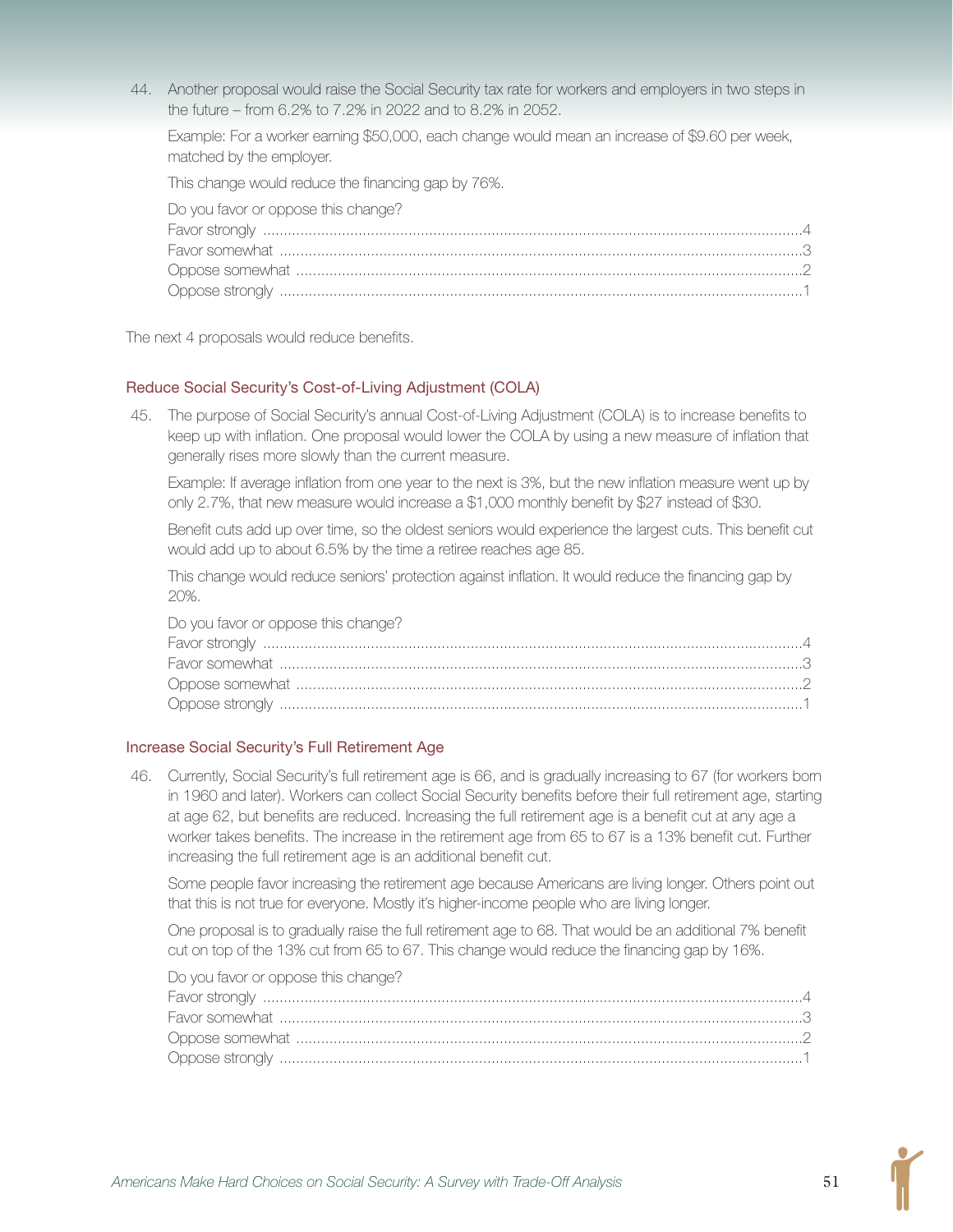47. Another proposal would very gradually raise the full retirement age to 70. This change would be an additional benefit cut of about 21% on top of the change from 65 to 67. It would reduce the financing gap by 25%.

| Do you favor or oppose this change? |  |
|-------------------------------------|--|
|                                     |  |
|                                     |  |
|                                     |  |
|                                     |  |

#### Means-Test Social Security

48. "Means-testing" would require people to provide proof of eligibility, based on their income, in order to receive Social Security benefits. Benefits would be reduced or eliminated for retirees with higher incomes. Benefits would be reduced for individuals with non-Social Security annual income higher than \$55,000 (\$110,000 for couples). Benefits would be eliminated for individuals with non-Social Security income higher than \$110,000 (\$165,000 for couples). Social Security has never been means-tested: workers have always earned the right to receive benefits by paying Social Security taxes.

This change might reduce the financing gap by 20%.

| Do you favor or oppose this change? |  |
|-------------------------------------|--|
|                                     |  |
|                                     |  |
|                                     |  |
|                                     |  |

- 49. The following set of changes would close 100 percent of Social Security's financing gap and pay for benefit improvements:
	- Over 10 years, gradually eliminate the cap on earnings that are taxed for Social Security so that the highest 6% of earners pay in throughout the year, as other workers do. Those top earners would also get somewhat higher benefits;
	- Over 20 years, gradually raise the 6.2% rate that workers and employers each pay to 7.2%. Someone making \$50,000 would pay about 50 cents a week more each year;
	- Raise the minimum benefit so that anyone who paid in to Social Security for 30 years can retire on Social Security and not be poor;
	- Increase Social Security's cost-of-living adjustment (COLA) to more accurately reflect the inflation experienced by seniors.

| Would you favor or oppose this set of changes to improve and pay for Social Security benefits? |  |
|------------------------------------------------------------------------------------------------|--|
|                                                                                                |  |
|                                                                                                |  |
|                                                                                                |  |
|                                                                                                |  |

#### [INSERT CONJOINT HERE]

50. Now that you have considered the policy options that are available, would you say that funding for Social Security in the future is ...? [RANDOMLY REVERSE LIST] A crisis ............................................................................................................................................4 A significant problem ........................................................................................................................3 A manageable problem ....................................................................................................................2 Not a problem ..................................................................................................................................1

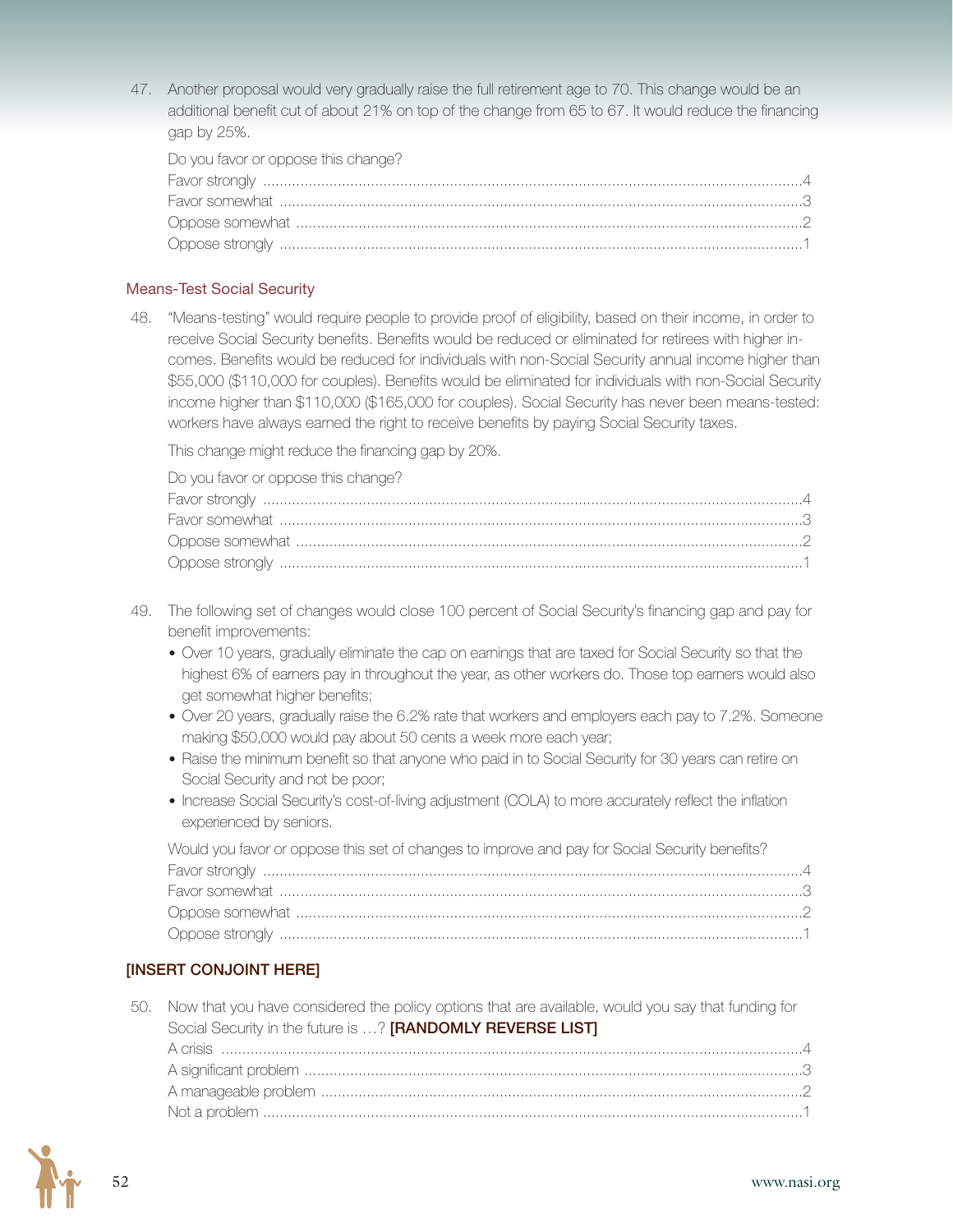| 51. | How difficult do you think it is to fix Social Security's funding gap? [RANDOMLY REVERSE LIST]                                                                                                                                                                                                         |
|-----|--------------------------------------------------------------------------------------------------------------------------------------------------------------------------------------------------------------------------------------------------------------------------------------------------------|
|     |                                                                                                                                                                                                                                                                                                        |
|     |                                                                                                                                                                                                                                                                                                        |
|     |                                                                                                                                                                                                                                                                                                        |
| 52. | Are you a registered voter?                                                                                                                                                                                                                                                                            |
|     |                                                                                                                                                                                                                                                                                                        |
| 53. | Do you consider yourself a Democrat, a Republican, or an independent?                                                                                                                                                                                                                                  |
|     |                                                                                                                                                                                                                                                                                                        |
|     |                                                                                                                                                                                                                                                                                                        |
| 54. | What is your ZIP code?                                                                                                                                                                                                                                                                                 |
| 55. | How would you rate your health?                                                                                                                                                                                                                                                                        |
|     |                                                                                                                                                                                                                                                                                                        |
|     |                                                                                                                                                                                                                                                                                                        |
|     |                                                                                                                                                                                                                                                                                                        |
|     |                                                                                                                                                                                                                                                                                                        |
|     |                                                                                                                                                                                                                                                                                                        |
| 56. | Do you currently have health insurance coverage?                                                                                                                                                                                                                                                       |
|     |                                                                                                                                                                                                                                                                                                        |
|     |                                                                                                                                                                                                                                                                                                        |
| 57. | What is your total annual family income before taxes?                                                                                                                                                                                                                                                  |
|     |                                                                                                                                                                                                                                                                                                        |
|     |                                                                                                                                                                                                                                                                                                        |
|     |                                                                                                                                                                                                                                                                                                        |
|     |                                                                                                                                                                                                                                                                                                        |
|     |                                                                                                                                                                                                                                                                                                        |
|     |                                                                                                                                                                                                                                                                                                        |
|     |                                                                                                                                                                                                                                                                                                        |
|     |                                                                                                                                                                                                                                                                                                        |
|     |                                                                                                                                                                                                                                                                                                        |
| 58. | In total, about how much money would you say you (and your spouse) currently have in savings and<br>investments, not including the value of your primary residence? Please include all savings and invest-<br>ments, including 401(k), 403(b), and 457 plans and IRAs, but not the value of your home. |
|     |                                                                                                                                                                                                                                                                                                        |
|     |                                                                                                                                                                                                                                                                                                        |
|     |                                                                                                                                                                                                                                                                                                        |
|     |                                                                                                                                                                                                                                                                                                        |
|     |                                                                                                                                                                                                                                                                                                        |
|     |                                                                                                                                                                                                                                                                                                        |
|     |                                                                                                                                                                                                                                                                                                        |
|     |                                                                                                                                                                                                                                                                                                        |
|     |                                                                                                                                                                                                                                                                                                        |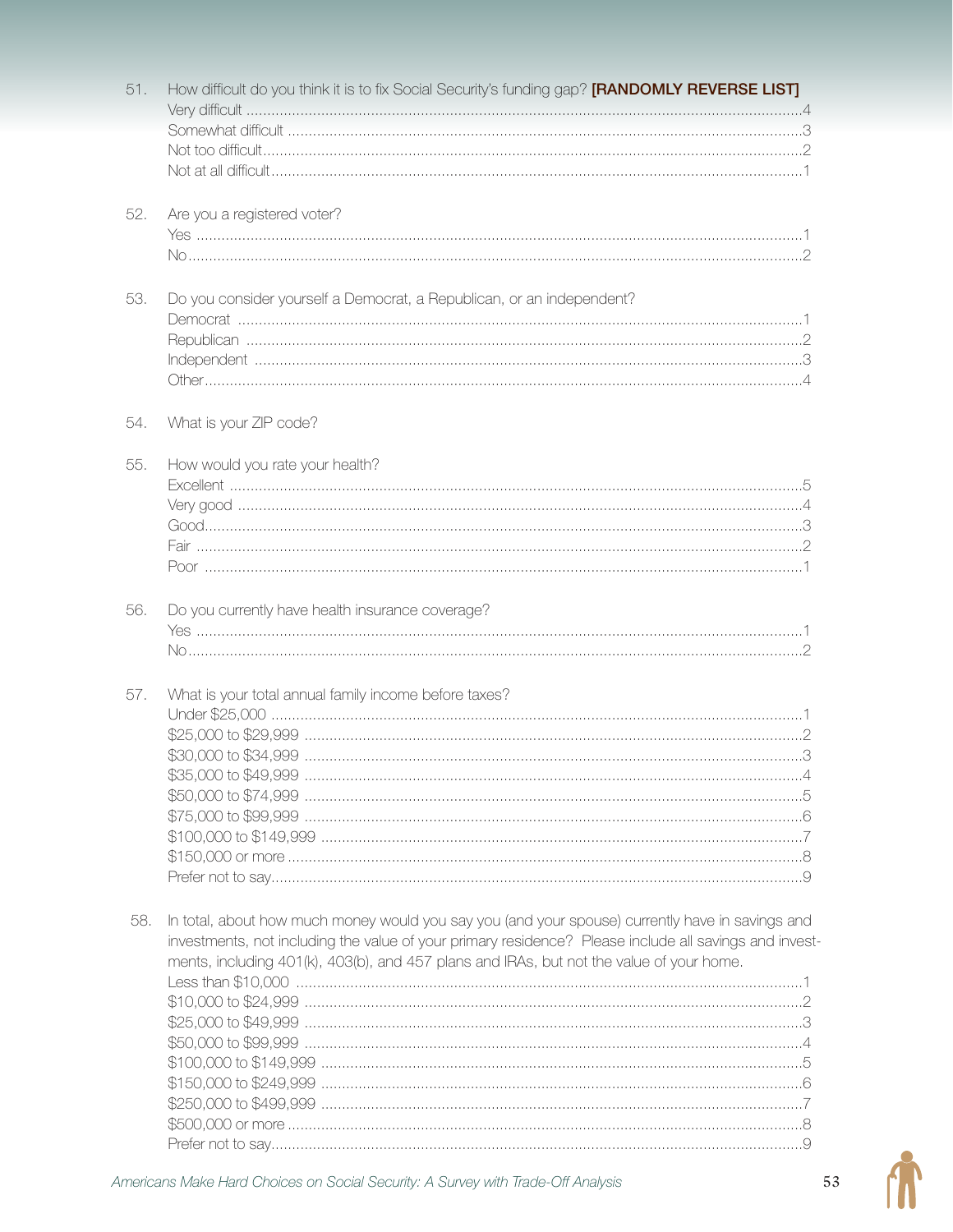# APPENDIX C: Trade-off Exercise Example

A trade-off exercise module further explored which changes in the Social Security system respondents favor and are willing to pay for. Rather than having each change rated individually in isolation, this module required participants to specify their preference from a variety of different packages (sets) of changes. The results indicate which specific changes are most favorable and which are least favorable.

After study participants had provided favorability ratings for each of the proposed changes to the current Social Security system *individually*, they were asked to complete the trade-off exercise. The instructions given were as follows:

You will now see a series of 10 screens. Each screen will have 3 different sets of Social Security policy changes, plus a 4th set that has no changes to the current system. The last line of each set shows how much that combination of changes would reduce (or increase) Social Security's longterm financing gap. For example:

- A negative 80% means the set of changes would *reduce* the financing gap by 80%.
- A negative 120% means the set of changes would eliminate the financing gap, and have 20% left over (for example, to improve benefits or provide a margin of safety in future financing).
- A positive 10% means the set of changes would *increase* Social Security's financing gap by 10%.

Please assume that the policy changes presented are the only changes being made to Social Security for that set. All other Social Security features will remain the same.

Here is a link to a definition guide that contains further explanations and examples of the options you will see. Please review this guide before moving to the next screen, and keep it open for reference going forward. Each screen will also contain 'hover definitions' that will appear when you move your cursor over the different elements on the screen. These provide a quick reference in addition to the larger definitions guide.

Once you have compared the sets on each screen, including the set with no change to the current system, please select the set that is most appealing to you. You will not be able to move backward once you have finished a screen.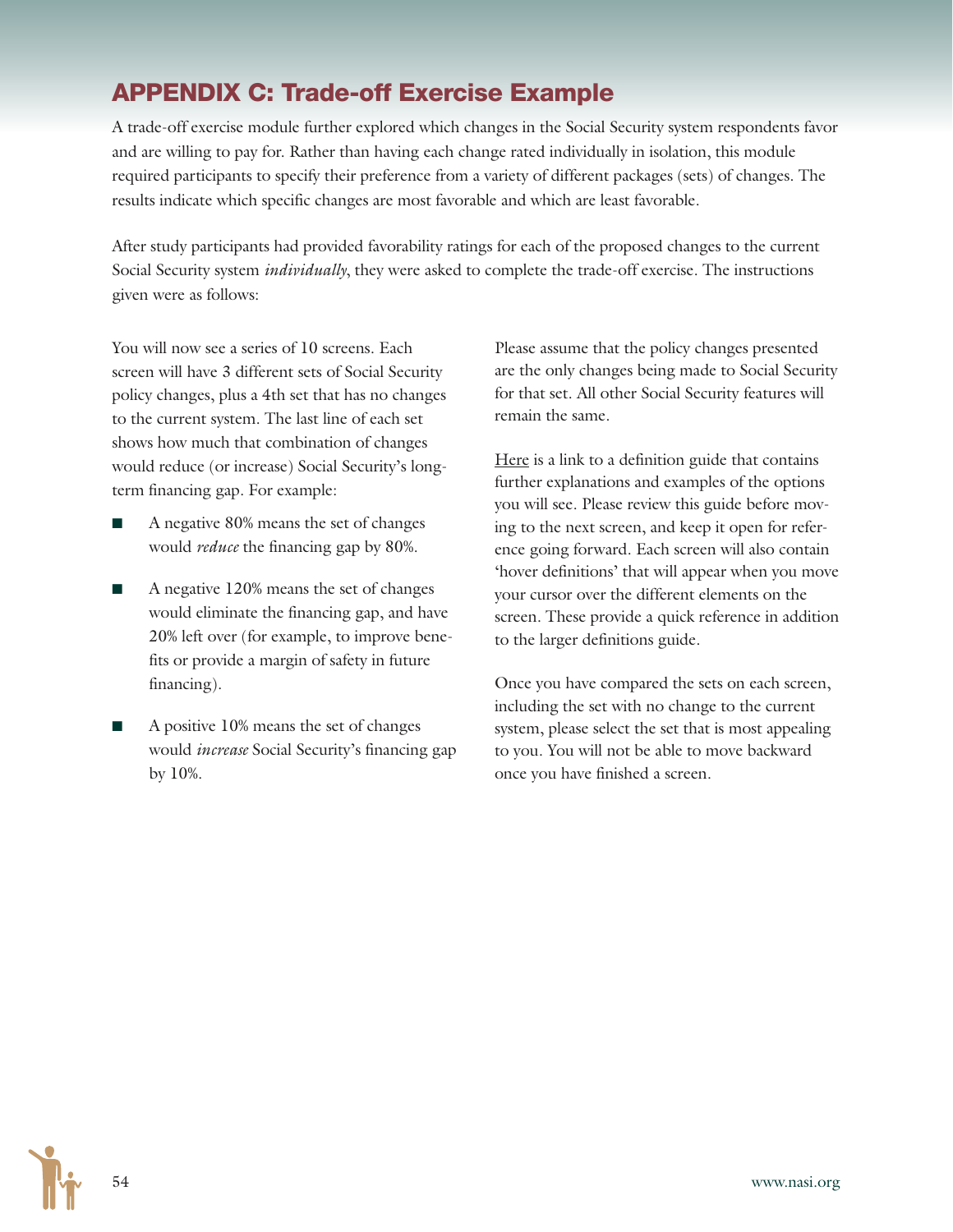### Sample Trade-Off Grids:

Which of the following sets of Social Security policy changes, if any, do you most prefer? Place your mouse cursor over the underlined text to see a further detailed description. Please click the 'next' button at the bottom of the page after you've made your selection.

|                                                                              | <b>Policy Change #1</b>                                                                                | <b>Policy Change #2</b>                                                                                                                               | <b>Policy Change #3</b>                                               | <b>No Change</b>        |
|------------------------------------------------------------------------------|--------------------------------------------------------------------------------------------------------|-------------------------------------------------------------------------------------------------------------------------------------------------------|-----------------------------------------------------------------------|-------------------------|
| <b>SOCIAL</b><br><b>SECURITY'S</b><br><b>TAXABLE</b><br><b>EARNINGS CAP</b>  | No Change                                                                                              | Gradually eliminate<br>the cap over 10 years<br>to cover all earnings                                                                                 | Gradually lift the<br>cap over 5 years<br>to cover 90% of<br>earnings |                         |
| SOCIAL<br><b>SECURITY</b><br><b>TAX RATE</b>                                 | Raise the tax for both<br>employers and workers<br>from 6.2% to 7.2% in<br>2022 and to 8.2%<br>in 2052 | Raise the tax rate very<br>gradually over 20 years,<br>by 1/20th of 1% (5 cents<br>per \$100 of income)<br>per year for workers<br>and employers each | No Change                                                             | I prefer<br>the current |
| <b>BENEFITS FOR</b><br><b>LIFETIME</b><br>LOW-WAGE<br><b>WORKERS</b>         | No Change                                                                                              | Raise the minimum benefit<br>so 30-year workers can<br>retire and not be poor                                                                         | No Change                                                             | system.                 |
| <b>SOCIAL</b><br>SECURITY'S<br>COST-OF-LIVING<br><b>ADJUSTMENT</b><br>(COLA) | No Change                                                                                              | Increase the COLA by<br>basing it on inflation<br>for the elderly                                                                                     | Lower the COLA by<br>basing it on a different<br>inflation measure    |                         |
| <b>CHANGES</b><br><b>FINANCING GAP</b><br>BY:                                | $-76%$                                                                                                 | $-113%$                                                                                                                                               | $-49%$                                                                | 0%                      |
| Which do you<br>most prefer                                                  | $\bigcirc$                                                                                             | $\bigcirc$                                                                                                                                            | $\circ$                                                               | $\bigcirc$              |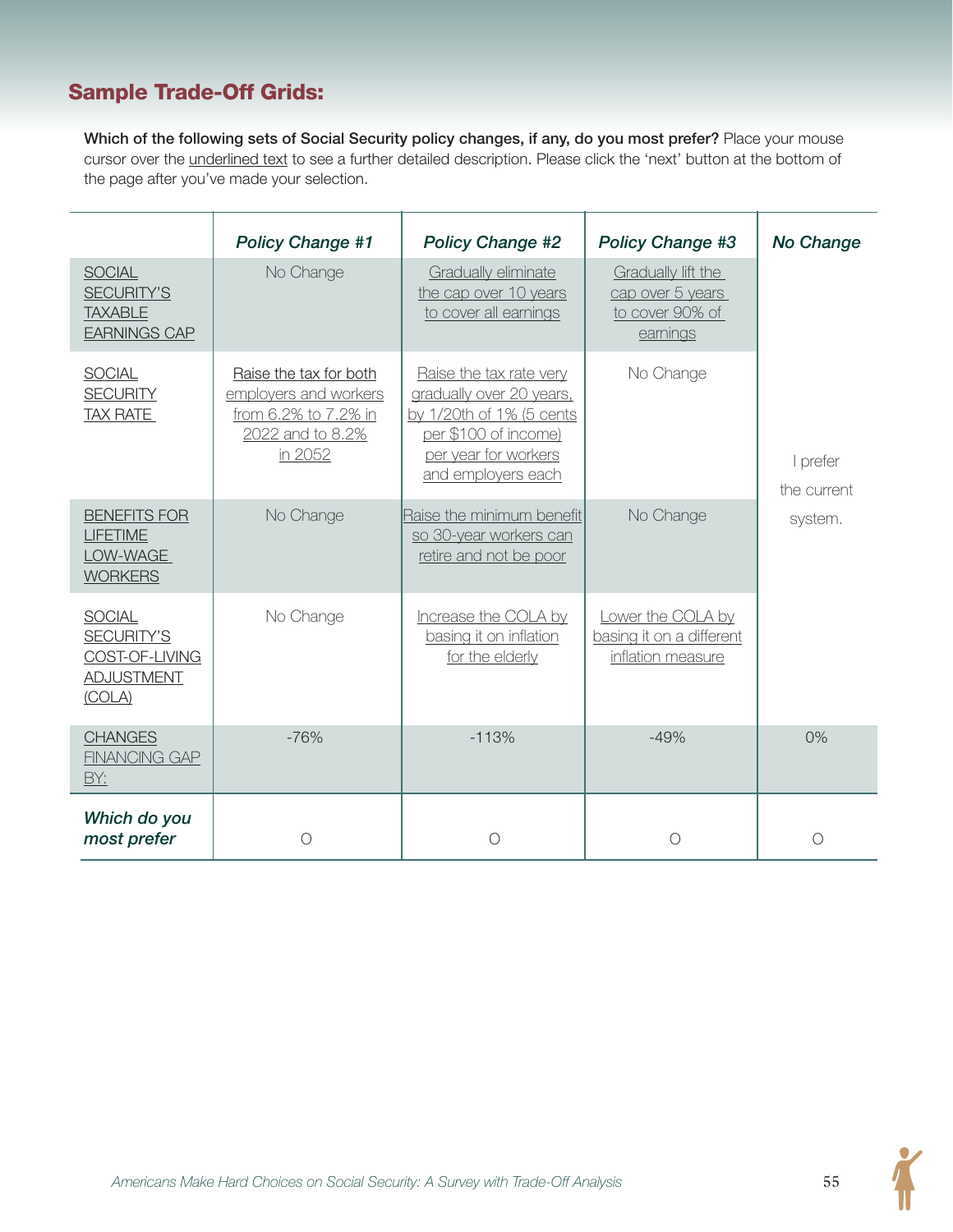Which of the following sets of Social Security policy changes, if any, do you most prefer? Place your mouse cursor over the underlined text to see a further detailed description. Please click the 'next' button at the bottom of the page after you've made your selection.

|                                                             | <b>Policy Change #1</b>                                                                                           | <b>Policy Change #2</b>                                                                                                                               | Policy Change #3                                                                                                  | <b>No Change</b>                   |
|-------------------------------------------------------------|-------------------------------------------------------------------------------------------------------------------|-------------------------------------------------------------------------------------------------------------------------------------------------------|-------------------------------------------------------------------------------------------------------------------|------------------------------------|
| SOCIAL SECURITY<br><b>TAX RATE</b>                          | Raise the tax rate for both<br>employers and workers<br>from 6.2% to 7.2% in<br>2022 and to 8.2% in 2052          | Raise the tax rate very<br>gradually over 20 years, by<br>1/20th of 1% (5 cents per<br>\$100 of income) per year<br>for workers and<br>employers each | No Change                                                                                                         |                                    |
| <b>BENEFITS FOR</b><br><b>CHILDREN</b>                      | Restore student benefits<br>until age 22 for children<br>whose working parents<br>have died or become<br>disabled | No Change                                                                                                                                             | Restore student benefits<br>until age 22 for children<br>whose working parents<br>have died or become<br>disabled | I prefer<br>the current<br>system. |
| <b>BENEFITS FOR</b><br>ALL<br><b>BENEFICIARIES</b>          | Increase benefits by<br>\$65 per month for<br>all beneficiaries                                                   | Increase benefits by<br>\$65 per month for<br>all beneficiaries                                                                                       | No Change                                                                                                         |                                    |
| <b>BENEFITS FOR</b><br>LIFETIME LOW-<br><b>WAGE WORKERS</b> | Raise the minimum benefit<br>so 30-year workers can<br>retire and not be poor                                     | No Change                                                                                                                                             | Raise the minimum<br>benefit so 30-year<br>workers can retire and<br>not be poor                                  |                                    |
| <b>CHANGES</b><br><b>FINANCING GAP</b><br>BY:               | $-35%$                                                                                                            | $-23%$                                                                                                                                                | $+12%$                                                                                                            | 0%                                 |
| Which do you<br>most prefer?                                | $\left(\right)$                                                                                                   | $\left(\right)$                                                                                                                                       | ∩                                                                                                                 | $\bigcirc$                         |

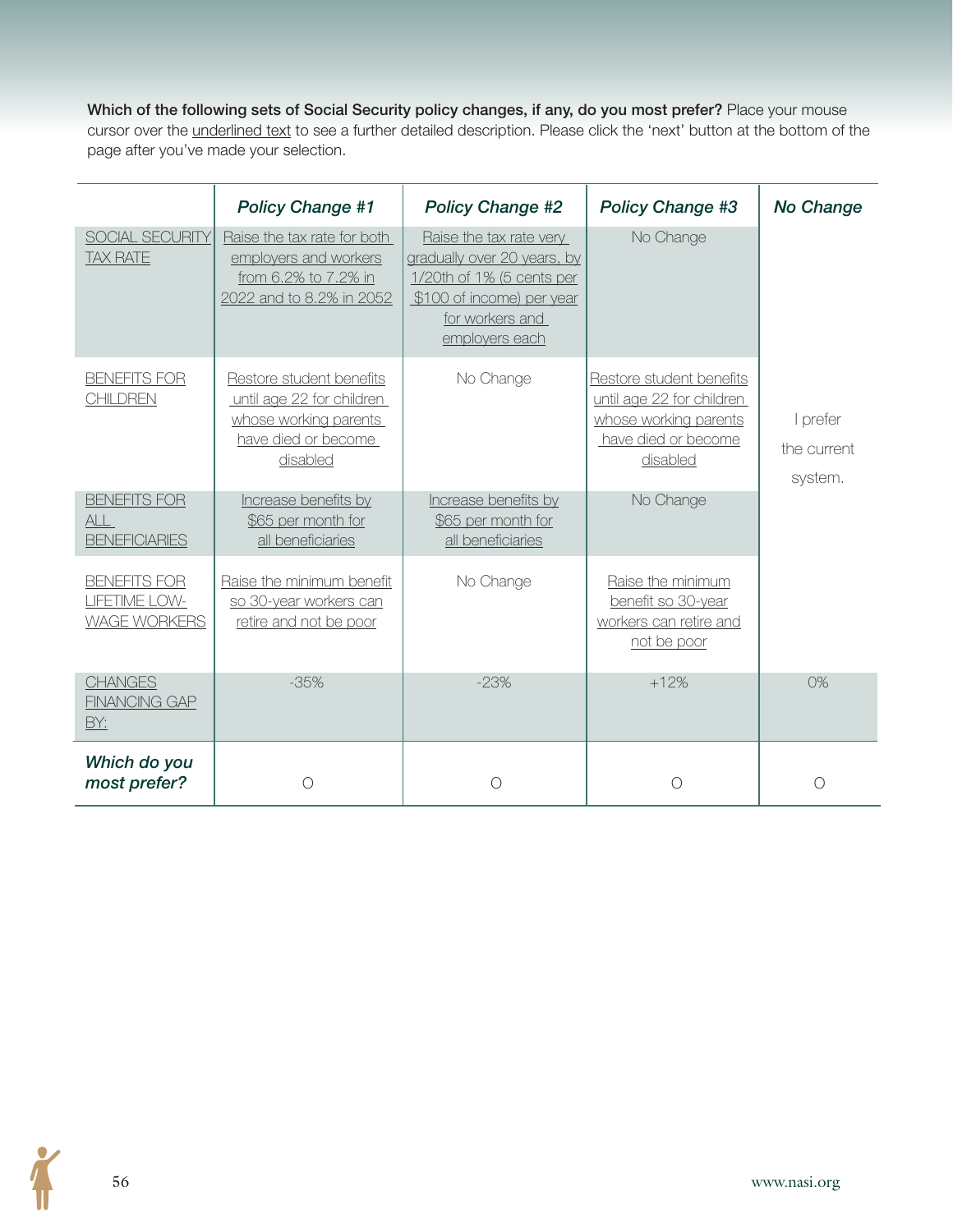Which of the following sets of Social Security policy changes, if any, do you most prefer? Place your mouse cursor over the underlined text to see a further detailed description. Please click the 'next' button at the bottom of the page after you've made your selection.

|                                                                               | <b>Policy Change #1</b>                                                                                                                               | <b>Policy Change #2</b>                                               | Policy Change #3                                                                                                    | <b>No Change</b>        |
|-------------------------------------------------------------------------------|-------------------------------------------------------------------------------------------------------------------------------------------------------|-----------------------------------------------------------------------|---------------------------------------------------------------------------------------------------------------------|-------------------------|
| <b>SOCIAL</b><br>SECURITY'S<br><b>TAXABLE</b><br><b>EARNINGS</b><br>CAP       | Gradually lift the cap over<br>5 years to cover 90% of<br>earnings                                                                                    | Gradually eliminate the<br>cap over 10 years to<br>cover all earnings | No Change                                                                                                           |                         |
| SOCIAL<br><b>SECURITY</b><br><b>TAX RATE</b>                                  | Raise the tax rate very<br>gradually over 20 years,<br>by 1/20th of 1% (5 cents<br>per \$100 of income) per<br>year for workers and<br>employers each | No Change                                                             | Raise the tax rate for<br>both employers and<br>workers from 6.2% to<br>7.2% in 2022 and<br>to 8.2% in 2052         | I prefer<br>the current |
| <b>SOCIAL</b><br>SECURITY'S<br><b>FULL</b><br><b>RETIREMENT</b><br><b>AGE</b> | Gradually raise the full<br>retirement age to 68                                                                                                      | Gradually raise the full<br>retirement age to 70                      | No Change                                                                                                           | system.                 |
| <b>MEANS</b><br><b>TESTING</b><br><b>SOCIAL</b><br><b>SECURITY</b>            | Require people to prove<br>hey are eligible for benefits,<br>based on their income, in<br>order to receive them                                       | No Change                                                             | Require people to prove<br>they are eligible for<br>benefits, based on their<br>income, in order to<br>receive them |                         |
| <b>CHANGES</b><br><b>FINANCING</b><br><b>GAP BY:</b>                          | $-122%$                                                                                                                                               | $-99%$                                                                | $-96%$                                                                                                              | 0%                      |
| Which do you<br>most prefer?                                                  | $\bigcirc$                                                                                                                                            | $\bigcirc$                                                            | $\bigcirc$                                                                                                          | $\circ$                 |

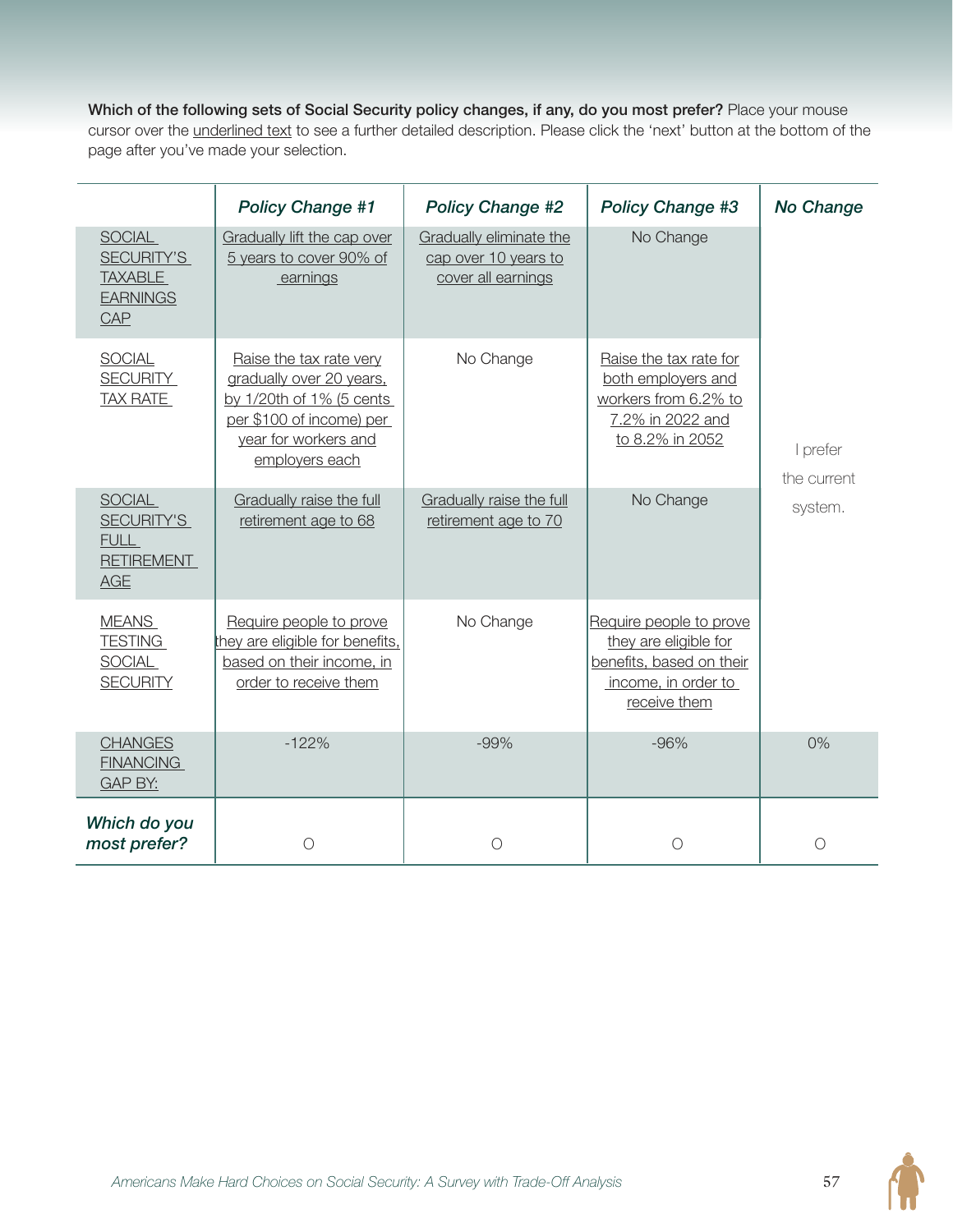# APPENDIX D: Policy Option Definitions

Financing gap: Social Security currently faces a projected long-term revenue shortfall. Social Security's trust fund reserves plus the revenues being collected to finance Social Security benefits will cover 100% of benefits until 2033. Then, if Congress fails to act, the trust fund reserves will be used up and the revenue continuing to come in from payroll taxes will cover only about 75% of the benefits that recipients expect to receive. There are many ways to close the financing gap.

Each set of changes indicates how much it would reduce (or increase) Social Security's long-term financing gap. For example:

- A negative 80% means the set of changes would *reduce* the financing gap by 80%.
- A negative 120% means the set of changes would eliminate the financing gap, and have 20% left over (for example, to improve benefits or provide a margin of safety in future financing).
- A positive 10% means the set of changes would *increase* Social Security's financing gap by 10%.

Social Security Tax Rate: Workers currently pay 6.2% of their earnings to Social Security, matched by the employer.

*Option 1:* Raise the Social Security tax rate very gradually over 20 years, by 1/20th of 1% (5 cents per \$100 of income) per year for workers and employers each.

- For a worker earning \$50,000, this would mean an increase each year of 50 cents per week, matched by the employer.
- This change reduces the financing gap by 52%.

*Option 2:* Raise the Social Security tax rate for workers and employers in two steps in the future – from 6.2% to 7.2% in 2022 and to 8.2% in 2052.

- For a worker earning \$50,000, each change would mean an increase of \$9.60 per week, matched by the employer.
- This change reduces the financing gap by 76%.

Social Security's Taxable Earnings Cap: Currently, annual earnings above \$117,000 are not taxed for Social Security. About 6% of workers earn more than that amount. Congress originally set the cap to cover 90% of all earnings by American workers. Currently, the cap covers only about 83% of all earnings.

*Option 1:* Gradually lift the earnings cap over 5 years until it once again covers 90% of all earnings by American workers (this would raise the earnings cap to about \$230,000).

- The top 6% of earners would pay somewhat more into Social Security, and in return they would get somewhat higher benefits.
- This change reduces the financing gap by 29%.

*Option 2:* Gradually eliminate the earnings cap over 10 years.

- The top 6% of earners would pay Social Security taxes on all their earnings throughout the year, just as other workers do. In return, they would get somewhat higher benefits.
- This change reduces the financing gap by 74%.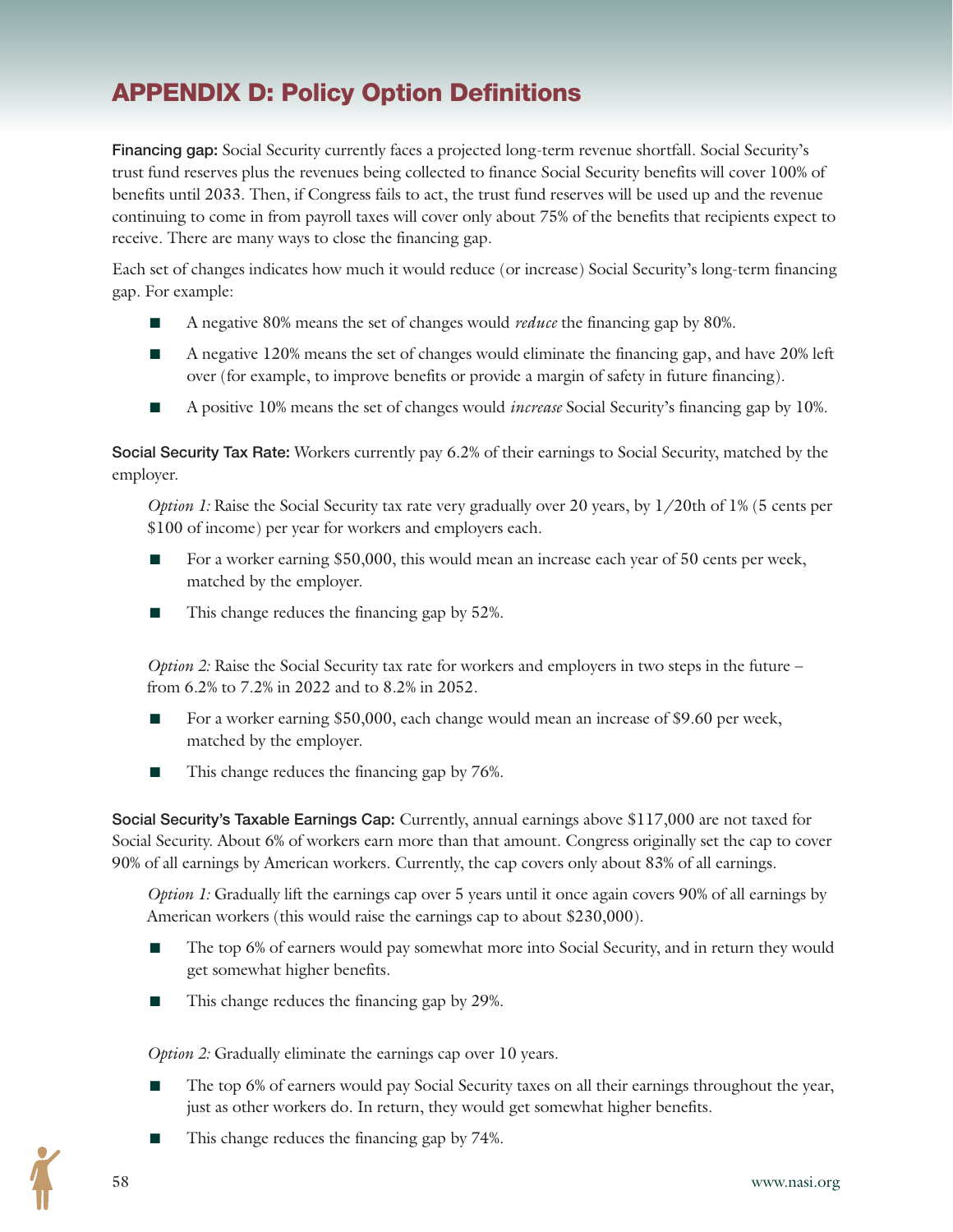Benefits for Lifetime Low-Wage Workers: Social Security benefits are based on the amount of money a worker earns. Currently, men and women who work all their lives at very low wages (for example, full-time at the minimum wage) are at risk of living in poverty in retirement, even after paying Social Security taxes during all the years they worked.

*Option:* Raise the minimum Social Security benefit to ensure that someone who works and pays into Social Security for 30 years can retire at age 62 or later and not be poor. (The poverty line is about \$11,670 a year, or \$970 a month, for one person.)

- Does not affect most workers, whose benefits exceed this minimum adequacy level.
- This change increases the financing gap by 9%.

Children's Benefits: Social Security pays benefits to children whose working parents have died or become disabled. Benefits are paid until the age of 18, or 19 if still in high school. In the past, these benefits would continue until age 22 if the child was attending college or vocational school.

*Option:* Restore the student benefit until age 22.

- Helps children in families that have lost a breadwinner's income to complete their education.
- This change increases the financing gap by 3%.

Benefits for All Beneficiaries: Social Security benefits are modest. The average retirement benefit in January 2014 was just \$1,296 per month.

*Option:* Increase Social Security benefits by about \$65 per month for all beneficiaries.

■ This change increases the financing gap by 29%.

Social Security's Cost-of-Living Adjustment (COLA): The purpose of Social Security's COLA is to increase benefits to keep up with inflation. The Social Security Administration pays a COLA when the cost of living increases.

*Option 1:* Increase the COLA by basing it specifically on the inflation experienced by older people, who spend more on medical costs, which generally rise faster than other inflation.

- If average inflation from one year to the next is  $3\%$ , but inflation experienced by seniors is  $3.2\%$ , this COLA measure for the elderly would increase a \$1,000 monthly benefit by \$32 instead of \$30.
- More fully protects seniors against inflation.
- This change increases the financing gap by 14%.

*Option 2:* Lower the COLA by using a new measure of inflation that generally rises more slowly than the current measure.

- If average inflation from one year to the next is  $3\%$ , but the new inflation measure went up by only 2.7%, that new measure would increase a \$1,000 monthly benefit by \$27 instead of \$30.
- Reduces seniors' protection against inflation. Benefit cuts add up over time, so the oldest seniors experience the largest cuts. This benefit cut would add up to about 6.5% by the time a retiree reaches age 85.
- This change reduces the financing gap by 20%.

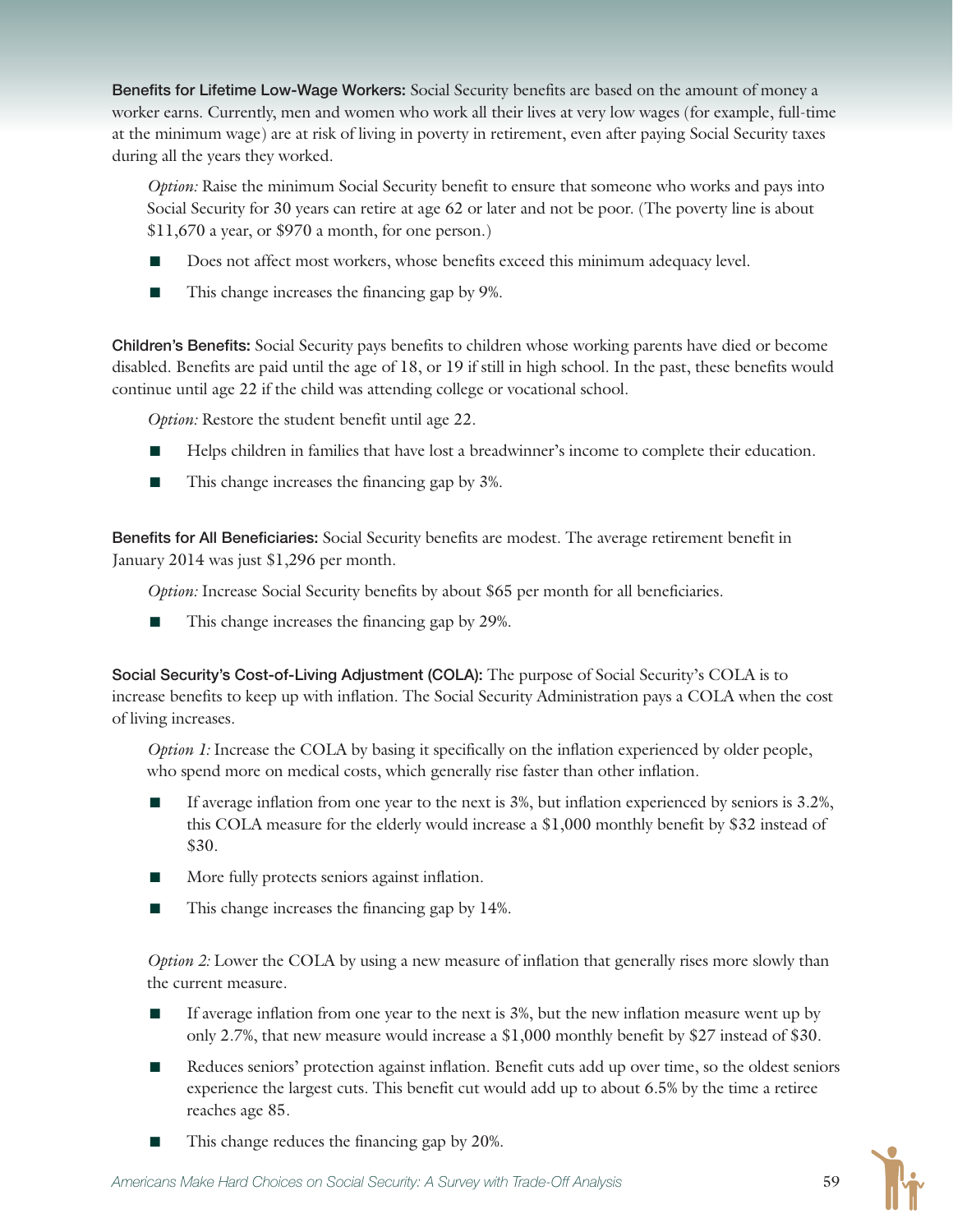Social Security's Full Retirement Age: Currently, Social Security's full retirement age is 66, and is gradually increasing to 67 (for workers born in 1960 and later). Workers can collect Social Security benefits before their full retirement age, starting at age 62, but benefits are reduced. Increasing the full retirement age is a benefit cut at any age a worker takes benefits. The increase in the retirement age from age 65 to 67 is a 13% benefit cut. Further increasing the full retirement age is an additional benefit cut.

Some people favor increasing the retirement age because Americans are living longer. Others point out that this is not true for everyone. Mostly it's higher-income people who are living longer.

*Option 1:* Gradually raise the full retirement age to 68.

- Starting in 2023, increase the full retirement age until it reaches 68 in 2028.
- Reduces benefits about 7% on top of the 13% cut from 65 to 67.
- This change reduces the financing gap by 16<sup>%</sup>

*Option 2:* Very gradually raise the retirement age to 70.

- Starting in 2023, increase the full retirement age until it reaches 70 in 2069.
- Reduces benefits about 21% on top of the change from 65 to 67.
- This change reduces the financing gap by 25%.

Means-Testing Social Security: "Means-testing" would require people to provide proof of eligibility, based on their income, in order to receive Social Security benefits. Benefits would be reduced or eliminated for retirees with higher incomes. Social Security has never been means-tested: workers have always earned the right to receive benefits by paying Social Security taxes.

*Option:* Means-test Social Security benefits.

- Reduces Social Security benefits for individuals with non-Social Security income higher than \$55,000 (\$110,000 for couples).
- Eliminates Social Security benefits for individuals with non-Social Security income higher than \$110,000 (\$165,000 for couples).
- This change reduces the financing gap by about 20%.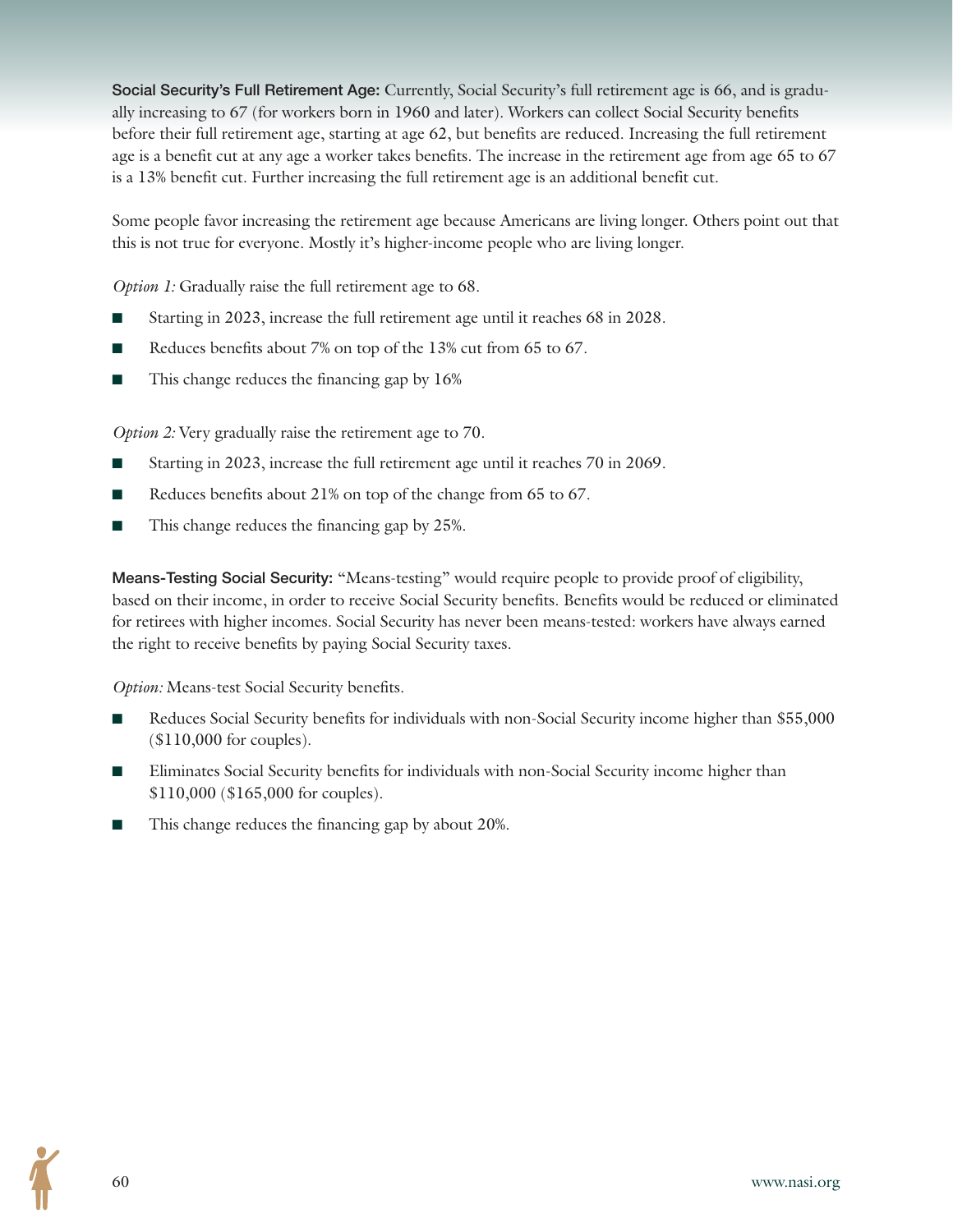## APPENDIX E: Detailed Descriptions and Cost Estimates for Policy **Options**

This appendix provides documentation of the 14 policy options used in the study and the estimates of their financial effects. The cost estimates were prepared by the Office of the Chief Actuary of the Social Security Administration (SSA) and are among those published on the SSA website.<sup>1</sup>

#### *Social Security's Actuarial Balance*

The actuarial balance of the Social Security program is a summary measure of the program's financial status over the next 75 years. It is calculated as the program's starting reserves plus its projected income minus its projected outgo over the next 75 years, expressed as a percentage of taxable payroll over the 75-year period. Taxable payroll includes all U.S. wages, salaries, and self-employment income that are subject to Social Security taxes, up to the taxable earnings cap of \$117,000 in 2014. The actuarial balance at the time the survey fielded was -2.72% of taxable payroll, according to the 2013 Social Security Trustees Report.<sup>2</sup> It is a negative number because income is projected to fall short of outgo and thus produce an actuarial deficit, or "financing gap," of 2.72% of taxable payroll.

#### *Effect of Individual Policy Options*

The SSA actuaries also estimate the effects of individual policy options as a percentage of taxable payroll. These estimates show how any particular policy change would affect the program's actuarial balance. Any option that raises revenue or lowers outgo would have a positive effect on the actuarial balance and, thus, reduce or eliminate the deficit. Any option that increases benefits or reduces revenue would have a negative impact on the actuarial balance and, thus, increase the deficit. Unless otherwise noted, the cost estimates shown in this appendix were drawn from the website of the

Office of the Chief Actuary in May 2014 and are based on assumptions in the 2013 Trustees Report.

In Table E, figures in column (B) are the actuarial estimates of the impact of each individual policy option on the actuarial balance. Positive numbers indicate that the policy would reduce or eliminate the negative actuarial balance, or deficit. Negative numbers indicate that that the policy would increase the deficit. Column (C) indicates where the specific option was found on the website of the Social Security actuaries.

Column  $(A)$  shows how the figures in column  $(B)$ would change the actuarial deficit of 2.72% of taxable payroll. For example, the first option, which improves the actuarial balance by 2.00% of taxable payroll, would reduce the deficit by 74%  $(2.00/2.72 = 74%)$ . Figures in column (A) are used to describe the financial effects of the options described in this report. These figures were provided to respondents in the trade-off exercise and the questionnaire, and are also shown in Table 8 of the report.

#### *Combinations of Policy Options*

Certain combinations of the individual options produce *interaction effects*, meaning that if the two options were implemented together, their total effect would differ from the simple sum of the two changes individually. For example, when considering a tax rate increase in combination with broadening the tax base, the impact is greater than the sum of the two individual changes due to the interaction effect. The estimates used in the study take account of the interaction among Options 1 through 4, which affect the tax rate and tax base. These combinations are shown at the bottom of Table E. For example, Option 1 (phasing out the taxable earnings cap) and Option 3 (gradually raising the tax rate) combined are estimated to close 136% of the financing gap – slightly more than the sum of the two changes individually, which would be 126%.

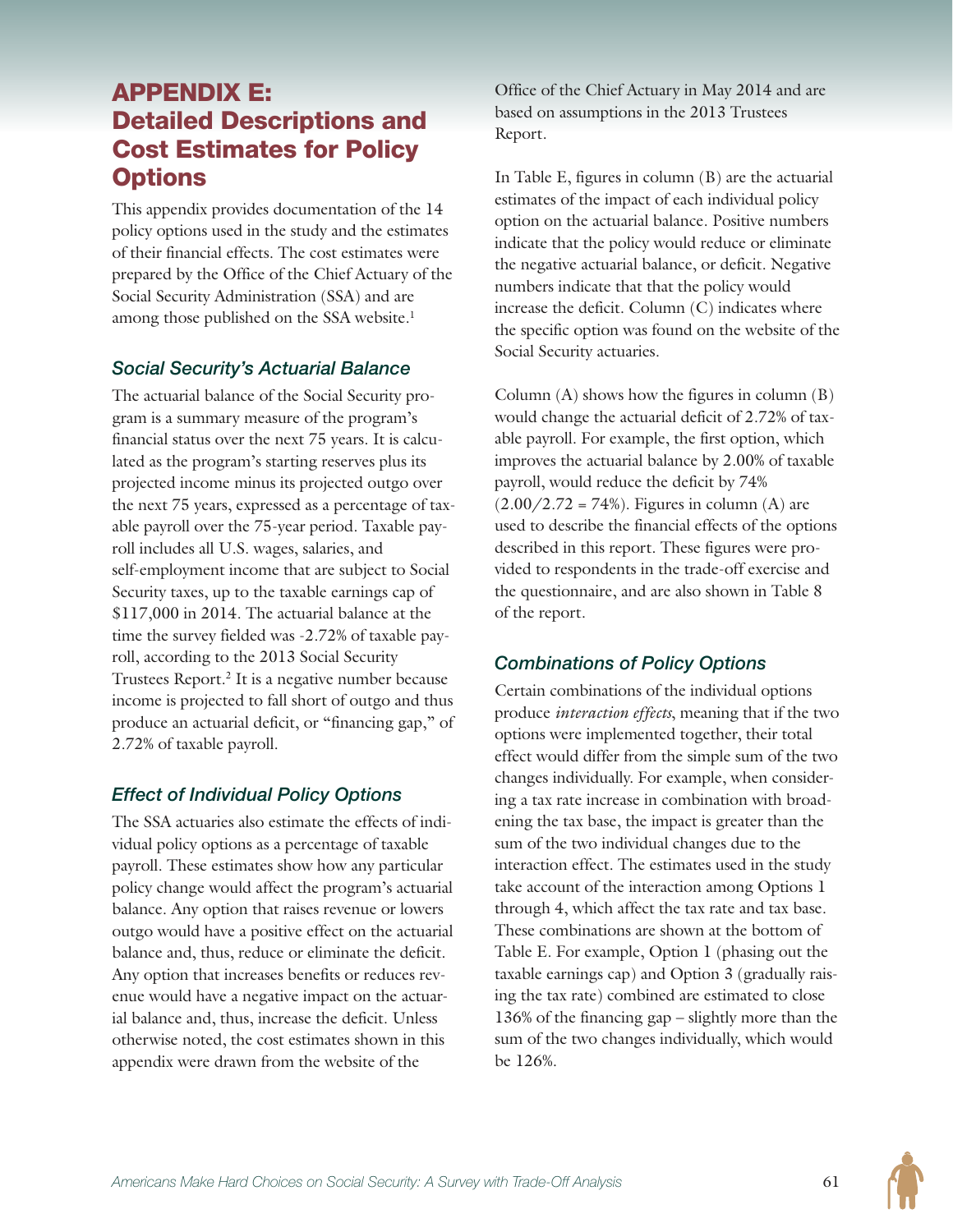## Table E. Policy Options and Estimates of Financial Impact Used in the Study

| <b>Description of Policy Options</b>                                                                                                                                                                                                                                                                                                                            | Percent change<br>in 2.72%<br>financing gap <sup>2</sup><br>(A) | Change in<br>balance: % of<br>taxable payroll<br>(B) | <b>Option #</b><br>on SSA's<br>website<br>(C) |
|-----------------------------------------------------------------------------------------------------------------------------------------------------------------------------------------------------------------------------------------------------------------------------------------------------------------------------------------------------------------|-----------------------------------------------------------------|------------------------------------------------------|-----------------------------------------------|
| Social Security's Taxable Earnings Cap                                                                                                                                                                                                                                                                                                                          |                                                                 |                                                      |                                               |
| Eliminate the taxable earnings cap, phased in over 10 years<br>(1)<br>between 2015 and 2024. Provide benefit credit for earnings<br>above the current tax cap at a lower rate: 5% above the<br>current cap, and 0.25% above 90% of covered earnings.<br>Phase in both the tax rate and the benefit credit for earnings<br>at a proportional rate over 10 years. | $-74%$                                                          | 2.00                                                 | 3                                             |
| Lift the taxable earnings cap so that 90% of earnings would<br>(2)<br>be covered, phased in over 5 years between 2015 and 2020.<br>Provide benefit credit for earnings up to the revised tax cap.                                                                                                                                                               | $-29%$                                                          | 0.78                                                 | E3.3                                          |
| <b>Social Security Tax Rate</b>                                                                                                                                                                                                                                                                                                                                 |                                                                 |                                                      |                                               |
| Increase the 6.2% payroll tax that employees and employers<br>(3)<br>each pay by 1/20th of 1% per year over 20 years (2019-2038),<br>until it reaches 7.2% in 2038 and later.                                                                                                                                                                                   | $-52%$                                                          | 1.42                                                 | E1.4                                          |
| (4) Increase the payroll tax rate (for employers and employees<br>each) to 7.2% in 2022 and to 8.2% in 2052.                                                                                                                                                                                                                                                    | $-76%$                                                          | 2.06                                                 | $\overline{4}$                                |
| Social Security's Full Retirement Age                                                                                                                                                                                                                                                                                                                           |                                                                 |                                                      |                                               |
| After the full retirement age (FRA) reaches 67 for those age<br>(5)<br>62 in 2022, increase the FRA by 2 months every year until<br>the FRA reaches 68 in 2028.                                                                                                                                                                                                 | $-16%$                                                          | 0.43                                                 | C1.2                                          |
| (6) After the full retirement age (FRA) reaches 67 for those age<br>62 in 2022, increase the FRA by less than 1 month (36/47<br>of a month) per year, until the FRA reaches 70 in<br>approximately 2050.                                                                                                                                                        | $-25%$                                                          | 0.69                                                 | C2.4 <sup>5</sup>                             |
| <b>Means-Test Social Security</b>                                                                                                                                                                                                                                                                                                                               |                                                                 |                                                      |                                               |
| Reduce or eliminate Social Security benefits by offsetting<br>$($ $\ell$ )<br>the benefit against the individual's other (non-Social Security)<br>income. One such plan would phase out benefits for people<br>with non-Social Security income between \$55,000 and<br>\$110,000 a year for individuals (and between \$110,000<br>and \$165,000 for couples).   | $-20%$                                                          | 0.54                                                 | 6                                             |
| <b>Children's Benefits for Students</b>                                                                                                                                                                                                                                                                                                                         |                                                                 |                                                      |                                               |
| Beginning in 2014, continue benefits for children of disabled<br>(8)<br>or deceased workers until age 22 if the child is in high school,<br>college, or vocational school.                                                                                                                                                                                      | $+3%$                                                           | $-0.07$                                              | D <sub>1</sub>                                |

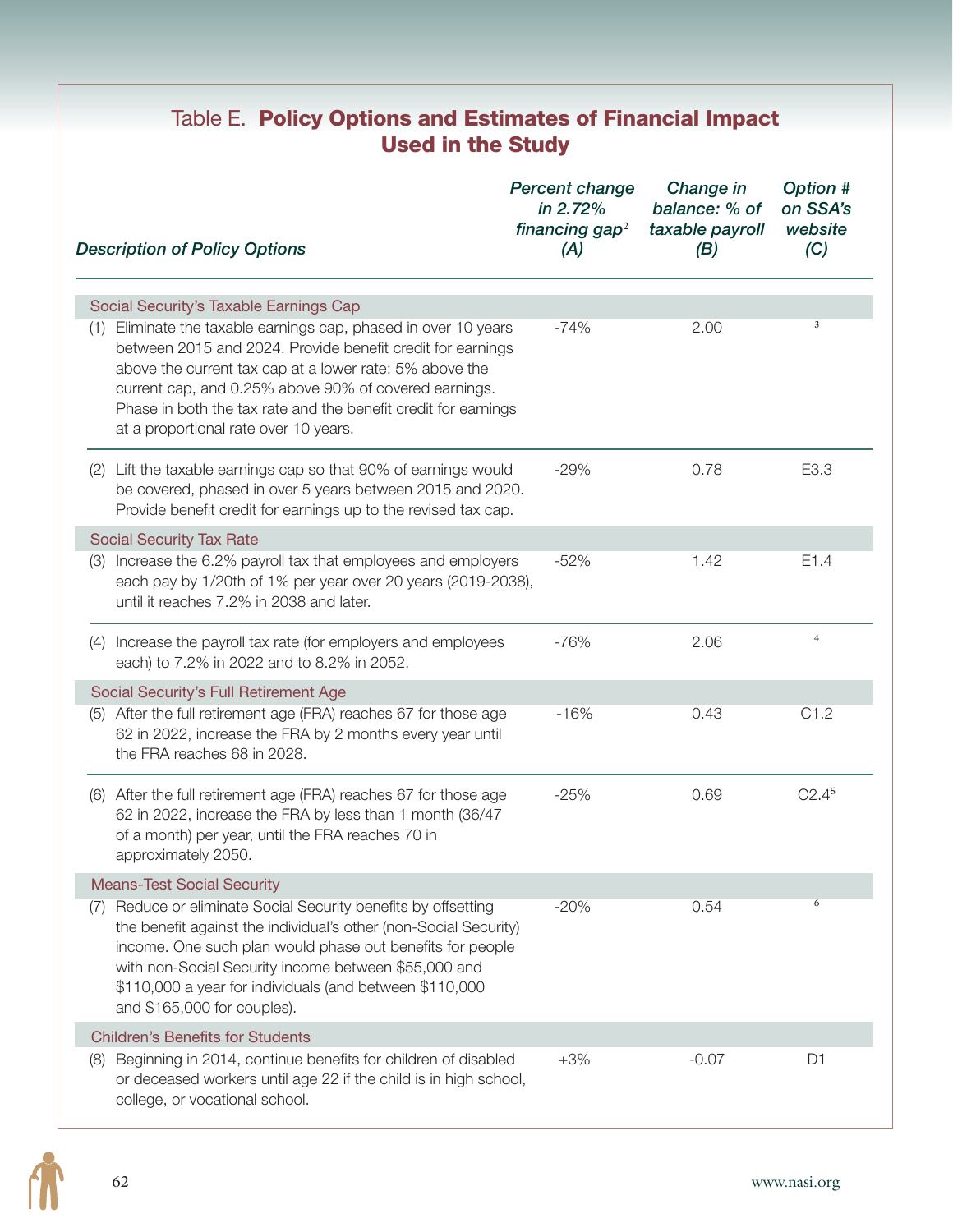## Table E. Policy Options and Estimates of Financial Impact Used in the Study (continued)

| <b>Description of Policy Options</b>                                                                                                                                                                                                                                                                                                                                                                                                                                                                                                                                              | Percent change<br>in 2.72%<br>financing gap <sup>2</sup><br>(A) | Change in<br>balance: % of<br>taxable payroll<br>(B) | <b>Option #</b><br>on SSA's<br>website<br>(C) |
|-----------------------------------------------------------------------------------------------------------------------------------------------------------------------------------------------------------------------------------------------------------------------------------------------------------------------------------------------------------------------------------------------------------------------------------------------------------------------------------------------------------------------------------------------------------------------------------|-----------------------------------------------------------------|------------------------------------------------------|-----------------------------------------------|
| <b>Benefits for All Beneficiaries</b>                                                                                                                                                                                                                                                                                                                                                                                                                                                                                                                                             |                                                                 |                                                      |                                               |
| Beginning in 2014, increase benefits by a uniform dollar<br>(9)<br>amount for all beneficiaries and for all newly-eligible<br>beneficiaries after 2014. The dollar amount of the increase<br>equals a uniform 5% of the average retired worker monthly<br>benefit amount in the prior year. The increase would be<br>approximately \$65 a month in 2014.                                                                                                                                                                                                                          | $+29%$                                                          | $-0.78$                                              | B7.5                                          |
| Benefits for Lifetime Low-Wage Workers<br>(10) Beginning in 2014, reconfigure the special minimum benefit<br>so that the primary insurance amount $(PIA)^7$ for 30 years of<br>coverage (YOC) is equal to 125% of the monthly poverty level<br>(about \$1,164 in 2012). For those with less than 30 YOC,<br>the PIA for each YOC after 10 is \$58.20 (or \$1,164/20). Index<br>these initial PIA amounts by wage growth. The change would<br>apply to all new and current beneficiaries beginning in 2015.                                                                        | $+9%$                                                           | $-0.25$                                              | 8                                             |
| Social Security's Cost-of-Living Adjustment (COLA)                                                                                                                                                                                                                                                                                                                                                                                                                                                                                                                                |                                                                 |                                                      |                                               |
| (11) Beginning in December 2015, compute the COLA using<br>the Consumer Price Index for the Elderly (CPI-E). This would<br>increase the annual COLA by about 0.2 percentage points,<br>on average.                                                                                                                                                                                                                                                                                                                                                                                | $+14%$                                                          | $-0.37$                                              | A6                                            |
| (12) Beginning in December 2012, compute the COLA using the<br>chained CPI-W. This would reduce the annual COLA by<br>about 0.3 percentage points, on average.                                                                                                                                                                                                                                                                                                                                                                                                                    | $-20%$                                                          | 0.52                                                 | A <sub>3</sub>                                |
| <b>Caregiver Credit</b>                                                                                                                                                                                                                                                                                                                                                                                                                                                                                                                                                           |                                                                 |                                                      |                                               |
| (13) Give earnings credits to parents with a child under age 6 for<br>up to 5 years. The earnings credited for childcare equal half<br>of the Social Security average wage index (about \$21,858 in<br>2012). If the parent earned less than the credit, Social Security<br>wage credits would be increased up to the childcare credit<br>level. The credits are available for past years to newly eligible<br>retired-worker and disabled-worker beneficiaries starting in<br>2014. The 5 years are chosen to yield the largest increase in<br>average indexed monthly earnings. | $+8%$                                                           | $-0.22$                                              | <b>B7.3</b>                                   |

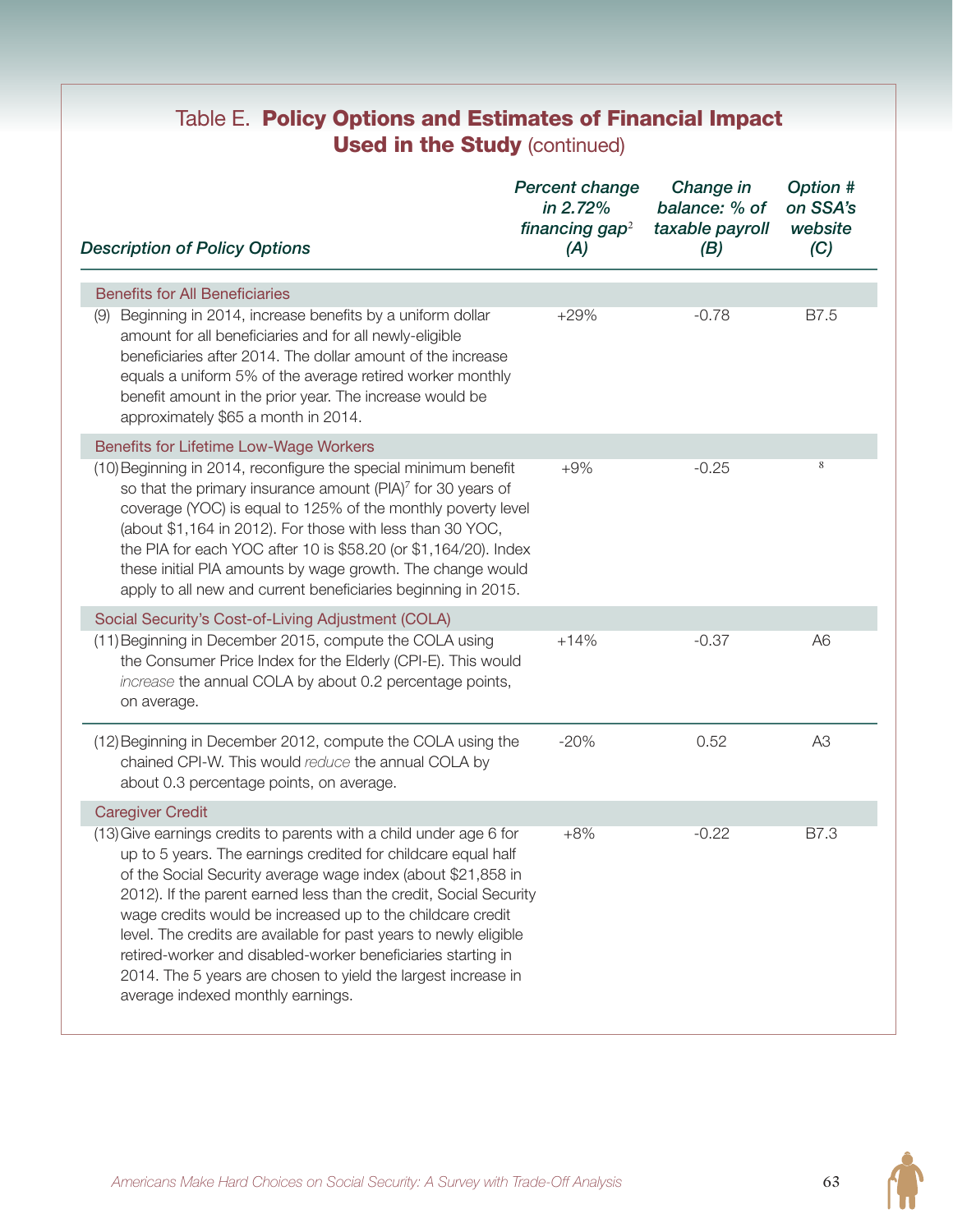## Table E. Policy Options and Estimates of Financial Impact **Used in the Study (continued)**

| <b>Description of Policy Options</b>                                                                                                                                                                                                                                                                                                                                                | Percent change<br>in $2.72\%$<br>financing gap <sup>2</sup><br>(A) | Change in<br>balance: % of<br>taxable payroll<br>(B) | Option #<br>on SSA's<br>website<br>(C) |
|-------------------------------------------------------------------------------------------------------------------------------------------------------------------------------------------------------------------------------------------------------------------------------------------------------------------------------------------------------------------------------------|--------------------------------------------------------------------|------------------------------------------------------|----------------------------------------|
| Benefits for the Oldest Old (85+)                                                                                                                                                                                                                                                                                                                                                   |                                                                    |                                                      |                                        |
| (14) Beginning in 2014, increase the monthly benefit amount of<br>any beneficiary who is (or turns) 85 or older. The dollar amount<br>of the increase equals a uniform 5% of the average retired<br>worker monthly benefit amount in the prior year. The increase<br>would be approximately \$65 in 2014 (5% of the average<br>retired worker benefit of \$1,294 in December 2013). | $+4\%$                                                             | $-0.10$                                              | B <sub>6.2</sub>                       |
| <b>Combinations of Options</b>                                                                                                                                                                                                                                                                                                                                                      |                                                                    |                                                      |                                        |
| Options (1) and (3)                                                                                                                                                                                                                                                                                                                                                                 | $-136%$                                                            | 3.70                                                 | 9                                      |
| Options (1) and (4)                                                                                                                                                                                                                                                                                                                                                                 | $-164%$                                                            | 4.47                                                 | 9                                      |
| Options $(2)$ and $(3)$                                                                                                                                                                                                                                                                                                                                                             | -86%                                                               | 2.33                                                 | 9                                      |
| Options $(2)$ and $(4)$                                                                                                                                                                                                                                                                                                                                                             | $-111%$                                                            | 3.03                                                 | 9                                      |

Source: National Academy of Social Insurance based on information in notes on Appendix E.

#### *Notes on Appendix E:*

- 1. Unless otherwise noted, the cost estimates and descriptions of the options are from SSA's website: http://www.ssa.gov/OACT/solvency/provisions/ index.html
- 2. All estimates in this study use the 2.72% actuarial deficit projected in the 2013 Social Security Trustees Report, which was the latest available at the time the survey fielded. The actuarial deficit in the 2014 Social Security Trustees Report (released in July 2014) is 2.88%.
- 3. This option is a modification of option E2.10 on SSA's website, which would provide benefit credit for all earnings above the tax cap at a 5% rate. The cost estimate for this modified option was obtained via personal communication from Stephen C. Goss, Chief Actuary, in May 2014.
- 4. This estimate was produced in 2009 and cited in the Academy's report *Fixing Social Security: Adequate Benefits, Adequate Financing* (2009). SSA has since revised this proposal to the following: 7.6% in 2026 and 9.0% in 2056. The revised proposal (which is option E1.2 on SSA's website) brings in revenue of 2.93% of taxable payroll, or 108% of the financing gap.
- 5. This option on SSA's website also includes increasing the earliest eligibility age (EEA) to age 65. Since the EEA is actuarially neutral, the cost estimate does not change significantly by eliminating that part of the option.
- 6. SSA has not produced an estimate for direct meanstesting. The cost estimate shown here is a rough estimate, extrapolated from a Heritage Foundation plan that included means-testing (see Butler et al., *Saving the American Dream: The Heritage Plan to Fix the Debt, Cut Spending, and Restore Prosperity,* The Heritage Foundation, Washington, DC, 2011).
- 7. PIA, or Primary Insurance Amount, is an individual's basic monthly benefit amount before adjusting for age of claiming.
- 8. This option is a modification of option B5.2 on SSA's website, which would apply to all new beneficiaries (but not current beneficiaries already receiving benefits) beginning in 2015. The cost estimate for this modified option was obtained via personal communication from Stephen C. Goss, Chief Actuary, in March 2014.
- 9. National Academy of Social Insurance calculations based on the cost estimates in this table.